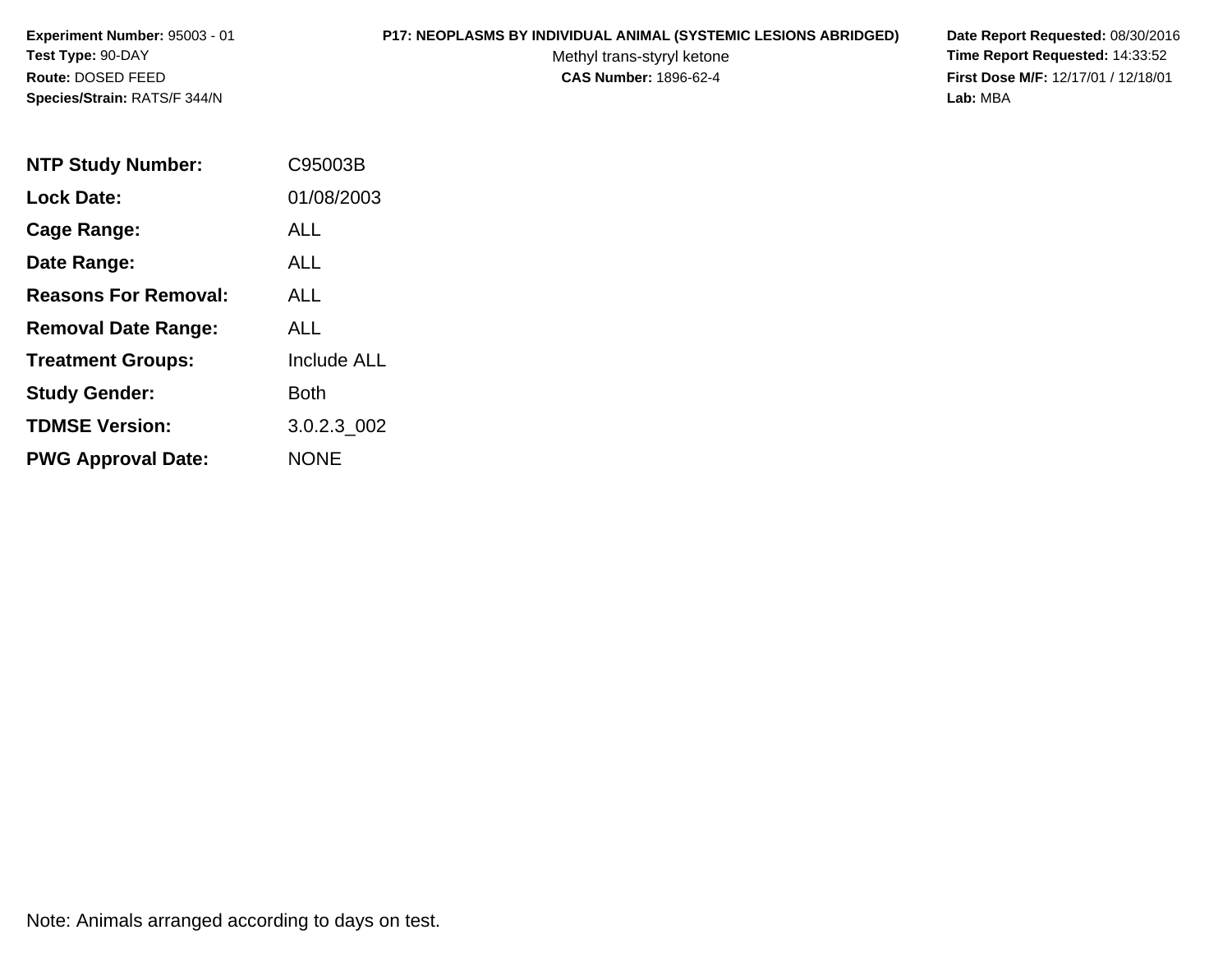# **P17: NEOPLASMS BY INDIVIDUAL ANIMAL (SYSTEMIC LESIONS ABRIDGED) Date Report Requested:** 08/30/2016

Methyl trans-styryl ketone<br>CAS Number: 1896-62-4

| DAY ON TEST<br><b>FISCHER 344 RATS MALE</b>                                                                                                                         | $\begin{smallmatrix} 0\\0 \end{smallmatrix}$<br>$\frac{9}{2}$                                     | $\pmb{0}$<br>$\mathbf 0$<br>$\frac{9}{2}$                              | $\pmb{0}$<br>$\mathbf 0$<br>$\boldsymbol{9}$<br>$\sqrt{2}$     | $\pmb{0}$<br>$\mathbf 0$<br>$\frac{9}{2}$                                | 0<br>$\mathbf 0$<br>$\frac{9}{2}$                | $\pmb{0}$<br>$\mathbf 0$<br>$\frac{9}{2}$                              | $\pmb{0}$<br>$\pmb{0}$<br>$\boldsymbol{9}$<br>$\overline{2}$           | $\pmb{0}$<br>$\boldsymbol{0}$<br>$\frac{9}{2}$                        | $\mathsf 0$<br>$\mathbf 0$<br>$\frac{9}{2}$                   | $\pmb{0}$<br>$\Omega$<br>9<br>$\overline{2}$                           |                                                                                               |          |
|---------------------------------------------------------------------------------------------------------------------------------------------------------------------|---------------------------------------------------------------------------------------------------|------------------------------------------------------------------------|----------------------------------------------------------------|--------------------------------------------------------------------------|--------------------------------------------------|------------------------------------------------------------------------|------------------------------------------------------------------------|-----------------------------------------------------------------------|---------------------------------------------------------------|------------------------------------------------------------------------|-----------------------------------------------------------------------------------------------|----------|
| <b>VEHICLE CONTROL</b><br><b>ANIMAL ID</b>                                                                                                                          | $\boldsymbol{0}$<br>$\begin{smallmatrix} 0\\0 \end{smallmatrix}$<br>$\mathbf 0$<br>$\overline{1}$ | $\mathbf 0$<br>$\mathsf 0$<br>$\mathbf 0$<br>$\mathbf 0$<br>$\sqrt{2}$ | $\mathbf 0$<br>$\mathbf 0$<br>$\mathbf 0$<br>0<br>$\mathbf{3}$ | $\mathbf 0$<br>$\mathbf 0$<br>$\mathbf 0$<br>$\pmb{0}$<br>$\overline{4}$ | 0<br>$\mathbf 0$<br>$\mathbf 0$<br>$\frac{0}{5}$ | 0<br>$\mathbf 0$<br>$\mathsf{O}\xspace$<br>$\pmb{0}$<br>$\overline{6}$ | $\mathbf 0$<br>$\pmb{0}$<br>$\mathbf 0$<br>$\pmb{0}$<br>$\overline{7}$ | $\mathbf 0$<br>$\mathbf 0$<br>$\mathbf 0$<br>$\mathsf{O}\xspace$<br>8 | $\mathbf 0$<br>$\mathbf 0$<br>$\mathbf 0$<br>$\mathbf 0$<br>9 | $\mathbf 0$<br>$\mathbf 0$<br>$\mathbf 0$<br>$\mathbf{1}$<br>$\pmb{0}$ |                                                                                               | * TOTALS |
| <b>ALIMENTARY SYSTEM</b>                                                                                                                                            |                                                                                                   |                                                                        |                                                                |                                                                          |                                                  |                                                                        |                                                                        |                                                                       |                                                               |                                                                        |                                                                                               |          |
| Esophagus                                                                                                                                                           |                                                                                                   |                                                                        |                                                                |                                                                          |                                                  |                                                                        |                                                                        |                                                                       |                                                               | $\overline{+}$                                                         |                                                                                               | 10       |
| Intestine Large, Cecum                                                                                                                                              |                                                                                                   |                                                                        |                                                                |                                                                          |                                                  |                                                                        |                                                                        |                                                                       |                                                               | $\ddot{}$                                                              |                                                                                               | 10       |
| Intestine Large, Colon                                                                                                                                              |                                                                                                   |                                                                        |                                                                |                                                                          |                                                  |                                                                        |                                                                        |                                                                       |                                                               | $\ddot{}$                                                              |                                                                                               | 10       |
| Intestine Large, Rectum                                                                                                                                             |                                                                                                   |                                                                        |                                                                |                                                                          |                                                  |                                                                        |                                                                        |                                                                       |                                                               | $\overline{+}$                                                         |                                                                                               | 10       |
| Intestine Small, Duodenum                                                                                                                                           | $+$                                                                                               |                                                                        |                                                                |                                                                          |                                                  |                                                                        |                                                                        |                                                                       | ÷.                                                            | $+$                                                                    |                                                                                               | 10       |
| Intestine Small, Ileum                                                                                                                                              | $\pm$                                                                                             |                                                                        |                                                                |                                                                          |                                                  |                                                                        |                                                                        |                                                                       |                                                               | $\overline{+}$                                                         |                                                                                               | 10       |
| Intestine Small, Jejunum                                                                                                                                            |                                                                                                   |                                                                        |                                                                |                                                                          |                                                  |                                                                        |                                                                        |                                                                       | ٠                                                             | $+$                                                                    |                                                                                               | 10       |
| Liver                                                                                                                                                               |                                                                                                   |                                                                        |                                                                |                                                                          |                                                  |                                                                        |                                                                        |                                                                       |                                                               | $\ddot{}$                                                              |                                                                                               | 10       |
| Pancreas                                                                                                                                                            |                                                                                                   |                                                                        |                                                                |                                                                          |                                                  |                                                                        |                                                                        |                                                                       |                                                               | $\ddot{}$                                                              |                                                                                               | 10       |
| Salivary Glands                                                                                                                                                     |                                                                                                   |                                                                        |                                                                |                                                                          |                                                  |                                                                        |                                                                        |                                                                       |                                                               | $\overline{+}$                                                         |                                                                                               | 10       |
| Stomach, Forestomach                                                                                                                                                |                                                                                                   |                                                                        |                                                                |                                                                          |                                                  |                                                                        |                                                                        |                                                                       |                                                               | $+$                                                                    |                                                                                               | 10       |
| Stomach, Glandular                                                                                                                                                  |                                                                                                   |                                                                        |                                                                |                                                                          |                                                  |                                                                        |                                                                        |                                                                       | $\ddot{}$                                                     | $+$                                                                    |                                                                                               | 10       |
| Tongue                                                                                                                                                              | $+$                                                                                               |                                                                        |                                                                |                                                                          |                                                  |                                                                        |                                                                        |                                                                       | ÷.                                                            | $+$                                                                    |                                                                                               | 10       |
| <b>CARDIOVASCULAR SYSTEM</b>                                                                                                                                        |                                                                                                   |                                                                        |                                                                |                                                                          |                                                  |                                                                        |                                                                        |                                                                       |                                                               |                                                                        |                                                                                               |          |
| <b>Blood Vessel</b>                                                                                                                                                 |                                                                                                   |                                                                        |                                                                |                                                                          |                                                  |                                                                        |                                                                        |                                                                       |                                                               | $\ddot{}$                                                              |                                                                                               | 10       |
| Heart                                                                                                                                                               | $\pm$                                                                                             | $\pm$                                                                  |                                                                |                                                                          |                                                  |                                                                        |                                                                        |                                                                       | $\ddot{}$                                                     | $+$                                                                    |                                                                                               | 10       |
| *  Total animals with tissue examined microscopically; Total animals with tumor<br>+  Tissue examined microscopically<br>X  Lesion present<br>I Insufficient tissue |                                                                                                   |                                                                        |                                                                |                                                                          |                                                  |                                                                        |                                                                        |                                                                       |                                                               | $D_{200}$                                                              | M  Missing tissue<br>A  Autolysis precludes evaluation<br>BLANK  Not examined microscopically |          |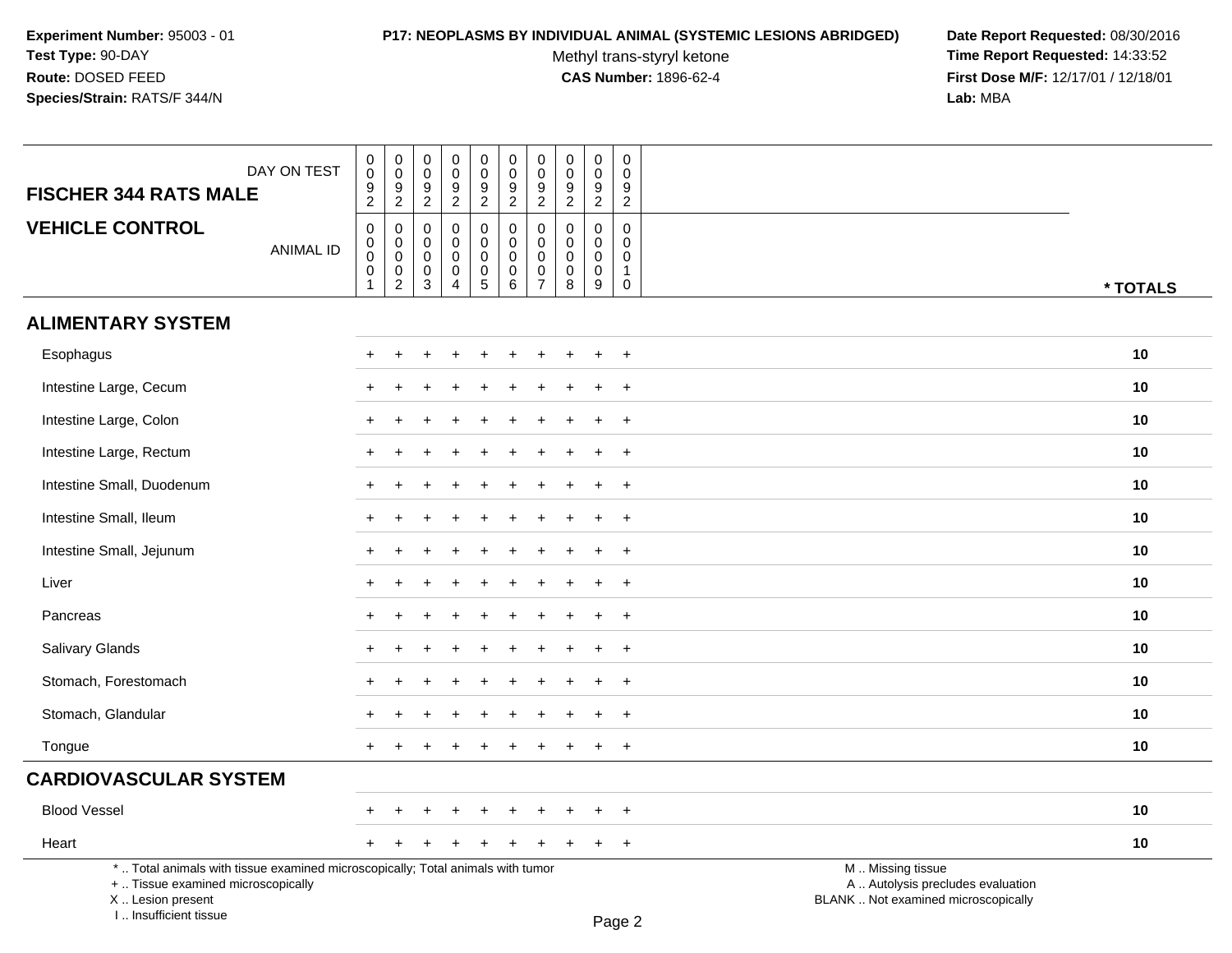### **P17: NEOPLASMS BY INDIVIDUAL ANIMAL (SYSTEMIC LESIONS ABRIDGED) Date Report Requested:** 08/30/2016

Methyl trans-styryl ketone<br>CAS Number: 1896-62-4

| DAY ON TEST<br><b>FISCHER 344 RATS MALE</b>                                                                                                                         | 0<br>$\pmb{0}$<br>9                                       | 0<br>$\ddot{\mathbf{0}}$<br>$9\,$                                                           | 0<br>$\ddot{\mathbf{0}}$<br>9                                          | 0<br>$\ddot{\mathbf{0}}$<br>$\frac{9}{2}$                                | $\begin{matrix} 0 \\ 0 \end{matrix}$<br>9                                            | 0<br>$\ddot{\mathbf{0}}$<br>$\frac{9}{2}$                      | $\begin{matrix} 0 \\ 0 \end{matrix}$<br>$\frac{9}{2}$                    | 0<br>$\pmb{0}$<br>9                                                   | 0<br>$\mathbf 0$<br>9                                                         | 0<br>$\boldsymbol{0}$<br>9                                                             |                                                                                               |                 |
|---------------------------------------------------------------------------------------------------------------------------------------------------------------------|-----------------------------------------------------------|---------------------------------------------------------------------------------------------|------------------------------------------------------------------------|--------------------------------------------------------------------------|--------------------------------------------------------------------------------------|----------------------------------------------------------------|--------------------------------------------------------------------------|-----------------------------------------------------------------------|-------------------------------------------------------------------------------|----------------------------------------------------------------------------------------|-----------------------------------------------------------------------------------------------|-----------------|
| <b>VEHICLE CONTROL</b><br><b>ANIMAL ID</b>                                                                                                                          | $\overline{2}$<br>0<br>$\pmb{0}$<br>$\mathbf 0$<br>0<br>1 | $\overline{2}$<br>$\pmb{0}$<br>$\mathbf 0$<br>$\bf 0$<br>$\boldsymbol{0}$<br>$\overline{2}$ | $\overline{2}$<br>0<br>$\mathbf 0$<br>$\mathbf 0$<br>0<br>$\mathbf{3}$ | $\mathbf 0$<br>$\mathbf 0$<br>$\mathbf 0$<br>$\pmb{0}$<br>$\overline{4}$ | $\overline{2}$<br>$\mathsf 0$<br>0<br>$\mathbf 0$<br>$\mathsf{O}$<br>$5\phantom{.0}$ | $\mathbf 0$<br>$\mathbf 0$<br>$\overline{0}$<br>$\pmb{0}$<br>6 | $\pmb{0}$<br>$\mathbf 0$<br>$\mathbf 0$<br>$\mathbf 0$<br>$\overline{7}$ | $\overline{c}$<br>0<br>$\mathbf 0$<br>$\mathbf 0$<br>$\mathbf 0$<br>8 | $\overline{2}$<br>$\pmb{0}$<br>$\mathbf 0$<br>$\mathbf 0$<br>$\mathbf 0$<br>9 | $\overline{c}$<br>$\pmb{0}$<br>$\mathbf 0$<br>$\mathbf 0$<br>$\mathbf{1}$<br>$\pmb{0}$ |                                                                                               | * TOTALS        |
| <b>ENDOCRINE SYSTEM</b>                                                                                                                                             |                                                           |                                                                                             |                                                                        |                                                                          |                                                                                      |                                                                |                                                                          |                                                                       |                                                                               |                                                                                        |                                                                                               |                 |
| <b>Adrenal Cortex</b>                                                                                                                                               |                                                           |                                                                                             |                                                                        |                                                                          |                                                                                      |                                                                |                                                                          |                                                                       |                                                                               | $\ddot{}$                                                                              |                                                                                               | 10              |
| <b>Adrenal Medulla</b>                                                                                                                                              | $\div$                                                    |                                                                                             |                                                                        |                                                                          |                                                                                      |                                                                |                                                                          |                                                                       |                                                                               | $+$                                                                                    |                                                                                               | 10              |
| Islets, Pancreatic                                                                                                                                                  | $\div$                                                    |                                                                                             |                                                                        |                                                                          |                                                                                      |                                                                |                                                                          |                                                                       |                                                                               | $+$                                                                                    |                                                                                               | 10              |
| Parathyroid Gland                                                                                                                                                   | м                                                         | $\ddot{}$                                                                                   | $\ddot{}$                                                              | м                                                                        | $\ddot{}$                                                                            | $+$                                                            | м                                                                        | $+$                                                                   | $\ddot{}$                                                                     | $+$                                                                                    |                                                                                               | $\overline{7}$  |
| <b>Pituitary Gland</b>                                                                                                                                              |                                                           |                                                                                             |                                                                        |                                                                          |                                                                                      |                                                                |                                                                          |                                                                       |                                                                               | $\ddot{}$                                                                              |                                                                                               | 10 <sup>1</sup> |
| <b>Thyroid Gland</b>                                                                                                                                                |                                                           |                                                                                             |                                                                        |                                                                          |                                                                                      |                                                                |                                                                          |                                                                       | $\ddot{}$                                                                     | $+$                                                                                    |                                                                                               | 10              |
| <b>GENERAL BODY SYSTEM</b>                                                                                                                                          |                                                           |                                                                                             |                                                                        |                                                                          |                                                                                      |                                                                |                                                                          |                                                                       |                                                                               |                                                                                        |                                                                                               |                 |
| <b>NONE</b>                                                                                                                                                         |                                                           |                                                                                             |                                                                        |                                                                          |                                                                                      |                                                                |                                                                          |                                                                       |                                                                               |                                                                                        |                                                                                               |                 |
| <b>GENITAL SYSTEM</b>                                                                                                                                               |                                                           |                                                                                             |                                                                        |                                                                          |                                                                                      |                                                                |                                                                          |                                                                       |                                                                               |                                                                                        |                                                                                               |                 |
| Epididymis                                                                                                                                                          |                                                           |                                                                                             |                                                                        |                                                                          |                                                                                      |                                                                |                                                                          |                                                                       | ٠                                                                             | $+$                                                                                    |                                                                                               | 10              |
| <b>Preputial Gland</b>                                                                                                                                              | $\div$                                                    |                                                                                             |                                                                        |                                                                          |                                                                                      |                                                                |                                                                          |                                                                       | $\ddot{}$                                                                     | $+$                                                                                    |                                                                                               | 10              |
| Prostate                                                                                                                                                            | ÷.                                                        |                                                                                             |                                                                        |                                                                          |                                                                                      |                                                                |                                                                          |                                                                       |                                                                               | $\overline{+}$                                                                         |                                                                                               | 10              |
| <b>Seminal Vesicle</b>                                                                                                                                              |                                                           |                                                                                             |                                                                        |                                                                          |                                                                                      |                                                                |                                                                          |                                                                       |                                                                               | $\ddot{}$                                                                              |                                                                                               | 10              |
| <b>Testes</b>                                                                                                                                                       |                                                           |                                                                                             |                                                                        |                                                                          |                                                                                      |                                                                |                                                                          |                                                                       | $\ddot{}$                                                                     | $+$                                                                                    |                                                                                               | 10              |
| <b>HEMATOPOIETIC SYSTEM</b>                                                                                                                                         |                                                           |                                                                                             |                                                                        |                                                                          |                                                                                      |                                                                |                                                                          |                                                                       |                                                                               |                                                                                        |                                                                                               |                 |
| <b>Bone Marrow</b>                                                                                                                                                  | +                                                         |                                                                                             |                                                                        |                                                                          |                                                                                      |                                                                |                                                                          |                                                                       |                                                                               | $\overline{+}$                                                                         |                                                                                               | 10              |
| *  Total animals with tissue examined microscopically; Total animals with tumor<br>+  Tissue examined microscopically<br>X  Lesion present<br>I Insufficient tissue |                                                           |                                                                                             |                                                                        |                                                                          |                                                                                      |                                                                |                                                                          |                                                                       |                                                                               | Page 3                                                                                 | M  Missing tissue<br>A  Autolysis precludes evaluation<br>BLANK  Not examined microscopically |                 |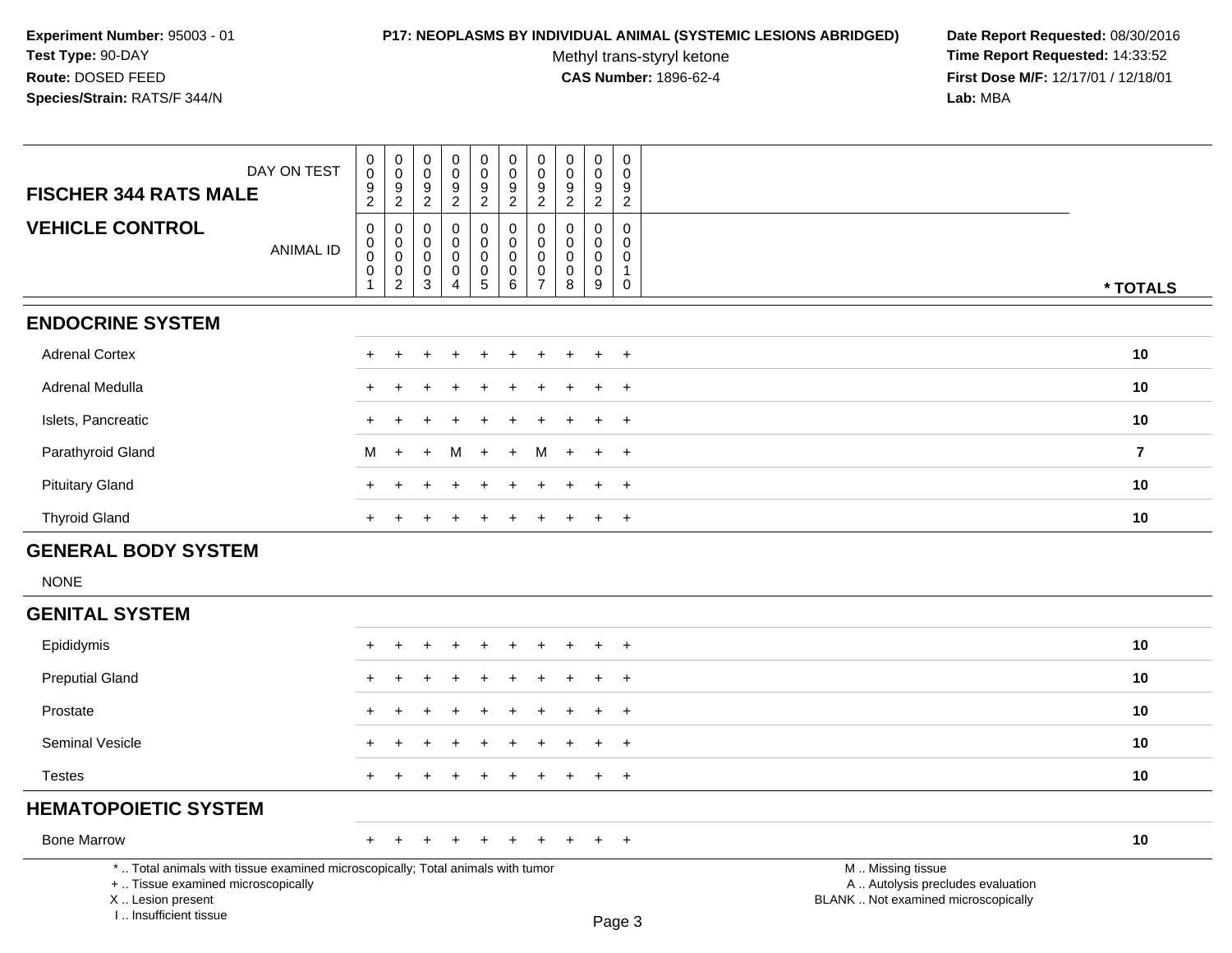# **P17: NEOPLASMS BY INDIVIDUAL ANIMAL (SYSTEMIC LESIONS ABRIDGED) Date Report Requested:** 08/30/2016

Methyl trans-styryl ketone<br>CAS Number: 1896-62-4

| DAY ON TEST<br><b>FISCHER 344 RATS MALE</b>                                                                                                                         | $\pmb{0}$<br>$\mathbf 0$                                                        | $\pmb{0}$<br>$\pmb{0}$                                         | $\pmb{0}$<br>$\mathbf 0$<br>$\boldsymbol{9}$ | $\pmb{0}$<br>$\pmb{0}$                                                       | $\pmb{0}$<br>$\mathbf 0$                                         | $\pmb{0}$<br>$\mathbf 0$                                      | $\pmb{0}$<br>$\mathbf 0$<br>9                          | $\pmb{0}$<br>$\pmb{0}$                                   | $\pmb{0}$<br>$\mathbf 0$<br>$\boldsymbol{9}$        | $\pmb{0}$<br>$\Omega$<br>9                                     |                                                                                               |  |
|---------------------------------------------------------------------------------------------------------------------------------------------------------------------|---------------------------------------------------------------------------------|----------------------------------------------------------------|----------------------------------------------|------------------------------------------------------------------------------|------------------------------------------------------------------|---------------------------------------------------------------|--------------------------------------------------------|----------------------------------------------------------|-----------------------------------------------------|----------------------------------------------------------------|-----------------------------------------------------------------------------------------------|--|
|                                                                                                                                                                     | $\frac{9}{2}$                                                                   | $\frac{9}{2}$                                                  | $\overline{2}$                               | $\frac{9}{2}$                                                                | $\frac{9}{2}$                                                    | $\frac{9}{2}$                                                 | $\overline{2}$                                         | $\frac{9}{2}$                                            | $\overline{2}$                                      | $\overline{2}$                                                 |                                                                                               |  |
| <b>VEHICLE CONTROL</b><br><b>ANIMAL ID</b>                                                                                                                          | $\mathbf 0$<br>$\mathbf 0$<br>$\mathbf 0$<br>$\boldsymbol{0}$<br>$\overline{1}$ | 0<br>$\mathbf 0$<br>$\mathbf 0$<br>$\pmb{0}$<br>$\overline{2}$ | $\mathbf 0$<br>0<br>$\mathbf 0$<br>0<br>3    | $\pmb{0}$<br>$\pmb{0}$<br>$\mathbf 0$<br>$\pmb{0}$<br>$\boldsymbol{\Lambda}$ | 0<br>$\mathbf 0$<br>$\mathbf 0$<br>$\mathsf 0$<br>$\overline{5}$ | $\mathbf 0$<br>$\mathbf 0$<br>$\mathbf 0$<br>$\mathsf 0$<br>6 | 0<br>$\mathbf 0$<br>$\mathbf 0$<br>0<br>$\overline{7}$ | $\Omega$<br>$\mathbf 0$<br>$\mathbf 0$<br>$\pmb{0}$<br>8 | $\mathbf 0$<br>$\mathbf 0$<br>0<br>$\mathbf 0$<br>9 | $\mathbf 0$<br>0<br>$\mathbf 0$<br>$\mathbf{1}$<br>$\mathsf 0$ | * TOTALS                                                                                      |  |
| Lymph Node, Mandibular                                                                                                                                              | M                                                                               | M                                                              | м                                            | М                                                                            | M                                                                | М                                                             | M                                                      | M                                                        | M                                                   | M                                                              | $\bf{0}$                                                                                      |  |
| Lymph Node, Mesenteric                                                                                                                                              |                                                                                 |                                                                |                                              |                                                                              |                                                                  |                                                               |                                                        |                                                          | $\ddot{}$                                           | $\overline{+}$                                                 | 10                                                                                            |  |
| Spleen                                                                                                                                                              |                                                                                 | $\ddot{}$                                                      |                                              |                                                                              |                                                                  |                                                               |                                                        |                                                          | $\ddot{}$                                           | $\ddot{}$                                                      | 10                                                                                            |  |
| Thymus                                                                                                                                                              | $+$                                                                             | $\overline{+}$                                                 | $\pm$                                        | $\div$                                                                       | $\pm$                                                            | $\pm$                                                         | ÷                                                      | <b>+</b>                                                 | $+$                                                 | $+$                                                            | 10                                                                                            |  |
| <b>INTEGUMENTARY SYSTEM</b>                                                                                                                                         |                                                                                 |                                                                |                                              |                                                                              |                                                                  |                                                               |                                                        |                                                          |                                                     |                                                                |                                                                                               |  |
| Mammary Gland                                                                                                                                                       | M                                                                               | M                                                              |                                              | M M M                                                                        |                                                                  | M                                                             |                                                        | M M                                                      | M M                                                 |                                                                | $\mathbf 0$                                                                                   |  |
| Skin                                                                                                                                                                | $+$                                                                             | $\ddot{}$                                                      |                                              | $\ddot{}$                                                                    | $\ddot{}$                                                        | $\ddot{}$                                                     | $\ddot{}$                                              | $\ddot{}$                                                | $+$                                                 | $+$                                                            | 10                                                                                            |  |
| <b>MUSCULOSKELETAL SYSTEM</b>                                                                                                                                       |                                                                                 |                                                                |                                              |                                                                              |                                                                  |                                                               |                                                        |                                                          |                                                     |                                                                |                                                                                               |  |
| Bone                                                                                                                                                                | $+$                                                                             | $\overline{+}$                                                 | $\pm$                                        | $\ddot{}$                                                                    | $\pm$                                                            | $+$                                                           | $+$                                                    | $\pm$                                                    | $+$                                                 | $+$                                                            | 10                                                                                            |  |
| <b>NERVOUS SYSTEM</b>                                                                                                                                               |                                                                                 |                                                                |                                              |                                                                              |                                                                  |                                                               |                                                        |                                                          |                                                     |                                                                |                                                                                               |  |
| <b>Brain</b>                                                                                                                                                        | $+$                                                                             |                                                                |                                              |                                                                              |                                                                  | ÷                                                             |                                                        |                                                          | $\pm$                                               | $\overline{+}$                                                 | 10                                                                                            |  |
| <b>RESPIRATORY SYSTEM</b>                                                                                                                                           |                                                                                 |                                                                |                                              |                                                                              |                                                                  |                                                               |                                                        |                                                          |                                                     |                                                                |                                                                                               |  |
| Lung                                                                                                                                                                |                                                                                 |                                                                |                                              |                                                                              |                                                                  |                                                               |                                                        |                                                          | $\ddot{}$                                           | $\ddot{}$                                                      | 10                                                                                            |  |
| Nose                                                                                                                                                                |                                                                                 |                                                                |                                              |                                                                              |                                                                  |                                                               |                                                        |                                                          | $\ddot{}$                                           | $\overline{+}$                                                 | 10                                                                                            |  |
| Trachea                                                                                                                                                             | $+$                                                                             | $\pm$                                                          | $\pm$                                        | $\overline{+}$                                                               | $\pm$                                                            | $\pm$                                                         | $\pm$                                                  | $\pm$                                                    | $+$                                                 | $+$                                                            | 10                                                                                            |  |
| <b>SPECIAL SENSES SYSTEM</b>                                                                                                                                        |                                                                                 |                                                                |                                              |                                                                              |                                                                  |                                                               |                                                        |                                                          |                                                     |                                                                |                                                                                               |  |
| Eye                                                                                                                                                                 | $+$                                                                             | $\pm$                                                          | $+$                                          | $\pm$                                                                        | $+$                                                              | $+$                                                           | $\pm$                                                  |                                                          | $+$                                                 | $+$                                                            | 10                                                                                            |  |
| *  Total animals with tissue examined microscopically; Total animals with tumor<br>+  Tissue examined microscopically<br>X  Lesion present<br>I Insufficient tissue |                                                                                 |                                                                |                                              |                                                                              |                                                                  |                                                               |                                                        |                                                          |                                                     | $D_{200}$ $\Lambda$                                            | M  Missing tissue<br>A  Autolysis precludes evaluation<br>BLANK  Not examined microscopically |  |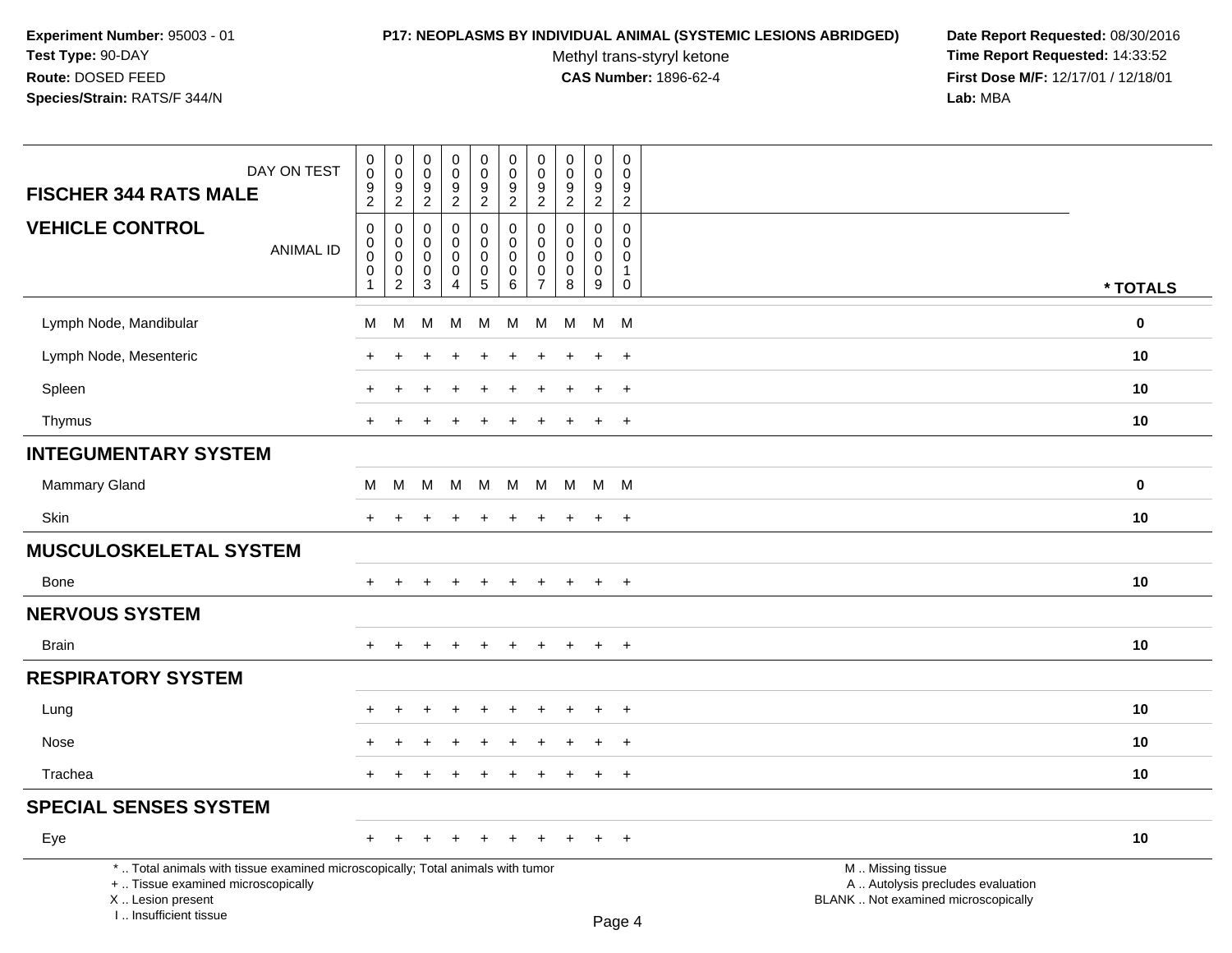### **P17: NEOPLASMS BY INDIVIDUAL ANIMAL (SYSTEMIC LESIONS ABRIDGED) Date Report Requested:** 08/30/2016

Methyl trans-styryl ketone<br>CAS Number: 1896-62-4

| DAY ON TEST<br><b>FISCHER 344 RATS MALE</b> | $\mathbf 0$<br>$\pmb{0}$<br>$9\,$<br>$\overline{2}$ | $_{\rm 0}^{\rm 0}$<br>$\boldsymbol{9}$<br>$\overline{2}$           | $\mathbf 0$<br>9<br>ົ      | $\overline{0}$<br>0<br>9<br>$\overline{c}$ | $\pmb{0}$<br>0<br>$\boldsymbol{9}$<br>$\overline{2}$    | $\begin{smallmatrix} 0\\0 \end{smallmatrix}$<br>$\boldsymbol{9}$<br>$\overline{c}$ | $\begin{smallmatrix} 0\\0 \end{smallmatrix}$<br>9<br>$\overline{2}$       | $\begin{smallmatrix} 0\\0 \end{smallmatrix}$<br>$\boldsymbol{9}$<br>$\overline{2}$ | 0<br>0<br>9<br>2              | $\mathbf 0$ |          |
|---------------------------------------------|-----------------------------------------------------|--------------------------------------------------------------------|----------------------------|--------------------------------------------|---------------------------------------------------------|------------------------------------------------------------------------------------|---------------------------------------------------------------------------|------------------------------------------------------------------------------------|-------------------------------|-------------|----------|
| <b>VEHICLE CONTROL</b><br><b>ANIMAL ID</b>  | 0<br>$\,0\,$<br>$\mathbf 0$<br>$\mathbf 0$          | $\begin{matrix}0\\0\\0\end{matrix}$<br>$\pmb{0}$<br>$\overline{c}$ | 0<br>$\mathbf 0$<br>0<br>3 | 0<br>0<br>0<br>0<br>4                      | $_0^0$<br>$\mathsf 0$<br>$\mathbf 0$<br>$5\phantom{.0}$ | 0<br>$\pmb{0}$<br>$\mbox{O}$<br>$\mathbf 0$<br>6                                   | $\begin{matrix} 0 \\ 0 \end{matrix}$<br>$\mathbf 0$<br>0<br>$\rightarrow$ | $\begin{matrix}0\\0\\0\end{matrix}$<br>8                                           | 0<br>$\pmb{0}$<br>0<br>0<br>9 |             | * TOTALS |
| Harderian Gland                             |                                                     |                                                                    | ÷                          |                                            | $+$                                                     | $+$                                                                                | $+$                                                                       | $+$                                                                                | $+$                           | $+$         | 10       |
| <b>URINARY SYSTEM</b>                       |                                                     |                                                                    |                            |                                            |                                                         |                                                                                    |                                                                           |                                                                                    |                               |             |          |
| Kidney                                      |                                                     |                                                                    |                            |                                            | ÷.                                                      | $\div$                                                                             | $\div$                                                                    | $+$                                                                                | $\ddot{}$                     | $+$         | 10       |
| <b>Urinary Bladder</b>                      |                                                     |                                                                    |                            |                                            | $\pm$                                                   | $\div$                                                                             |                                                                           | $+$                                                                                | $\pm$                         | $+$         | 10       |
| <b>SYSTEMIC LESIONS</b>                     |                                                     |                                                                    |                            |                                            |                                                         |                                                                                    |                                                                           |                                                                                    |                               |             |          |
| Multiple Organ                              |                                                     |                                                                    |                            |                                            |                                                         |                                                                                    |                                                                           |                                                                                    | $\pm$                         | $\div$      | 10       |

<sup>+ ..</sup> Tissue examined microscopically

X .. Lesion present

I .. Insufficient tissue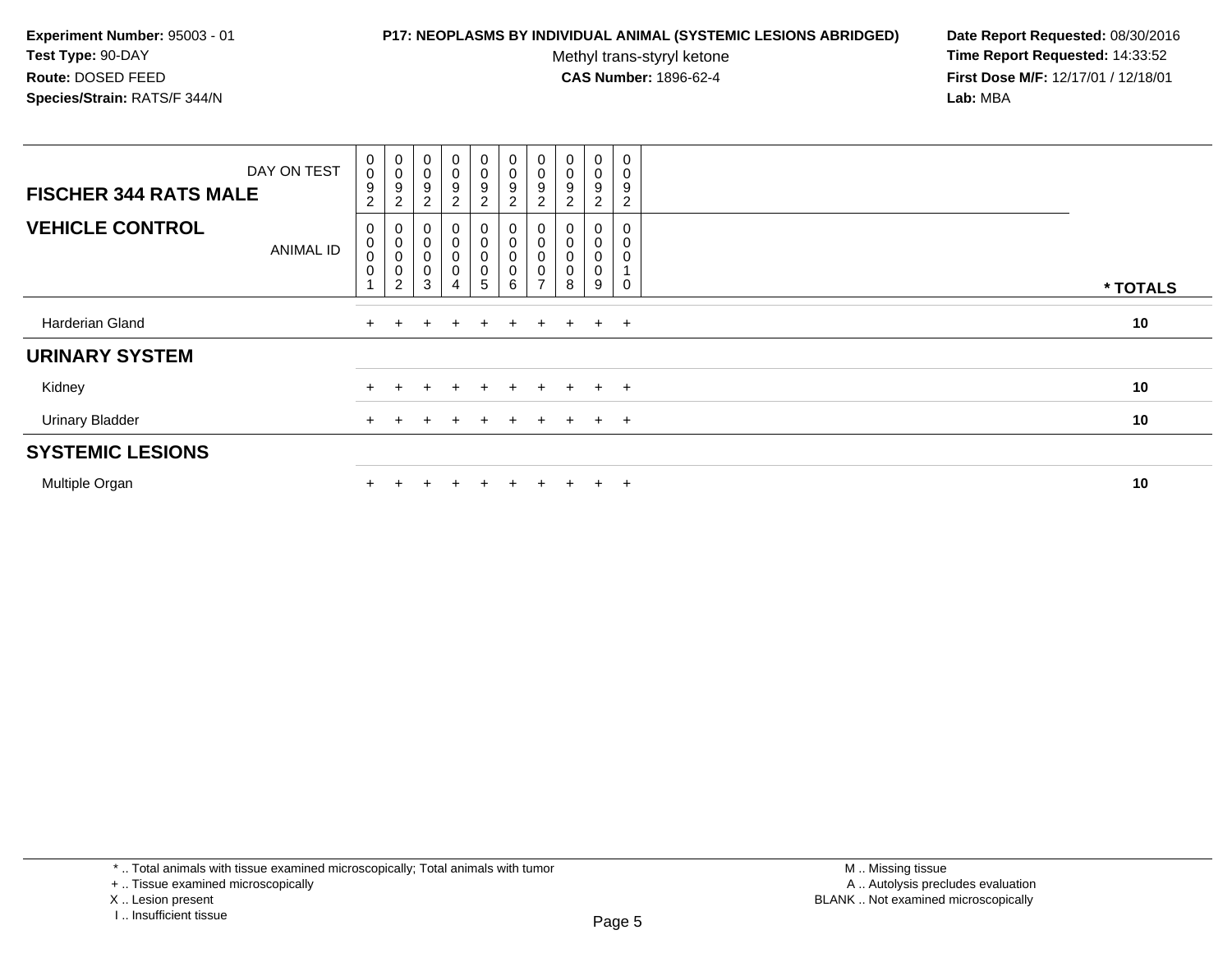## **P17: NEOPLASMS BY INDIVIDUAL ANIMAL (SYSTEMIC LESIONS ABRIDGED) Date Report Requested:** 08/30/2016

Methyl trans-styryl ketone<br>CAS Number: 1896-62-4

 **Time Report Requested:** 14:33:52 **First Dose M/F:** 12/17/01 / 12/18/01<br>**Lab:** MBA **Lab:** MBA

| DAY ON TEST<br><b>FISCHER 344 RATS MALE</b> | 0<br>0<br>9<br>$\overline{c}$ | $\pmb{0}$<br>0<br>$9\,$<br>$\sqrt{2}$                             | 0<br>0<br>9<br>2      | 0<br>0<br>9<br>$\overline{2}$                | 0<br>0<br>9<br>$\overline{2}$                                | 0<br>0<br>9<br>$\overline{2}$                    | 0<br>0<br>9<br>$\overline{2}$                                                 | $\mathbf 0$<br>0<br>9<br>$\overline{c}$ | 0<br>0<br>9<br>$\overline{2}$                        | $\pmb{0}$<br>0<br>9<br>$\overline{c}$ |          |
|---------------------------------------------|-------------------------------|-------------------------------------------------------------------|-----------------------|----------------------------------------------|--------------------------------------------------------------|--------------------------------------------------|-------------------------------------------------------------------------------|-----------------------------------------|------------------------------------------------------|---------------------------------------|----------|
| 0.025%<br><b>ANIMAL ID</b>                  | 0<br>0<br>0<br>1              | 0<br>$\mathbf 0$<br>$\mathbf 0$<br>$\mathbf{1}$<br>$\overline{2}$ | 0<br>0<br>0<br>1<br>3 | 0<br>0<br>0<br>$\mathbf 1$<br>$\overline{4}$ | $\Omega$<br>0<br>$\pmb{0}$<br>$\mathbf{1}$<br>$\overline{5}$ | 0<br>0<br>$\mathbf 0$<br>$\mathbf{1}$<br>$\,6\,$ | $\mathbf 0$<br>$\mathbf 0$<br>$\mathbf 0$<br>$\overline{1}$<br>$\overline{7}$ | 0<br>$\Omega$<br>0<br>-1<br>8           | $\mathbf 0$<br>0<br>$\mathbf 0$<br>$\mathbf{1}$<br>9 | 0<br>0<br>0<br>$^2_{\rm 0}$           | * TOTALS |
| <b>ALIMENTARY SYSTEM</b>                    |                               |                                                                   |                       |                                              |                                                              |                                                  |                                                                               |                                         |                                                      |                                       |          |
| Stomach, Glandular                          | $+$                           | $+$                                                               | $\ddot{}$             | $+$                                          | $+$                                                          | $+$                                              | $+$                                                                           |                                         | $+$ $+$ $+$                                          |                                       | 10       |
| <b>CARDIOVASCULAR SYSTEM</b><br><b>NONE</b> |                               |                                                                   |                       |                                              |                                                              |                                                  |                                                                               |                                         |                                                      |                                       |          |
| <b>ENDOCRINE SYSTEM</b><br><b>NONE</b>      |                               |                                                                   |                       |                                              |                                                              |                                                  |                                                                               |                                         |                                                      |                                       |          |
| <b>GENERAL BODY SYSTEM</b><br><b>NONE</b>   |                               |                                                                   |                       |                                              |                                                              |                                                  |                                                                               |                                         |                                                      |                                       |          |
| <b>GENITAL SYSTEM</b><br><b>NONE</b>        |                               |                                                                   |                       |                                              |                                                              |                                                  |                                                                               |                                         |                                                      |                                       |          |
| <b>HEMATOPOIETIC SYSTEM</b><br><b>NONE</b>  |                               |                                                                   |                       |                                              |                                                              |                                                  |                                                                               |                                         |                                                      |                                       |          |
| <b>INTEGUMENTARY SYSTEM</b>                 |                               |                                                                   |                       |                                              |                                                              |                                                  |                                                                               |                                         |                                                      |                                       |          |
| <b>NONE</b>                                 |                               |                                                                   |                       |                                              |                                                              |                                                  |                                                                               |                                         |                                                      |                                       |          |
| <b>MUSCULOSKELETAL SYSTEM</b>               |                               |                                                                   |                       |                                              |                                                              |                                                  |                                                                               |                                         |                                                      |                                       |          |
| <b>NONE</b>                                 |                               |                                                                   |                       |                                              |                                                              |                                                  |                                                                               |                                         |                                                      |                                       |          |
| <b>NERVOUS SYSTEM</b>                       |                               |                                                                   |                       |                                              |                                                              |                                                  |                                                                               |                                         |                                                      |                                       |          |

\* .. Total animals with tissue examined microscopically; Total animals with tumor

+ .. Tissue examined microscopically

X .. Lesion present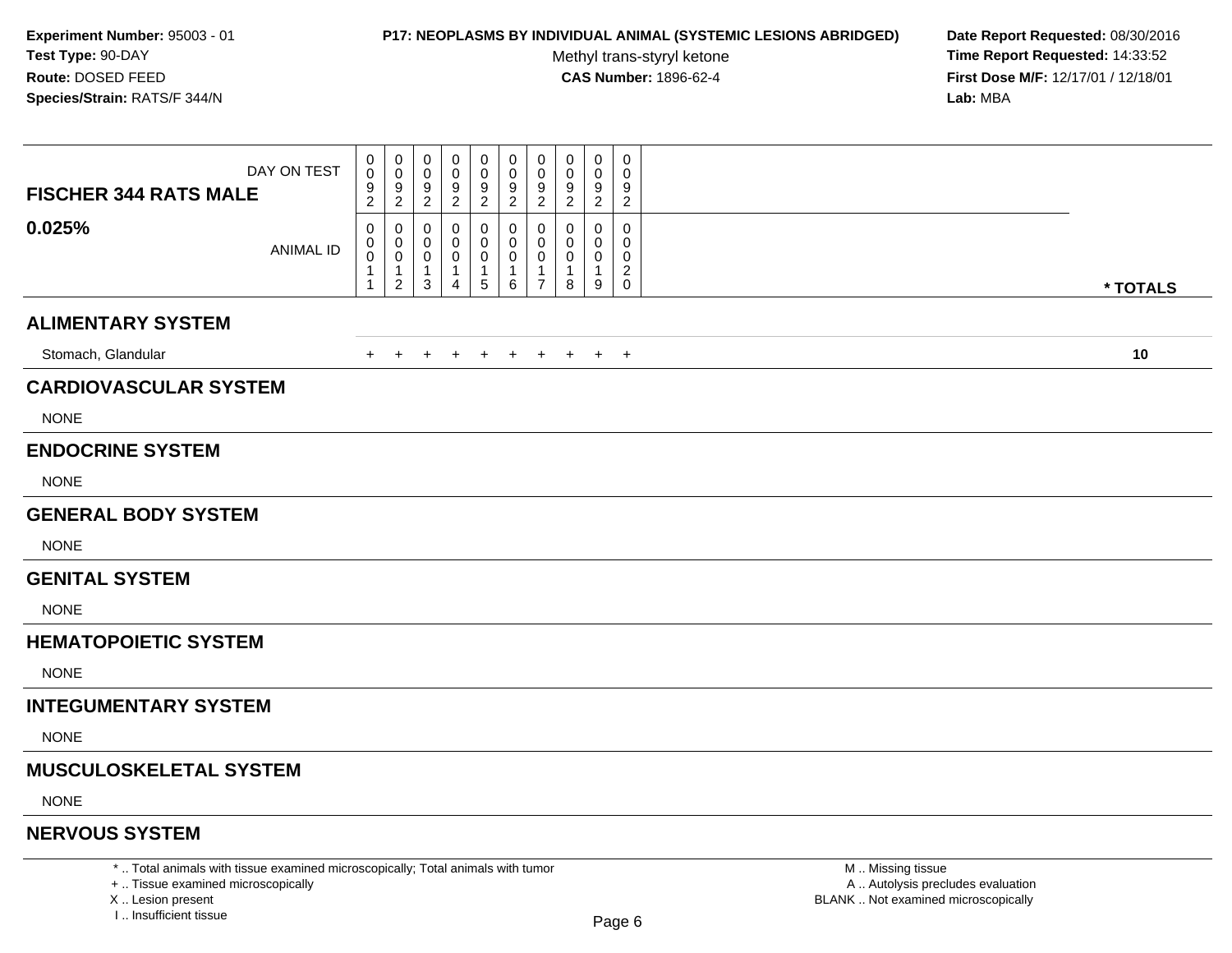## **P17: NEOPLASMS BY INDIVIDUAL ANIMAL (SYSTEMIC LESIONS ABRIDGED) Date Report Requested:** 08/30/2016

Methyl trans-styryl ketone<br>CAS Number: 1896-62-4

| <b>FISCHER 344 RATS MALE</b> | DAY ON TEST | 0<br>$\mathbf 0$<br>9<br>$\overline{2}$ | $\mathbf 0$<br>$\overline{0}$<br>$\boldsymbol{9}$<br>$\sqrt{2}$        | 0<br>$\pmb{0}$<br>$\boldsymbol{9}$<br>$\overline{c}$ | 0<br>0<br>$\boldsymbol{9}$<br>$\overline{c}$                                 | $\mathbf 0$<br>0<br>$\boldsymbol{9}$<br>$\overline{c}$ | $_{\rm 0}^{\rm 0}$<br>9<br>$\overline{c}$                          | 0<br>$\pmb{0}$<br>$\boldsymbol{9}$<br>$\overline{2}$      | 0<br>$\pmb{0}$<br>$\boldsymbol{9}$<br>$\overline{c}$ | 0<br>0<br>$\boldsymbol{9}$<br>$\overline{2}$ | 0<br>0<br>9<br>$\overline{c}$      |          |
|------------------------------|-------------|-----------------------------------------|------------------------------------------------------------------------|------------------------------------------------------|------------------------------------------------------------------------------|--------------------------------------------------------|--------------------------------------------------------------------|-----------------------------------------------------------|------------------------------------------------------|----------------------------------------------|------------------------------------|----------|
| 0.025%                       | ANIMAL ID   | 0<br>0<br>0                             | $\mathbf 0$<br>$\begin{matrix} 0 \\ 0 \\ 1 \end{matrix}$<br>$\sqrt{2}$ | 0<br>$\mathbf 0$<br>$\pmb{0}$<br>1<br>3              | $\boldsymbol{0}$<br>$\pmb{0}$<br>$\pmb{0}$<br>$\mathbf{1}$<br>$\overline{4}$ | 0<br>$\begin{matrix} 0 \\ 0 \end{matrix}$<br>5         | $\begin{smallmatrix}0\0\0\0\end{smallmatrix}$<br>$\mathbf{1}$<br>6 | $\mathbf 0$<br>$\mathbf 0$<br>$\pmb{0}$<br>$\overline{ }$ | 0<br>$\pmb{0}$<br>$\pmb{0}$<br>8                     | 0<br>$\pmb{0}$<br>0<br>$\mathbf{1}$<br>9     | 0<br>0<br>0<br>$\overline{c}$<br>0 | * TOTALS |
| <b>NONE</b>                  |             |                                         |                                                                        |                                                      |                                                                              |                                                        |                                                                    |                                                           |                                                      |                                              |                                    |          |
| <b>RESPIRATORY SYSTEM</b>    |             |                                         |                                                                        |                                                      |                                                                              |                                                        |                                                                    |                                                           |                                                      |                                              |                                    |          |
| Nose                         |             |                                         | $+$                                                                    | $+$                                                  |                                                                              | $+$ $+$                                                |                                                                    |                                                           | + + + + +                                            |                                              |                                    | 10       |
| <b>SPECIAL SENSES SYSTEM</b> |             |                                         |                                                                        |                                                      |                                                                              |                                                        |                                                                    |                                                           |                                                      |                                              |                                    |          |
| <b>NONE</b>                  |             |                                         |                                                                        |                                                      |                                                                              |                                                        |                                                                    |                                                           |                                                      |                                              |                                    |          |
| <b>URINARY SYSTEM</b>        |             |                                         |                                                                        |                                                      |                                                                              |                                                        |                                                                    |                                                           |                                                      |                                              |                                    |          |
| Kidney                       |             |                                         |                                                                        |                                                      | $+$                                                                          | $+$                                                    |                                                                    |                                                           | + + + + +                                            |                                              |                                    | 10       |
| <b>SYSTEMIC LESIONS</b>      |             |                                         |                                                                        |                                                      |                                                                              |                                                        |                                                                    |                                                           |                                                      |                                              |                                    |          |
| Multiple Organ               |             |                                         |                                                                        |                                                      |                                                                              |                                                        | $+$                                                                | $+$                                                       | $+$                                                  |                                              | $+$ $+$                            | 10       |

I .. Insufficient tissue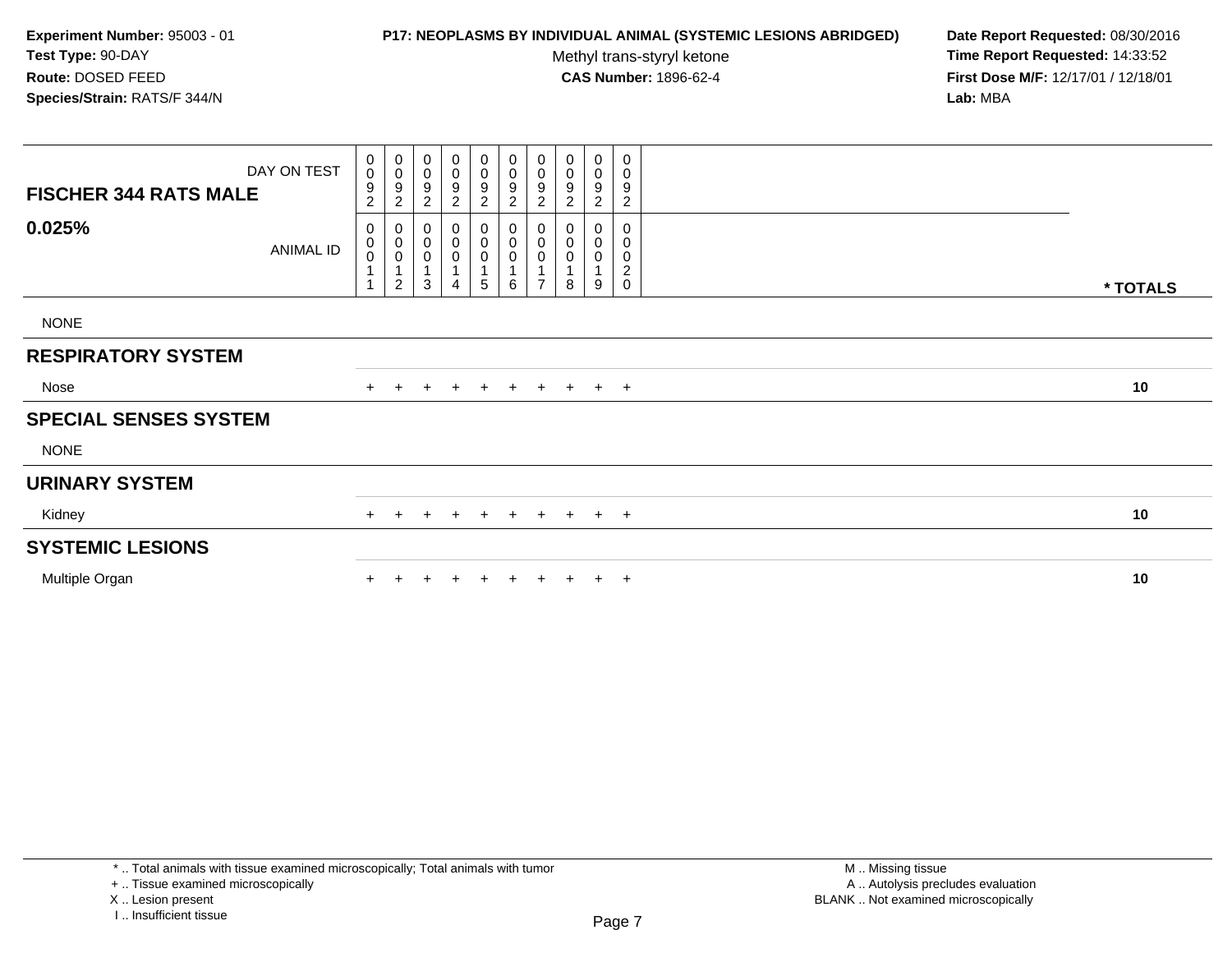## **P17: NEOPLASMS BY INDIVIDUAL ANIMAL (SYSTEMIC LESIONS ABRIDGED) Date Report Requested:** 08/30/2016

Methyl trans-styryl ketone<br>CAS Number: 1896-62-4

 **Time Report Requested:** 14:33:52 **First Dose M/F:** 12/17/01 / 12/18/01<br>Lab: MBA **Lab:** MBA

| <b>FISCHER 344 RATS MALE</b>                                                                                          | DAY ON TEST      | 0<br>$\mathbf 0$<br>9<br>$\overline{a}$                | 0<br>$\boldsymbol{0}$<br>$\boldsymbol{9}$<br>$\boldsymbol{2}$ | 0<br>0<br>9<br>$\overline{2}$ | 0<br>0<br>9<br>$\sqrt{2}$                                        | $\pmb{0}$<br>$\pmb{0}$<br>9<br>$\overline{2}$ | $\mathbf 0$<br>$\mathbf 0$<br>9<br>$\overline{c}$ | $\boldsymbol{0}$<br>$\boldsymbol{0}$<br>9<br>$\overline{2}$ | 0<br>0<br>9<br>$\boldsymbol{2}$                  | $\mathbf 0$<br>0<br>9<br>$\overline{c}$            | 0<br>0<br>9<br>$\overline{2}$                                   |                                                        |  |
|-----------------------------------------------------------------------------------------------------------------------|------------------|--------------------------------------------------------|---------------------------------------------------------------|-------------------------------|------------------------------------------------------------------|-----------------------------------------------|---------------------------------------------------|-------------------------------------------------------------|--------------------------------------------------|----------------------------------------------------|-----------------------------------------------------------------|--------------------------------------------------------|--|
| 0.05%                                                                                                                 | <b>ANIMAL ID</b> | 0<br>0<br>0<br>$\overline{\mathbf{c}}$<br>$\mathbf{1}$ | $\mathbf 0$<br>$\mathbf 0$<br>$\mathbf 0$<br>$\frac{2}{2}$    | 0<br>0<br>0<br>$\frac{2}{3}$  | 0<br>0<br>0<br>$\overline{\mathbf{c}}$<br>$\boldsymbol{\Lambda}$ | 0<br>0<br>0<br>$rac{2}{5}$                    | 0<br>$\overline{0}$<br>0<br>$\frac{2}{6}$         | 0<br>$\mathbf 0$<br>$\mathbf 0$<br>$\frac{2}{7}$            | 0<br>$\Omega$<br>$\Omega$<br>$\overline{c}$<br>8 | $\Omega$<br>$\Omega$<br>0<br>$\boldsymbol{2}$<br>9 | 0<br>$\mathbf 0$<br>0<br>$\ensuremath{\mathsf{3}}$<br>$\pmb{0}$ | * TOTALS                                               |  |
| <b>ALIMENTARY SYSTEM</b>                                                                                              |                  |                                                        |                                                               |                               |                                                                  |                                               |                                                   |                                                             |                                                  |                                                    |                                                                 |                                                        |  |
| Stomach, Glandular                                                                                                    |                  |                                                        |                                                               |                               |                                                                  | $\pm$                                         | $\ddot{}$                                         | $+$                                                         | $+$                                              |                                                    | $+$ $+$                                                         | 10                                                     |  |
| <b>CARDIOVASCULAR SYSTEM</b>                                                                                          |                  |                                                        |                                                               |                               |                                                                  |                                               |                                                   |                                                             |                                                  |                                                    |                                                                 |                                                        |  |
| <b>NONE</b>                                                                                                           |                  |                                                        |                                                               |                               |                                                                  |                                               |                                                   |                                                             |                                                  |                                                    |                                                                 |                                                        |  |
| <b>ENDOCRINE SYSTEM</b>                                                                                               |                  |                                                        |                                                               |                               |                                                                  |                                               |                                                   |                                                             |                                                  |                                                    |                                                                 |                                                        |  |
| <b>NONE</b>                                                                                                           |                  |                                                        |                                                               |                               |                                                                  |                                               |                                                   |                                                             |                                                  |                                                    |                                                                 |                                                        |  |
| <b>GENERAL BODY SYSTEM</b>                                                                                            |                  |                                                        |                                                               |                               |                                                                  |                                               |                                                   |                                                             |                                                  |                                                    |                                                                 |                                                        |  |
| <b>NONE</b>                                                                                                           |                  |                                                        |                                                               |                               |                                                                  |                                               |                                                   |                                                             |                                                  |                                                    |                                                                 |                                                        |  |
| <b>GENITAL SYSTEM</b>                                                                                                 |                  |                                                        |                                                               |                               |                                                                  |                                               |                                                   |                                                             |                                                  |                                                    |                                                                 |                                                        |  |
| <b>NONE</b>                                                                                                           |                  |                                                        |                                                               |                               |                                                                  |                                               |                                                   |                                                             |                                                  |                                                    |                                                                 |                                                        |  |
| <b>HEMATOPOIETIC SYSTEM</b>                                                                                           |                  |                                                        |                                                               |                               |                                                                  |                                               |                                                   |                                                             |                                                  |                                                    |                                                                 |                                                        |  |
| Lymph Node                                                                                                            |                  |                                                        | $+$                                                           |                               | $+$                                                              |                                               | $\ddot{}$                                         |                                                             |                                                  |                                                    |                                                                 | 3                                                      |  |
| <b>INTEGUMENTARY SYSTEM</b>                                                                                           |                  |                                                        |                                                               |                               |                                                                  |                                               |                                                   |                                                             |                                                  |                                                    |                                                                 |                                                        |  |
| <b>NONE</b>                                                                                                           |                  |                                                        |                                                               |                               |                                                                  |                                               |                                                   |                                                             |                                                  |                                                    |                                                                 |                                                        |  |
| <b>MUSCULOSKELETAL SYSTEM</b>                                                                                         |                  |                                                        |                                                               |                               |                                                                  |                                               |                                                   |                                                             |                                                  |                                                    |                                                                 |                                                        |  |
| <b>NONE</b>                                                                                                           |                  |                                                        |                                                               |                               |                                                                  |                                               |                                                   |                                                             |                                                  |                                                    |                                                                 |                                                        |  |
| <b>NERVOUS SYSTEM</b>                                                                                                 |                  |                                                        |                                                               |                               |                                                                  |                                               |                                                   |                                                             |                                                  |                                                    |                                                                 |                                                        |  |
| *  Total animals with tissue examined microscopically; Total animals with tumor<br>+  Tissue examined microscopically |                  |                                                        |                                                               |                               |                                                                  |                                               |                                                   |                                                             |                                                  |                                                    |                                                                 | M  Missing tissue<br>A  Autolysis precludes evaluation |  |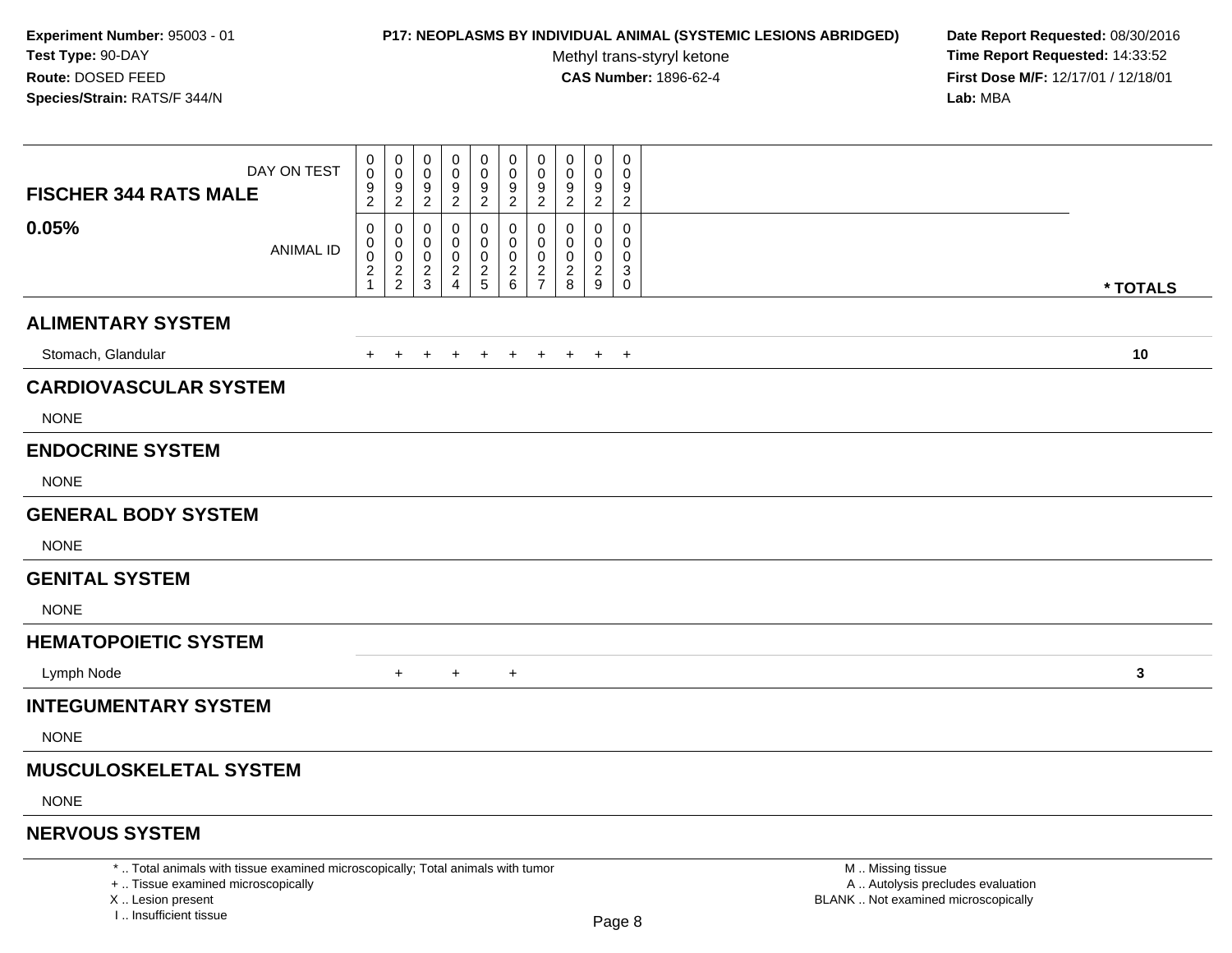## **P17: NEOPLASMS BY INDIVIDUAL ANIMAL (SYSTEMIC LESIONS ABRIDGED) Date Report Requested:** 08/30/2016

Methyl trans-styryl ketone<br>CAS Number: 1896-62-4

 **Time Report Requested:** 14:33:52 **First Dose M/F:** 12/17/01 / 12/18/01<br>**Lab:** MBA **Lab:** MBA

| <b>FISCHER 344 RATS MALE</b> | DAY ON TEST      | $\mathbf 0$<br>$\mathsf{O}\xspace$<br>$\boldsymbol{9}$<br>$\overline{c}$ | $\pmb{0}$<br>$\pmb{0}$<br>$\begin{array}{c} 9 \\ 2 \end{array}$ | 0<br>$\pmb{0}$<br>9<br>$\overline{2}$        | $\pmb{0}$<br>$\,0\,$<br>9<br>$\overline{\mathbf{c}}$ | 0<br>$\boldsymbol{0}$<br>9<br>$\overline{c}$ | 0<br>0<br>$\boldsymbol{9}$<br>$\boldsymbol{2}$ | 0<br>$\pmb{0}$<br>$\boldsymbol{9}$<br>$\overline{2}$         | 0<br>0<br>9<br>$\overline{c}$ | $\pmb{0}$<br>$\pmb{0}$<br>9<br>$\boldsymbol{2}$ | 0<br>0<br>9<br>$\overline{c}$                 |          |
|------------------------------|------------------|--------------------------------------------------------------------------|-----------------------------------------------------------------|----------------------------------------------|------------------------------------------------------|----------------------------------------------|------------------------------------------------|--------------------------------------------------------------|-------------------------------|-------------------------------------------------|-----------------------------------------------|----------|
| 0.05%                        | <b>ANIMAL ID</b> | 0<br>$\pmb{0}$<br>$\pmb{0}$<br>$\frac{2}{1}$                             | $\mathbf 0$<br>0002                                             | 0<br>$\pmb{0}$<br>$\pmb{0}$<br>$\frac{2}{3}$ | 0<br>$\,0\,$<br>$\pmb{0}$<br>$\boldsymbol{2}$<br>4   | 0<br>$\mathsf{O}\xspace$<br>$\frac{0}{2}$    | 0<br>$\ddot{\mathbf{0}}$<br>$\frac{0}{2}$      | 0<br>$\pmb{0}$<br>$\begin{array}{c} 0 \\ 2 \\ 7 \end{array}$ | 0<br>0<br>0<br>$_{\rm 8}^2$   | 0<br>0<br>0<br>$\sqrt{2}$<br>9                  | 0<br>0<br>0<br>$\ensuremath{\mathsf{3}}$<br>0 | * TOTALS |
| <b>NONE</b>                  |                  |                                                                          |                                                                 |                                              |                                                      |                                              |                                                |                                                              |                               |                                                 |                                               |          |
| <b>RESPIRATORY SYSTEM</b>    |                  |                                                                          |                                                                 |                                              |                                                      |                                              |                                                |                                                              |                               |                                                 |                                               |          |
| Nose                         |                  |                                                                          |                                                                 | $\ddot{}$                                    | $+$                                                  | $+$                                          | $+$                                            | $+$                                                          | $+$                           |                                                 | $+$ $+$                                       | 10       |
| <b>SPECIAL SENSES SYSTEM</b> |                  |                                                                          |                                                                 |                                              |                                                      |                                              |                                                |                                                              |                               |                                                 |                                               |          |
| <b>NONE</b>                  |                  |                                                                          |                                                                 |                                              |                                                      |                                              |                                                |                                                              |                               |                                                 |                                               |          |
| <b>URINARY SYSTEM</b>        |                  |                                                                          |                                                                 |                                              |                                                      |                                              |                                                |                                                              |                               |                                                 |                                               |          |
| Kidney                       |                  | $+$                                                                      | $+$                                                             | $\ddot{}$                                    | $\pm$                                                | $+$                                          | $+$                                            |                                                              | $+ + + +$                     |                                                 |                                               | 10       |
| <b>SYSTEMIC LESIONS</b>      |                  |                                                                          |                                                                 |                                              |                                                      |                                              |                                                |                                                              |                               |                                                 |                                               |          |
| Multiple Organ               |                  |                                                                          |                                                                 |                                              |                                                      |                                              | $+$                                            | $+$                                                          | $+$                           |                                                 | $+$ $+$                                       | 10       |

\* .. Total animals with tissue examined microscopically; Total animals with tumor

+ .. Tissue examined microscopically

X .. Lesion present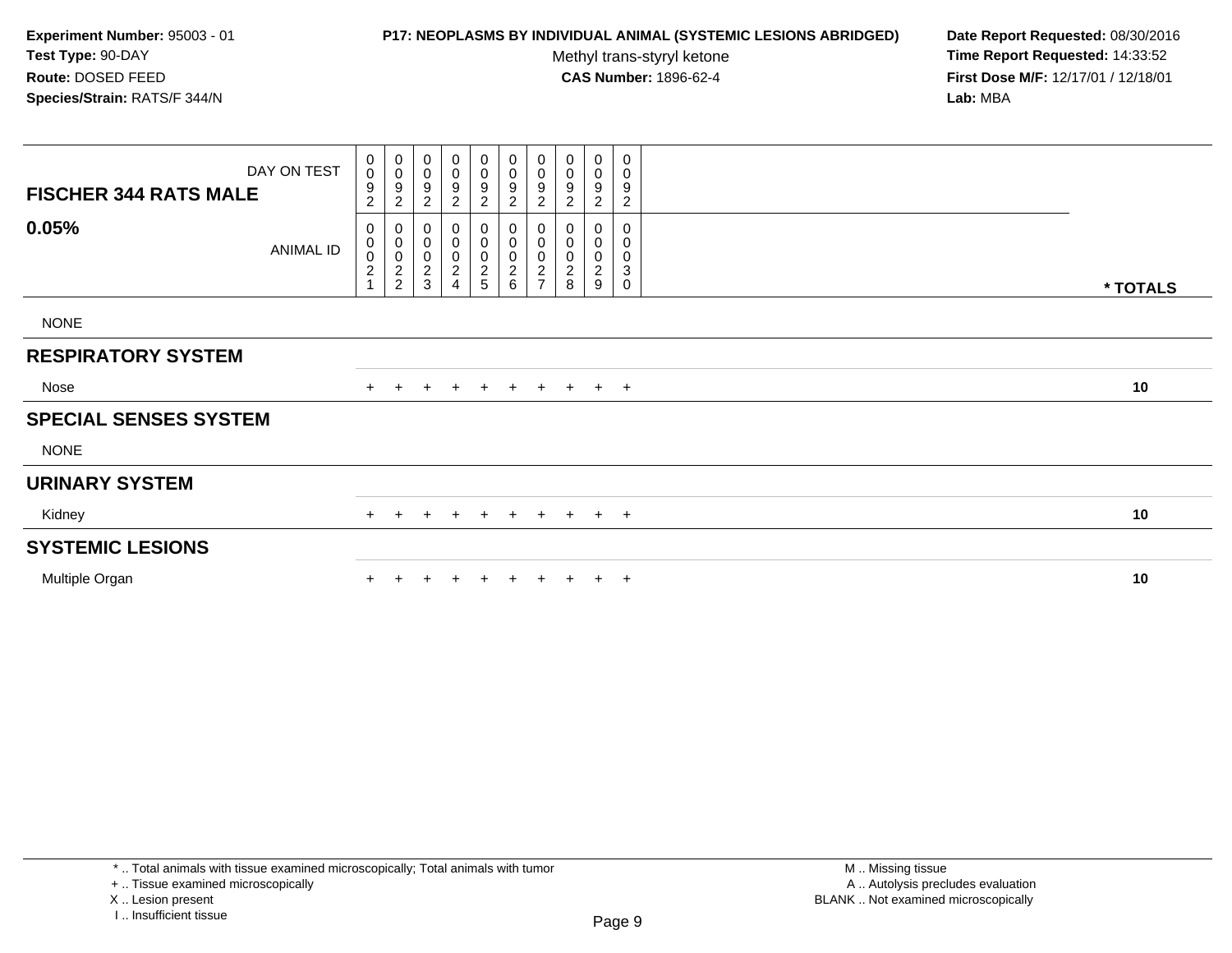### **P17: NEOPLASMS BY INDIVIDUAL ANIMAL (SYSTEMIC LESIONS ABRIDGED) Date Report Requested:** 08/30/2016

Methyl trans-styryl ketone<br>CAS Number: 1896-62-4

 **Time Report Requested:** 14:33:52 **First Dose M/F:** 12/17/01 / 12/18/01<br>**Lab:** MBA **Lab:** MBA

| DAY ON TEST<br><b>FISCHER 344 RATS MALE</b> | 0<br>$\pmb{0}$<br>$\boldsymbol{9}$<br>$\overline{2}$ | 0<br>0<br>9<br>$\sqrt{2}$                           | 0<br>0<br>9<br>$\overline{c}$      | 0<br>0<br>9<br>2                           | 0<br>0<br>$\frac{9}{2}$              | $\mathbf 0$<br>0<br>$\boldsymbol{9}$<br>$\overline{2}$  | 0<br>0<br>9<br>$\overline{2}$                                          | 0<br>0<br>9<br>$\overline{c}$ | 0<br>$\Omega$<br>9<br>2 | 0<br>0<br>9<br>$\overline{2}$   |              |  |
|---------------------------------------------|------------------------------------------------------|-----------------------------------------------------|------------------------------------|--------------------------------------------|--------------------------------------|---------------------------------------------------------|------------------------------------------------------------------------|-------------------------------|-------------------------|---------------------------------|--------------|--|
| 0.1%<br><b>ANIMAL ID</b>                    | 0<br>0<br>$\pmb{0}$<br>3<br>$\mathbf{1}$             | 0<br>0<br>$\pmb{0}$<br>$\sqrt{3}$<br>$\overline{2}$ | 0<br>0<br>0<br>3<br>$\mathfrak{S}$ | 0<br>0<br>0<br>3<br>$\boldsymbol{\Lambda}$ | 0<br>0<br>$\pmb{0}$<br>$\frac{3}{5}$ | 0<br>$\overline{0}$<br>$\mathbf 0$<br>$\mathbf{3}$<br>6 | 0<br>$\mathbf 0$<br>$\boldsymbol{0}$<br>$\mathbf{3}$<br>$\overline{7}$ | 0<br>0<br>0<br>3<br>8         | 0<br>0<br>0<br>3<br>9   | 0<br>0<br>0<br>4<br>$\mathbf 0$ | * TOTALS     |  |
| <b>ALIMENTARY SYSTEM</b>                    |                                                      |                                                     |                                    |                                            |                                      |                                                         |                                                                        |                               |                         |                                 |              |  |
| Stomach, Glandular                          | +                                                    | $+$                                                 |                                    | $\pm$                                      | $+$                                  | $+$                                                     | $+$                                                                    | $+$                           |                         | $+$ $+$                         | 10           |  |
| <b>CARDIOVASCULAR SYSTEM</b>                |                                                      |                                                     |                                    |                                            |                                      |                                                         |                                                                        |                               |                         |                                 |              |  |
| <b>NONE</b>                                 |                                                      |                                                     |                                    |                                            |                                      |                                                         |                                                                        |                               |                         |                                 |              |  |
| <b>ENDOCRINE SYSTEM</b>                     |                                                      |                                                     |                                    |                                            |                                      |                                                         |                                                                        |                               |                         |                                 |              |  |
| <b>NONE</b>                                 |                                                      |                                                     |                                    |                                            |                                      |                                                         |                                                                        |                               |                         |                                 |              |  |
| <b>GENERAL BODY SYSTEM</b>                  |                                                      |                                                     |                                    |                                            |                                      |                                                         |                                                                        |                               |                         |                                 |              |  |
| <b>NONE</b>                                 |                                                      |                                                     |                                    |                                            |                                      |                                                         |                                                                        |                               |                         |                                 |              |  |
| <b>GENITAL SYSTEM</b>                       |                                                      |                                                     |                                    |                                            |                                      |                                                         |                                                                        |                               |                         |                                 |              |  |
| <b>NONE</b>                                 |                                                      |                                                     |                                    |                                            |                                      |                                                         |                                                                        |                               |                         |                                 |              |  |
| <b>HEMATOPOIETIC SYSTEM</b>                 |                                                      |                                                     |                                    |                                            |                                      |                                                         |                                                                        |                               |                         |                                 |              |  |
| Lymph Node                                  | $\ddot{}$                                            |                                                     |                                    |                                            |                                      |                                                         |                                                                        |                               |                         |                                 | $\mathbf{1}$ |  |
| <b>INTEGUMENTARY SYSTEM</b>                 |                                                      |                                                     |                                    |                                            |                                      |                                                         |                                                                        |                               |                         |                                 |              |  |
| <b>NONE</b>                                 |                                                      |                                                     |                                    |                                            |                                      |                                                         |                                                                        |                               |                         |                                 |              |  |
| <b>MUSCULOSKELETAL SYSTEM</b>               |                                                      |                                                     |                                    |                                            |                                      |                                                         |                                                                        |                               |                         |                                 |              |  |
| <b>NONE</b>                                 |                                                      |                                                     |                                    |                                            |                                      |                                                         |                                                                        |                               |                         |                                 |              |  |
|                                             |                                                      |                                                     |                                    |                                            |                                      |                                                         |                                                                        |                               |                         |                                 |              |  |

## **NERVOUS SYSTEM**

\* .. Total animals with tissue examined microscopically; Total animals with tumor

+ .. Tissue examined microscopically

X .. Lesion present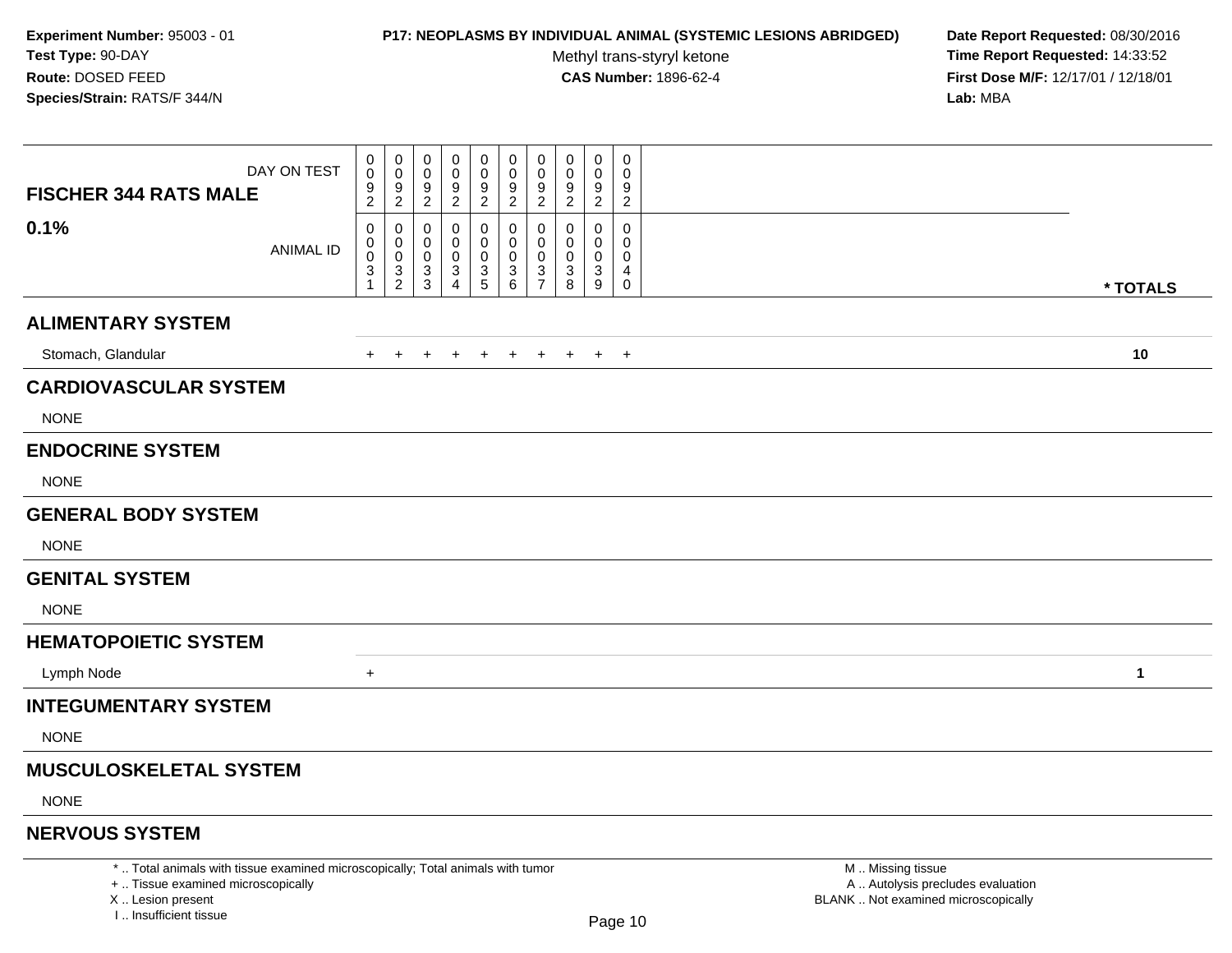### **P17: NEOPLASMS BY INDIVIDUAL ANIMAL (SYSTEMIC LESIONS ABRIDGED) Date Report Requested:** 08/30/2016

Methyl trans-styryl ketone<br>CAS Number: 1896-62-4

 **Time Report Requested:** 14:33:52 **First Dose M/F:** 12/17/01 / 12/18/01<br>**Lab:** MBA **Lab:** MBA

| $\begin{smallmatrix}0\0\0\end{smallmatrix}$<br>$\boldsymbol{9}$<br>$\overline{c}$ | 0<br>$\pmb{0}$<br>$\boldsymbol{9}$<br>$\sqrt{2}$   | 0<br>$\pmb{0}$<br>9<br>$\overline{c}$                    | $\boldsymbol{0}$<br>$\pmb{0}$<br>9<br>$\overline{c}$     | $_0^0$<br>9<br>$\overline{c}$ | 0<br>0<br>$\boldsymbol{9}$<br>$\overline{c}$ | 0<br>$\mathbf 0$<br>$\boldsymbol{9}$<br>$\overline{2}$          | 0<br>0<br>9<br>$\overline{c}$ | $\pmb{0}$<br>$\pmb{0}$<br>9<br>$\boldsymbol{2}$ | 0<br>0<br>9<br>$\overline{c}$ |                                      |          |
|-----------------------------------------------------------------------------------|----------------------------------------------------|----------------------------------------------------------|----------------------------------------------------------|-------------------------------|----------------------------------------------|-----------------------------------------------------------------|-------------------------------|-------------------------------------------------|-------------------------------|--------------------------------------|----------|
| 0<br>$\begin{matrix} 0 \\ 0 \\ 3 \end{matrix}$                                    | 0<br>$\begin{smallmatrix}0\\0\\3\end{smallmatrix}$ | 0<br>$\pmb{0}$<br>$\pmb{0}$<br>$\ensuremath{\mathsf{3}}$ | 0<br>$\pmb{0}$<br>$\pmb{0}$<br>$\ensuremath{\mathsf{3}}$ | 0<br>$\overline{0}$           | 0<br>0<br>$_{3}^{\rm 0}$                     | 0<br>$\pmb{0}$<br>$\pmb{0}$<br>$\overline{3}$<br>$\overline{ }$ | 0<br>0<br>0<br>$\mathbf{3}$   | 0<br>0<br>0<br>$\sqrt{3}$                       | 0<br>0<br>0<br>4              |                                      |          |
|                                                                                   |                                                    |                                                          |                                                          |                               |                                              |                                                                 |                               |                                                 |                               |                                      | * TOTALS |
|                                                                                   |                                                    |                                                          |                                                          |                               |                                              |                                                                 |                               |                                                 |                               |                                      |          |
|                                                                                   |                                                    |                                                          |                                                          |                               |                                              |                                                                 |                               |                                                 |                               |                                      |          |
|                                                                                   | $\ddot{}$                                          | $\ddot{}$                                                | $+$                                                      |                               |                                              |                                                                 |                               |                                                 |                               |                                      | 10       |
|                                                                                   |                                                    |                                                          |                                                          |                               |                                              |                                                                 |                               |                                                 |                               |                                      |          |
|                                                                                   |                                                    |                                                          |                                                          |                               |                                              |                                                                 |                               |                                                 |                               |                                      |          |
|                                                                                   |                                                    |                                                          |                                                          |                               |                                              |                                                                 |                               |                                                 |                               |                                      |          |
| $+$                                                                               | $+$                                                | $+$                                                      | $+$                                                      | $+$                           | $+$                                          |                                                                 |                               |                                                 |                               |                                      | 10       |
|                                                                                   |                                                    |                                                          |                                                          |                               |                                              |                                                                 |                               |                                                 |                               |                                      |          |
|                                                                                   |                                                    |                                                          |                                                          | $\div$                        | $+$                                          | $+$                                                             | $+$                           |                                                 |                               |                                      | 10       |
| DAY ON TEST<br><b>ANIMAL ID</b>                                                   |                                                    | $\overline{2}$                                           | 3                                                        | 4                             | $\frac{0}{3}$<br>$+$                         | 6<br>$+$                                                        |                               | 8                                               | 9                             | 0<br>+ + + +<br>$+ + + +$<br>$+$ $+$ |          |

\* .. Total animals with tissue examined microscopically; Total animals with tumor

+ .. Tissue examined microscopically

X .. Lesion present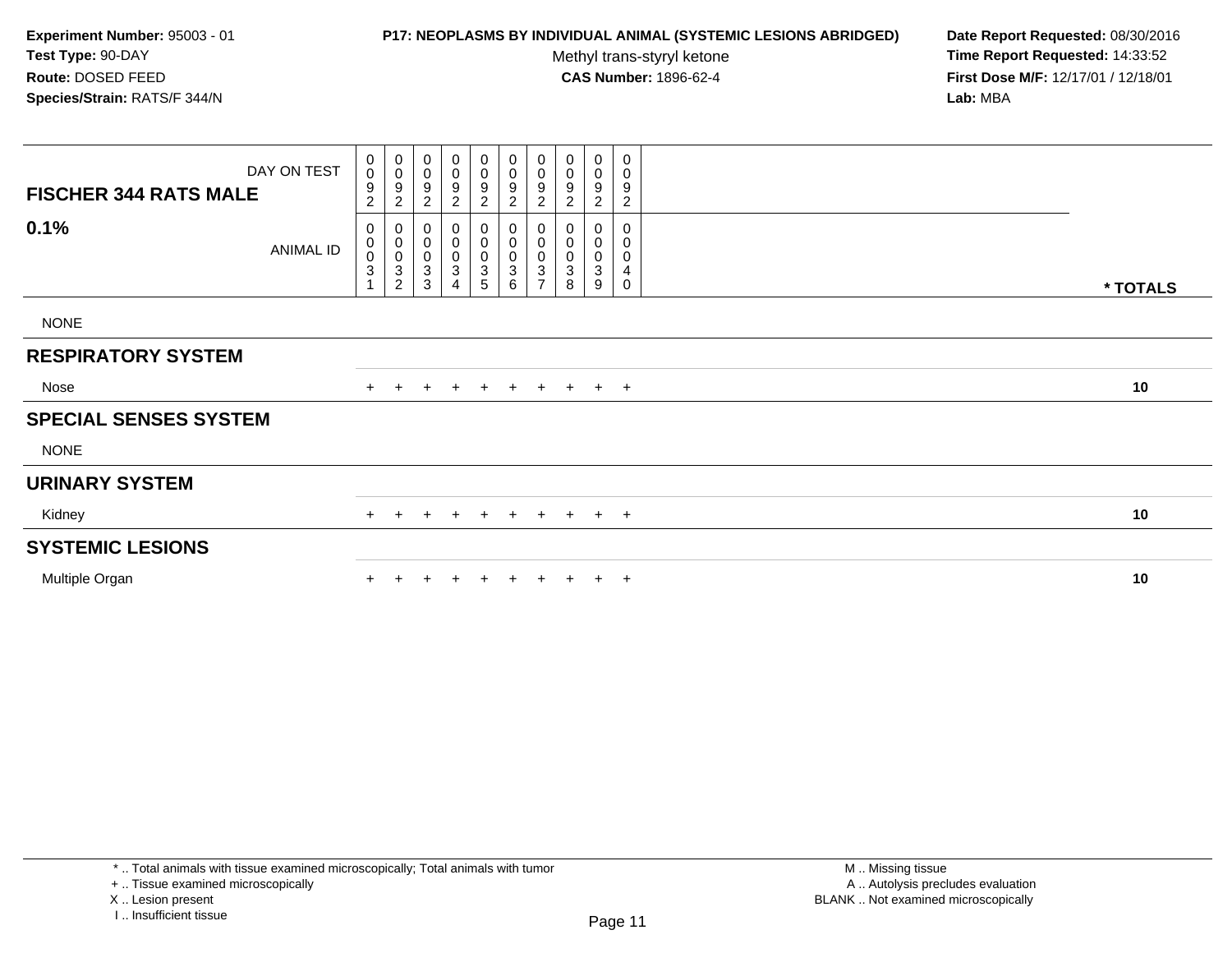### **P17: NEOPLASMS BY INDIVIDUAL ANIMAL (SYSTEMIC LESIONS ABRIDGED) Date Report Requested:** 08/30/2016

Methyl trans-styryl ketone<br>CAS Number: 1896-62-4

 **Time Report Requested:** 14:33:52 **First Dose M/F:** 12/17/01 / 12/18/01<br>**Lab:** MBA **Lab:** MBA

| DAY ON TEST<br><b>FISCHER 344 RATS MALE</b> | 0<br>0<br>$\boldsymbol{9}$<br>$\overline{c}$ | 0<br>$\mathbf 0$<br>9<br>$\overline{2}$ | 0<br>0<br>9<br>$\overline{2}$                 | 0<br>0<br>9<br>$\overline{c}$ | 0<br>0<br>$\boldsymbol{9}$<br>$\overline{c}$ | 0<br>0<br>9<br>$\overline{c}$                    | 0<br>0<br>9<br>$\overline{2}$                | 0<br>0<br>9<br>$\overline{c}$ | $\mathbf 0$<br>0<br>9<br>$\overline{c}$ | 0<br>0<br>9<br>$\overline{c}$   |          |
|---------------------------------------------|----------------------------------------------|-----------------------------------------|-----------------------------------------------|-------------------------------|----------------------------------------------|--------------------------------------------------|----------------------------------------------|-------------------------------|-----------------------------------------|---------------------------------|----------|
| 0.2%<br><b>ANIMAL ID</b>                    | 0<br>0<br>0<br>4<br>$\mathbf{1}$             | 0<br>0<br>$\pmb{0}$<br>$\frac{4}{2}$    | 0<br>0<br>0<br>4<br>$\ensuremath{\mathsf{3}}$ | 0<br>0<br>4<br>$\overline{4}$ | 0<br>0<br>0<br>$\frac{4}{5}$                 | $\mathbf{0}$<br>0<br>$\mathbf 0$<br>4<br>$\,6\,$ | $\mathbf 0$<br>0<br>0<br>4<br>$\overline{7}$ | $\Omega$<br>0<br>4<br>$\bf8$  | 0<br>0<br>0<br>4<br>9                   | 0<br>0<br>0<br>5<br>$\mathbf 0$ | * TOTALS |
| <b>ALIMENTARY SYSTEM</b>                    |                                              |                                         |                                               |                               |                                              |                                                  |                                              |                               |                                         |                                 |          |
| Stomach, Glandular                          | $+$                                          | $+$                                     | $+$                                           | $+$                           | $+$                                          | $+$                                              | $+$                                          |                               | $+$ $+$ $+$                             |                                 | 10       |
| <b>CARDIOVASCULAR SYSTEM</b>                |                                              |                                         |                                               |                               |                                              |                                                  |                                              |                               |                                         |                                 |          |
| <b>NONE</b>                                 |                                              |                                         |                                               |                               |                                              |                                                  |                                              |                               |                                         |                                 |          |
| <b>ENDOCRINE SYSTEM</b>                     |                                              |                                         |                                               |                               |                                              |                                                  |                                              |                               |                                         |                                 |          |
| <b>NONE</b>                                 |                                              |                                         |                                               |                               |                                              |                                                  |                                              |                               |                                         |                                 |          |
| <b>GENERAL BODY SYSTEM</b>                  |                                              |                                         |                                               |                               |                                              |                                                  |                                              |                               |                                         |                                 |          |
| <b>NONE</b>                                 |                                              |                                         |                                               |                               |                                              |                                                  |                                              |                               |                                         |                                 |          |
| <b>GENITAL SYSTEM</b>                       |                                              |                                         |                                               |                               |                                              |                                                  |                                              |                               |                                         |                                 |          |
| <b>NONE</b>                                 |                                              |                                         |                                               |                               |                                              |                                                  |                                              |                               |                                         |                                 |          |
| <b>HEMATOPOIETIC SYSTEM</b>                 |                                              |                                         |                                               |                               |                                              |                                                  |                                              |                               |                                         |                                 |          |
| <b>NONE</b>                                 |                                              |                                         |                                               |                               |                                              |                                                  |                                              |                               |                                         |                                 |          |
| <b>INTEGUMENTARY SYSTEM</b>                 |                                              |                                         |                                               |                               |                                              |                                                  |                                              |                               |                                         |                                 |          |
| <b>NONE</b>                                 |                                              |                                         |                                               |                               |                                              |                                                  |                                              |                               |                                         |                                 |          |
| MUSCULOSKELETAL SYSTEM                      |                                              |                                         |                                               |                               |                                              |                                                  |                                              |                               |                                         |                                 |          |
| <b>NONE</b>                                 |                                              |                                         |                                               |                               |                                              |                                                  |                                              |                               |                                         |                                 |          |
| <b>NERVOUS SYSTEM</b>                       |                                              |                                         |                                               |                               |                                              |                                                  |                                              |                               |                                         |                                 |          |

\* .. Total animals with tissue examined microscopically; Total animals with tumor

X .. Lesion present

I .. Insufficient tissue

 M .. Missing tissuey the contract of the contract of the contract of the contract of the contract of  $\mathsf A$  . Autolysis precludes evaluation Lesion present BLANK .. Not examined microscopically

<sup>+ ..</sup> Tissue examined microscopically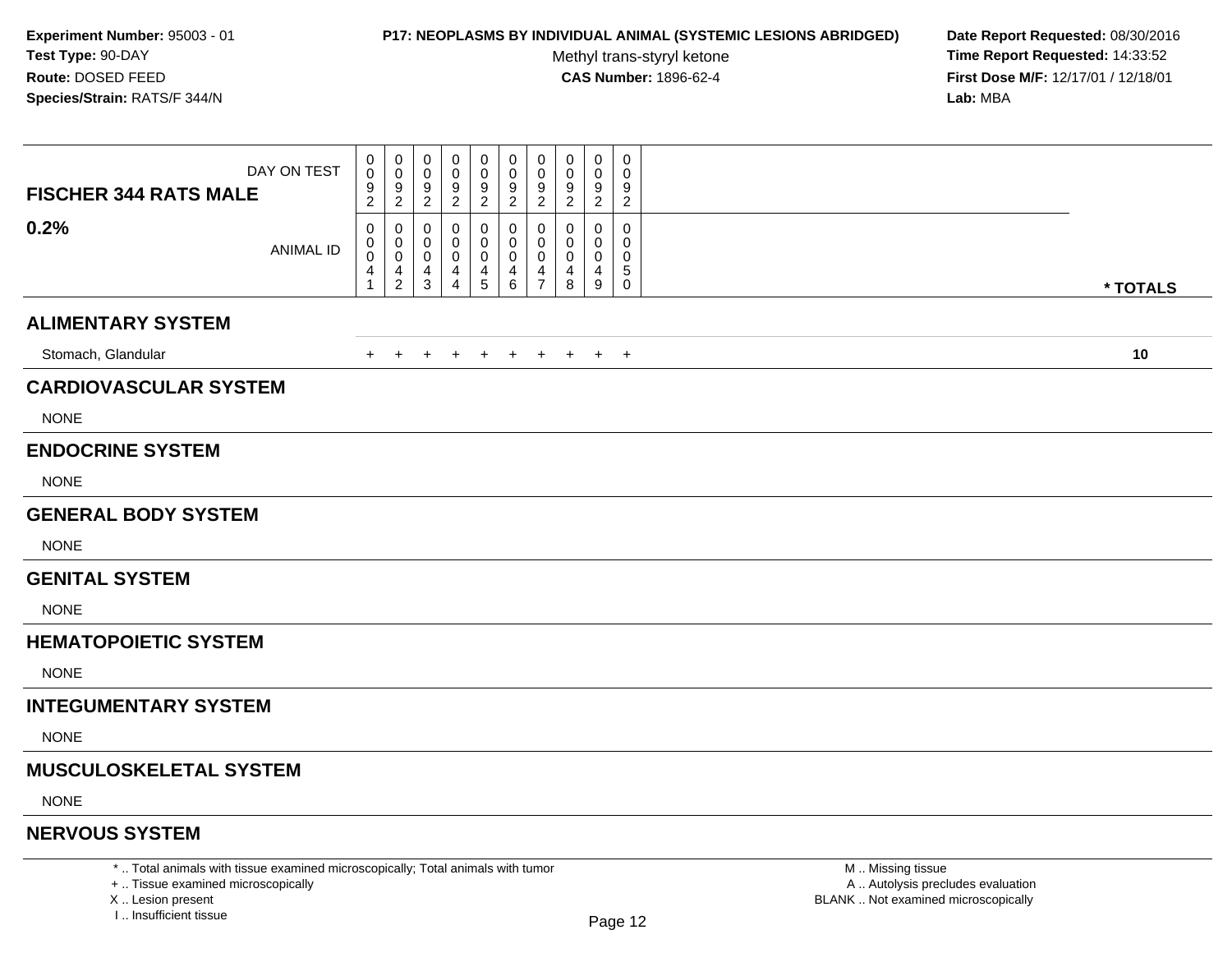### **P17: NEOPLASMS BY INDIVIDUAL ANIMAL (SYSTEMIC LESIONS ABRIDGED) Date Report Requested:** 08/30/2016

Methyl trans-styryl ketone<br>CAS Number: 1896-62-4

 **Time Report Requested:** 14:33:52 **First Dose M/F:** 12/17/01 / 12/18/01<br>**Lab:** MBA **Lab:** MBA

| <b>FISCHER 344 RATS MALE</b> | DAY ON TEST | 0<br>$\mathbf 0$<br>9<br>$\overline{a}$ | $\mathbf 0$<br>$\overline{0}$<br>$\boldsymbol{9}$<br>$\sqrt{2}$ | 0<br>$\,0\,$<br>$\boldsymbol{9}$<br>$\overline{c}$ | 0<br>0<br>$\boldsymbol{9}$<br>$\overline{c}$                                                   | $\mathbf 0$<br>0<br>$\boldsymbol{9}$<br>$\overline{c}$ | $_{\rm 0}^{\rm 0}$<br>9<br>$\overline{c}$                         | 0<br>$\pmb{0}$<br>$\boldsymbol{9}$<br>$\overline{2}$         | 0<br>$\pmb{0}$<br>$\boldsymbol{9}$<br>$\overline{c}$        | 0<br>0<br>$\boldsymbol{9}$<br>$\overline{2}$                | 0<br>0<br>9<br>$\overline{c}$ |          |
|------------------------------|-------------|-----------------------------------------|-----------------------------------------------------------------|----------------------------------------------------|------------------------------------------------------------------------------------------------|--------------------------------------------------------|-------------------------------------------------------------------|--------------------------------------------------------------|-------------------------------------------------------------|-------------------------------------------------------------|-------------------------------|----------|
| 0.2%                         | ANIMAL ID   | 0<br>0<br>0<br>$\overline{\mathbf{4}}$  | $\mathbf 0$<br>$_{\rm 0}^{\rm 0}$<br>$\frac{4}{2}$              | 0<br>$\mathbf 0$<br>$\pmb{0}$<br>4<br>3            | $\boldsymbol{0}$<br>$\boldsymbol{0}$<br>$\pmb{0}$<br>$\overline{\mathbf{4}}$<br>$\overline{4}$ | 0<br>$\pmb{0}$<br>0<br>$\frac{4}{5}$                   | $_{\rm 0}^{\rm 0}$<br>$\begin{bmatrix} 0 \\ 4 \\ 6 \end{bmatrix}$ | $\mathbf 0$<br>$\pmb{0}$<br>$\pmb{0}$<br>4<br>$\overline{ }$ | 0<br>$\pmb{0}$<br>$\pmb{0}$<br>$\overline{\mathbf{4}}$<br>8 | 0<br>$\pmb{0}$<br>$\pmb{0}$<br>$\overline{\mathbf{4}}$<br>9 | 0<br>0<br>0<br>5<br>0         | * TOTALS |
| <b>NONE</b>                  |             |                                         |                                                                 |                                                    |                                                                                                |                                                        |                                                                   |                                                              |                                                             |                                                             |                               |          |
| <b>RESPIRATORY SYSTEM</b>    |             |                                         |                                                                 |                                                    |                                                                                                |                                                        |                                                                   |                                                              |                                                             |                                                             |                               |          |
| Nose                         |             |                                         | $+$                                                             | $\overline{+}$                                     | $+$                                                                                            | $+$                                                    |                                                                   |                                                              | + + + + +                                                   |                                                             |                               | 10       |
| <b>SPECIAL SENSES SYSTEM</b> |             |                                         |                                                                 |                                                    |                                                                                                |                                                        |                                                                   |                                                              |                                                             |                                                             |                               |          |
| <b>NONE</b>                  |             |                                         |                                                                 |                                                    |                                                                                                |                                                        |                                                                   |                                                              |                                                             |                                                             |                               |          |
| <b>URINARY SYSTEM</b>        |             |                                         |                                                                 |                                                    |                                                                                                |                                                        |                                                                   |                                                              |                                                             |                                                             |                               |          |
| Kidney                       |             |                                         |                                                                 |                                                    | $+$                                                                                            | $+$                                                    | $+$                                                               |                                                              | + + + +                                                     |                                                             |                               | 10       |
| <b>SYSTEMIC LESIONS</b>      |             |                                         |                                                                 |                                                    |                                                                                                |                                                        |                                                                   |                                                              |                                                             |                                                             |                               |          |
| Multiple Organ               |             |                                         |                                                                 |                                                    |                                                                                                |                                                        | $+$                                                               | $\pm$                                                        | $+$                                                         |                                                             | $+$ $+$                       | 10       |

+ .. Tissue examined microscopically

X .. Lesion present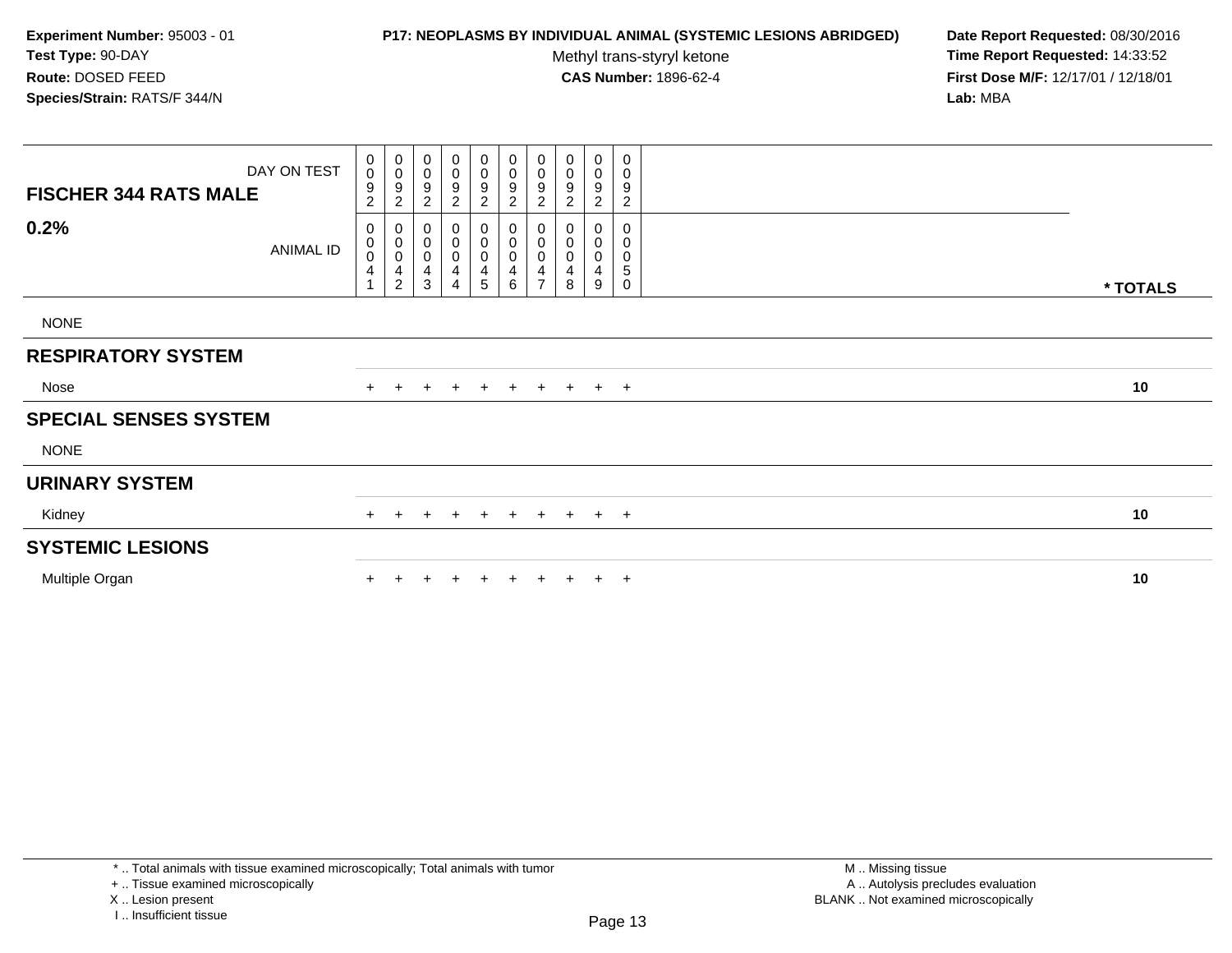# **P17: NEOPLASMS BY INDIVIDUAL ANIMAL (SYSTEMIC LESIONS ABRIDGED) Date Report Requested:** 08/30/2016

Methyl trans-styryl ketone<br>CAS Number: 1896-62-4

| DAY ON TEST<br><b>FISCHER 344 RATS MALE</b>                                                                                                                         | $\mathsf 0$<br>$\pmb{0}$<br>$\frac{9}{2}$                                             | $_{\rm 0}^{\rm 0}$<br>$\frac{9}{2}$                         | $\mathbf 0$<br>$\mathbf 0$<br>$\boldsymbol{9}$<br>$\overline{2}$ | $\pmb{0}$<br>$\mathbf 0$<br>$\boldsymbol{9}$<br>$\overline{2}$            | $\pmb{0}$<br>$\mathbf 0$<br>$\frac{9}{2}$      | $\pmb{0}$<br>$\mathbf 0$<br>9<br>$\overline{2}$  | $\pmb{0}$<br>$\pmb{0}$<br>$\frac{9}{2}$                    | $\mathbf 0$<br>$\mathbf 0$<br>$\frac{9}{2}$                 | $\pmb{0}$<br>$\pmb{0}$<br>$\boldsymbol{9}$<br>$\overline{2}$ | $\pmb{0}$<br>$\mathbf{0}$<br>9<br>$\overline{2}$              |                                                                                               |  |
|---------------------------------------------------------------------------------------------------------------------------------------------------------------------|---------------------------------------------------------------------------------------|-------------------------------------------------------------|------------------------------------------------------------------|---------------------------------------------------------------------------|------------------------------------------------|--------------------------------------------------|------------------------------------------------------------|-------------------------------------------------------------|--------------------------------------------------------------|---------------------------------------------------------------|-----------------------------------------------------------------------------------------------|--|
| 0.4%<br><b>ANIMAL ID</b>                                                                                                                                            | $\pmb{0}$<br>$\boldsymbol{0}$<br>$\mathsf{O}\xspace$<br>$\,$ 5 $\,$<br>$\overline{1}$ | $\boldsymbol{0}$<br>$\pmb{0}$<br>$\pmb{0}$<br>$\frac{5}{2}$ | $\mathbf 0$<br>$\mathbf 0$<br>$\mathbf 0$<br>$\frac{5}{3}$       | $\mathbf 0$<br>$\mathbf 0$<br>$\mathbf 0$<br>$\sqrt{5}$<br>$\overline{4}$ | 0<br>$\mathbf 0$<br>$\pmb{0}$<br>$\frac{5}{5}$ | 0<br>$\mathbf 0$<br>$\mathbf 0$<br>$\frac{5}{6}$ | $\mathbf 0$<br>$\mathbf 0$<br>$\mathbf 0$<br>$\frac{5}{7}$ | $\mathbf{0}$<br>$\mathbf 0$<br>$\mathbf 0$<br>$\frac{5}{8}$ | $\mathbf 0$<br>$\mathbf 0$<br>0<br>$\sqrt{5}$<br>9           | $\mathbf 0$<br>$\mathbf 0$<br>$\mathbf 0$<br>6<br>$\mathbf 0$ | * TOTALS                                                                                      |  |
| <b>ALIMENTARY SYSTEM</b>                                                                                                                                            |                                                                                       |                                                             |                                                                  |                                                                           |                                                |                                                  |                                                            |                                                             |                                                              |                                                               |                                                                                               |  |
| Esophagus                                                                                                                                                           |                                                                                       |                                                             |                                                                  |                                                                           |                                                |                                                  |                                                            |                                                             |                                                              | $\overline{+}$                                                | 10                                                                                            |  |
| Intestine Large, Cecum                                                                                                                                              |                                                                                       |                                                             |                                                                  |                                                                           |                                                |                                                  |                                                            |                                                             |                                                              | $\overline{1}$                                                | 10                                                                                            |  |
| Intestine Large, Colon                                                                                                                                              |                                                                                       |                                                             |                                                                  |                                                                           |                                                |                                                  |                                                            |                                                             |                                                              | $\ddot{}$                                                     | 10                                                                                            |  |
| Intestine Large, Rectum                                                                                                                                             |                                                                                       |                                                             |                                                                  |                                                                           |                                                |                                                  |                                                            |                                                             |                                                              | $\overline{+}$                                                | 10                                                                                            |  |
| Intestine Small, Duodenum                                                                                                                                           | $\pm$                                                                                 |                                                             |                                                                  |                                                                           |                                                |                                                  |                                                            |                                                             | $\ddot{}$                                                    | $+$                                                           | 10                                                                                            |  |
| Intestine Small, Ileum                                                                                                                                              |                                                                                       |                                                             |                                                                  |                                                                           |                                                |                                                  |                                                            |                                                             | $\div$                                                       | $\overline{+}$                                                | 10                                                                                            |  |
| Intestine Small, Jejunum                                                                                                                                            |                                                                                       |                                                             |                                                                  |                                                                           |                                                |                                                  |                                                            |                                                             | $\div$                                                       | $\ddot{}$                                                     | 10                                                                                            |  |
| Liver                                                                                                                                                               |                                                                                       |                                                             |                                                                  |                                                                           |                                                |                                                  |                                                            |                                                             |                                                              | $\ddot{}$                                                     | 10                                                                                            |  |
| Pancreas                                                                                                                                                            |                                                                                       |                                                             |                                                                  |                                                                           |                                                |                                                  |                                                            |                                                             |                                                              | $\ddot{}$                                                     | 10                                                                                            |  |
| Salivary Glands                                                                                                                                                     |                                                                                       |                                                             |                                                                  |                                                                           |                                                |                                                  |                                                            |                                                             | $\div$                                                       | $\overline{+}$                                                | 10                                                                                            |  |
| Stomach, Forestomach                                                                                                                                                |                                                                                       |                                                             |                                                                  |                                                                           |                                                |                                                  |                                                            |                                                             |                                                              | $+$                                                           | 10                                                                                            |  |
| Stomach, Glandular                                                                                                                                                  |                                                                                       |                                                             |                                                                  |                                                                           |                                                |                                                  |                                                            |                                                             | $\ddot{}$                                                    | $+$                                                           | 10                                                                                            |  |
| Tongue                                                                                                                                                              | $+$                                                                                   |                                                             |                                                                  |                                                                           |                                                |                                                  |                                                            |                                                             | $\ddot{}$                                                    | $+$                                                           | 10                                                                                            |  |
| <b>CARDIOVASCULAR SYSTEM</b>                                                                                                                                        |                                                                                       |                                                             |                                                                  |                                                                           |                                                |                                                  |                                                            |                                                             |                                                              |                                                               |                                                                                               |  |
| <b>Blood Vessel</b>                                                                                                                                                 |                                                                                       |                                                             |                                                                  |                                                                           |                                                |                                                  |                                                            |                                                             |                                                              | $\overline{ }$                                                | 10                                                                                            |  |
| Heart                                                                                                                                                               | $+$                                                                                   | $\pm$                                                       |                                                                  |                                                                           |                                                |                                                  |                                                            |                                                             | $\ddot{}$                                                    | $+$                                                           | 10                                                                                            |  |
| *  Total animals with tissue examined microscopically; Total animals with tumor<br>+  Tissue examined microscopically<br>X  Lesion present<br>I Insufficient tissue |                                                                                       |                                                             |                                                                  |                                                                           |                                                |                                                  |                                                            |                                                             |                                                              | $D_{200}$ 14                                                  | M  Missing tissue<br>A  Autolysis precludes evaluation<br>BLANK  Not examined microscopically |  |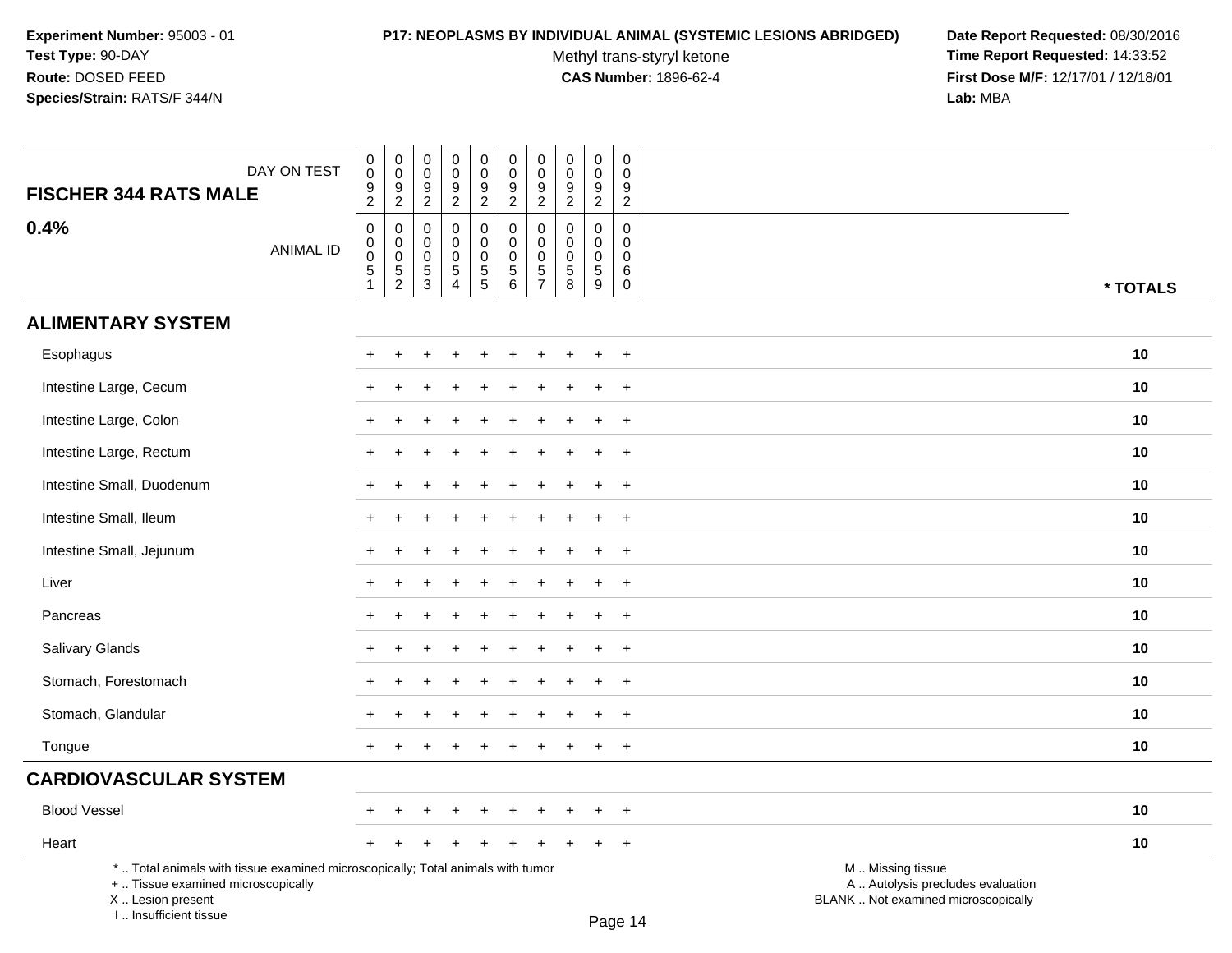I .. Insufficient tissue

# **P17: NEOPLASMS BY INDIVIDUAL ANIMAL (SYSTEMIC LESIONS ABRIDGED) Date Report Requested:** 08/30/2016

Methyl trans-styryl ketone<br>CAS Number: 1896-62-4

| DAY ON TEST<br><b>FISCHER 344 RATS MALE</b>                                                                                                | $\pmb{0}$<br>0<br>$\boldsymbol{0}$<br>$\mathsf 0$<br>$\frac{9}{2}$<br>$\frac{9}{2}$                                                            | $\mathbf 0$<br>$\mathbf 0$<br>$\frac{9}{2}$       | 0<br>$\mathbf 0$<br>$\frac{9}{2}$                | $\pmb{0}$<br>$\mathbf 0$<br>$\frac{9}{2}$    | $\pmb{0}$<br>$\mathbf 0$<br>$\frac{9}{2}$        | 0<br>$\mathbf 0$<br>$\frac{9}{2}$                | $\pmb{0}$<br>$\mathbf 0$<br>9<br>$\overline{2}$ | 0<br>$\mathbf 0$<br>$\frac{9}{2}$                   | $\mathbf 0$<br>$\mathbf 0$<br>9<br>$\overline{2}$ |                                                                                               |          |
|--------------------------------------------------------------------------------------------------------------------------------------------|------------------------------------------------------------------------------------------------------------------------------------------------|---------------------------------------------------|--------------------------------------------------|----------------------------------------------|--------------------------------------------------|--------------------------------------------------|-------------------------------------------------|-----------------------------------------------------|---------------------------------------------------|-----------------------------------------------------------------------------------------------|----------|
| 0.4%<br><b>ANIMAL ID</b>                                                                                                                   | $\mathbf 0$<br>0<br>$\pmb{0}$<br>$\begin{smallmatrix}0\\0\end{smallmatrix}$<br>$\pmb{0}$<br>$\mathbf 5$<br>5<br>$\overline{2}$<br>$\mathbf{1}$ | $\mathbf 0$<br>0<br>$\pmb{0}$<br>$\,$ 5 $\,$<br>3 | $\mathbf 0$<br>0<br>$\mathbf 0$<br>$\frac{5}{4}$ | 0<br>$\pmb{0}$<br>$\pmb{0}$<br>$\frac{5}{5}$ | 0<br>$\mathbf 0$<br>$\mathbf 0$<br>$\frac{5}{6}$ | 0<br>$\mathbf 0$<br>$\mathbf 0$<br>$\frac{5}{7}$ | $\mathbf 0$<br>0<br>0<br>$\mathbf 5$<br>8       | $\mathbf 0$<br>$\mathbf 0$<br>$\mathbf 0$<br>5<br>9 | $\mathbf 0$<br>$\mathbf 0$<br>0<br>6<br>0         |                                                                                               | * TOTALS |
| <b>ENDOCRINE SYSTEM</b>                                                                                                                    |                                                                                                                                                |                                                   |                                                  |                                              |                                                  |                                                  |                                                 |                                                     |                                                   |                                                                                               |          |
| <b>Adrenal Cortex</b>                                                                                                                      |                                                                                                                                                |                                                   |                                                  |                                              |                                                  |                                                  |                                                 |                                                     | $\ddot{}$                                         |                                                                                               | 10       |
| Adrenal Medulla                                                                                                                            |                                                                                                                                                |                                                   |                                                  |                                              |                                                  |                                                  |                                                 |                                                     | $\overline{+}$                                    |                                                                                               | 10       |
| Islets, Pancreatic                                                                                                                         | $\ddot{}$                                                                                                                                      |                                                   |                                                  |                                              |                                                  |                                                  |                                                 |                                                     | $\overline{+}$                                    |                                                                                               | 10       |
| Parathyroid Gland                                                                                                                          | М                                                                                                                                              |                                                   |                                                  |                                              |                                                  |                                                  |                                                 |                                                     | $\ddot{}$                                         |                                                                                               | 9        |
| <b>Pituitary Gland</b>                                                                                                                     |                                                                                                                                                |                                                   |                                                  |                                              |                                                  |                                                  |                                                 |                                                     | $\ddot{}$                                         |                                                                                               | 10       |
| <b>Thyroid Gland</b>                                                                                                                       | $\div$                                                                                                                                         |                                                   |                                                  |                                              |                                                  |                                                  |                                                 |                                                     | $\ddot{}$                                         |                                                                                               | 10       |
| <b>GENERAL BODY SYSTEM</b>                                                                                                                 |                                                                                                                                                |                                                   |                                                  |                                              |                                                  |                                                  |                                                 |                                                     |                                                   |                                                                                               |          |
| <b>NONE</b>                                                                                                                                |                                                                                                                                                |                                                   |                                                  |                                              |                                                  |                                                  |                                                 |                                                     |                                                   |                                                                                               |          |
| <b>GENITAL SYSTEM</b>                                                                                                                      |                                                                                                                                                |                                                   |                                                  |                                              |                                                  |                                                  |                                                 |                                                     |                                                   |                                                                                               |          |
| Epididymis                                                                                                                                 |                                                                                                                                                |                                                   |                                                  |                                              |                                                  |                                                  |                                                 |                                                     |                                                   |                                                                                               | 10       |
| <b>Preputial Gland</b>                                                                                                                     |                                                                                                                                                |                                                   |                                                  |                                              |                                                  |                                                  |                                                 |                                                     | $\ddot{}$                                         |                                                                                               | 10       |
| Prostate                                                                                                                                   | ÷.                                                                                                                                             |                                                   |                                                  |                                              |                                                  |                                                  |                                                 |                                                     | $\ddot{}$                                         |                                                                                               | 10       |
| Seminal Vesicle                                                                                                                            |                                                                                                                                                |                                                   |                                                  |                                              |                                                  |                                                  |                                                 |                                                     | $\overline{+}$                                    |                                                                                               | 10       |
| <b>Testes</b>                                                                                                                              | $\ddot{}$                                                                                                                                      |                                                   |                                                  |                                              |                                                  |                                                  |                                                 |                                                     | $\overline{+}$                                    |                                                                                               | 10       |
| <b>HEMATOPOIETIC SYSTEM</b>                                                                                                                |                                                                                                                                                |                                                   |                                                  |                                              |                                                  |                                                  |                                                 |                                                     |                                                   |                                                                                               |          |
| <b>Bone Marrow</b>                                                                                                                         | $\div$                                                                                                                                         |                                                   |                                                  |                                              |                                                  |                                                  |                                                 |                                                     | $\ddot{}$                                         |                                                                                               | 10       |
| *  Total animals with tissue examined microscopically; Total animals with tumor<br>+  Tissue examined microscopically<br>X  Lesion present |                                                                                                                                                |                                                   |                                                  |                                              |                                                  |                                                  |                                                 |                                                     |                                                   | M  Missing tissue<br>A  Autolysis precludes evaluation<br>BLANK  Not examined microscopically |          |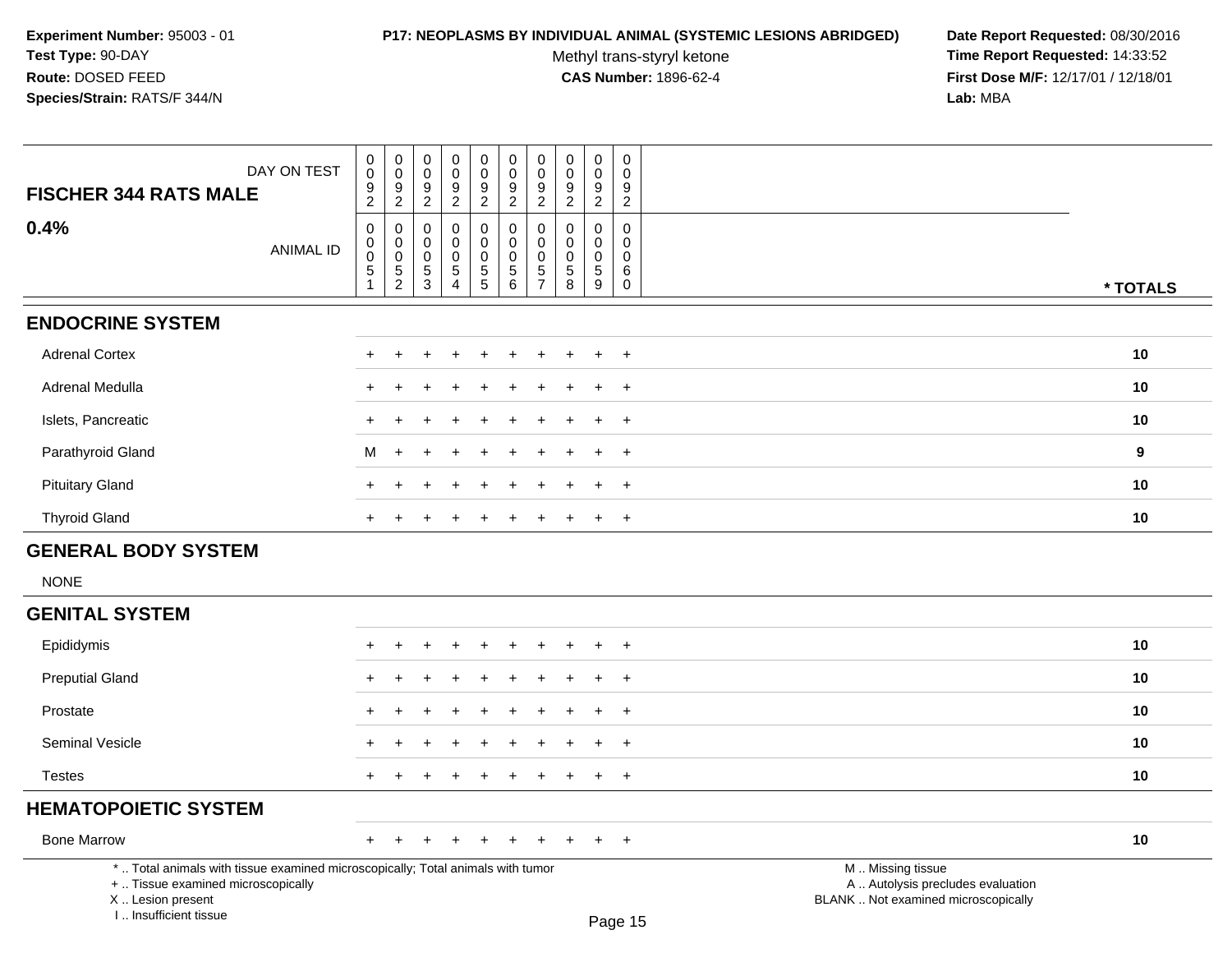### **P17: NEOPLASMS BY INDIVIDUAL ANIMAL (SYSTEMIC LESIONS ABRIDGED) Date Report Requested:** 08/30/2016

Methyl trans-styryl ketone<br>CAS Number: 1896-62-4

| DAY ON TEST                                                                                                                                                         | $\mathbf 0$<br>$\mathsf 0$                                              | $\pmb{0}$<br>$\mathbf 0$<br>$\boldsymbol{9}$                    | $\pmb{0}$<br>$\pmb{0}$<br>9                              | 0<br>$\mathsf{O}\xspace$<br>9                             | $\pmb{0}$<br>$\mathsf{O}\xspace$<br>$\boldsymbol{9}$      | $\pmb{0}$<br>$\pmb{0}$<br>9                                         | 0<br>$\mathbf 0$<br>9                                         | $\mathsf{O}\xspace$<br>$\mathbf 0$<br>9              | $\mathsf{O}\xspace$<br>$\mathsf{O}\xspace$<br>$\boldsymbol{9}$ | 0<br>$\mathbf 0$<br>9                              |                                                                                               |             |
|---------------------------------------------------------------------------------------------------------------------------------------------------------------------|-------------------------------------------------------------------------|-----------------------------------------------------------------|----------------------------------------------------------|-----------------------------------------------------------|-----------------------------------------------------------|---------------------------------------------------------------------|---------------------------------------------------------------|------------------------------------------------------|----------------------------------------------------------------|----------------------------------------------------|-----------------------------------------------------------------------------------------------|-------------|
| <b>FISCHER 344 RATS MALE</b>                                                                                                                                        | $\frac{9}{2}$                                                           | $\overline{2}$                                                  | $\overline{2}$                                           | $\overline{a}$                                            | $\overline{2}$                                            | $\overline{2}$                                                      | $\overline{2}$                                                | $\overline{2}$                                       | $\overline{2}$                                                 | $\overline{c}$                                     |                                                                                               |             |
| 0.4%<br><b>ANIMAL ID</b>                                                                                                                                            | $\mathbf 0$<br>$\mathbf 0$<br>$\pmb{0}$<br>$\sqrt{5}$<br>$\overline{1}$ | $\mathbf 0$<br>$\mathbf 0$<br>$\boldsymbol{0}$<br>$\frac{5}{2}$ | $\mathbf 0$<br>$\mathbf 0$<br>$\pmb{0}$<br>$\frac{5}{3}$ | 0<br>$\mathbf 0$<br>0<br>$\overline{5}$<br>$\overline{4}$ | 0<br>$\mathbf 0$<br>$\mathsf{O}\xspace$<br>$\overline{5}$ | $\mathbf 0$<br>$\mathbf 0$<br>$\mathbf 0$<br>$\,$ 5 $\,$<br>$\,6\,$ | $\mathbf 0$<br>$\Omega$<br>0<br>$\,$ 5 $\,$<br>$\overline{7}$ | $\Omega$<br>$\Omega$<br>$\Omega$<br>$\mathbf 5$<br>8 | 0<br>$\mathbf 0$<br>$\mathbf 0$<br>$\frac{5}{9}$               | $\pmb{0}$<br>0<br>$\mathbf{0}$<br>6<br>$\mathbf 0$ |                                                                                               | * TOTALS    |
| Lymph Node, Mandibular                                                                                                                                              | м                                                                       | M                                                               | M                                                        | м                                                         | M                                                         | M                                                                   | M                                                             | M                                                    | M                                                              | M                                                  |                                                                                               | $\mathbf 0$ |
| Lymph Node, Mesenteric                                                                                                                                              |                                                                         |                                                                 |                                                          |                                                           |                                                           |                                                                     |                                                               |                                                      | $\ddot{}$                                                      | $\ddot{}$                                          |                                                                                               | 10          |
| Spleen                                                                                                                                                              |                                                                         |                                                                 |                                                          |                                                           |                                                           |                                                                     |                                                               |                                                      | $\ddot{}$                                                      | $\ddot{}$                                          |                                                                                               | 10          |
| Thymus                                                                                                                                                              | $+$                                                                     | $\div$                                                          |                                                          | $\div$                                                    | $\ddot{}$                                                 | $\ddot{}$                                                           | $\pm$                                                         | $\ddot{}$                                            | $+$                                                            | $+$                                                |                                                                                               | 10          |
| <b>INTEGUMENTARY SYSTEM</b>                                                                                                                                         |                                                                         |                                                                 |                                                          |                                                           |                                                           |                                                                     |                                                               |                                                      |                                                                |                                                    |                                                                                               |             |
| <b>Mammary Gland</b>                                                                                                                                                | м                                                                       | M                                                               | M                                                        | M                                                         | M                                                         | M                                                                   | M                                                             |                                                      | M M M                                                          |                                                    |                                                                                               | $\mathbf 0$ |
| <b>Skin</b>                                                                                                                                                         | $+$                                                                     | ÷.                                                              |                                                          |                                                           |                                                           |                                                                     | $\pm$                                                         |                                                      | $\ddot{+}$                                                     | $+$                                                |                                                                                               | 10          |
| MUSCULOSKELETAL SYSTEM                                                                                                                                              |                                                                         |                                                                 |                                                          |                                                           |                                                           |                                                                     |                                                               |                                                      |                                                                |                                                    |                                                                                               |             |
| <b>Bone</b>                                                                                                                                                         | $\pm$                                                                   |                                                                 |                                                          | $\div$                                                    | $\ddot{}$                                                 | $\pm$                                                               | $\pm$                                                         | ÷                                                    | $\overline{+}$                                                 | $+$                                                |                                                                                               | 10          |
| <b>NERVOUS SYSTEM</b>                                                                                                                                               |                                                                         |                                                                 |                                                          |                                                           |                                                           |                                                                     |                                                               |                                                      |                                                                |                                                    |                                                                                               |             |
| <b>Brain</b>                                                                                                                                                        |                                                                         |                                                                 |                                                          |                                                           |                                                           |                                                                     |                                                               |                                                      | $\ddot{}$                                                      | $+$                                                |                                                                                               | 10          |
| <b>RESPIRATORY SYSTEM</b>                                                                                                                                           |                                                                         |                                                                 |                                                          |                                                           |                                                           |                                                                     |                                                               |                                                      |                                                                |                                                    |                                                                                               |             |
| Lung                                                                                                                                                                |                                                                         |                                                                 |                                                          |                                                           |                                                           |                                                                     |                                                               |                                                      | ÷                                                              | $\overline{+}$                                     |                                                                                               | 10          |
| Nose                                                                                                                                                                |                                                                         |                                                                 |                                                          |                                                           |                                                           |                                                                     |                                                               |                                                      | $\div$                                                         | $+$                                                |                                                                                               | 10          |
| Trachea                                                                                                                                                             | $\pm$                                                                   | ÷                                                               |                                                          | $\ddot{}$                                                 | $\ddot{}$                                                 | $\pm$                                                               | $\ddot{}$                                                     | $\pm$                                                | $+$                                                            | $+$                                                |                                                                                               | 10          |
| <b>SPECIAL SENSES SYSTEM</b>                                                                                                                                        |                                                                         |                                                                 |                                                          |                                                           |                                                           |                                                                     |                                                               |                                                      |                                                                |                                                    |                                                                                               |             |
| Eye                                                                                                                                                                 | $+$                                                                     | $\pm$                                                           |                                                          | $\ddot{}$                                                 | $\pm$                                                     | $\pm$                                                               | $\pm$                                                         |                                                      | $\pm$                                                          | $+$                                                |                                                                                               | 10          |
| *  Total animals with tissue examined microscopically; Total animals with tumor<br>+  Tissue examined microscopically<br>X  Lesion present<br>I Insufficient tissue |                                                                         |                                                                 |                                                          |                                                           |                                                           |                                                                     |                                                               |                                                      |                                                                | $D_{200}$ 16                                       | M  Missing tissue<br>A  Autolysis precludes evaluation<br>BLANK  Not examined microscopically |             |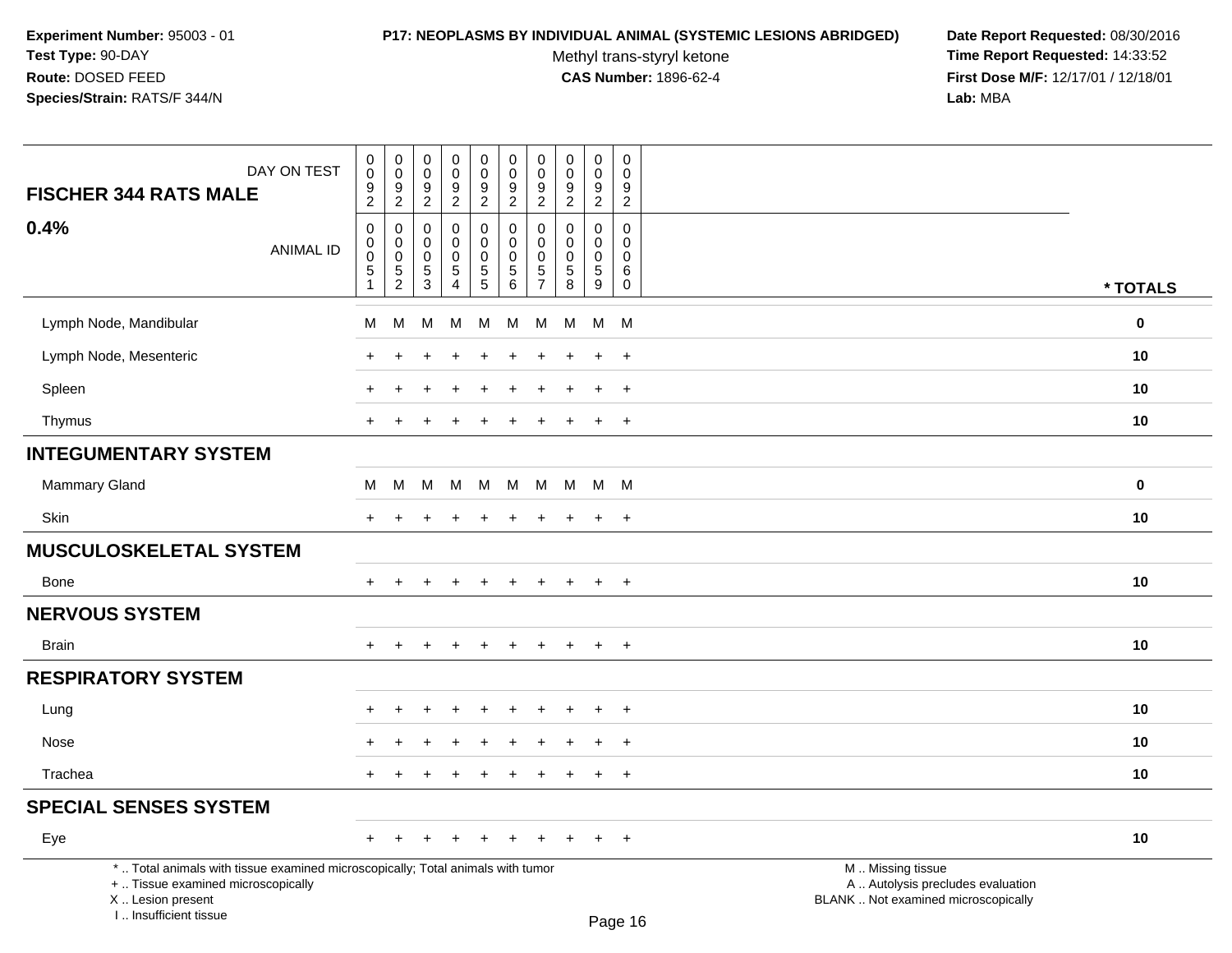### **P17: NEOPLASMS BY INDIVIDUAL ANIMAL (SYSTEMIC LESIONS ABRIDGED) Date Report Requested:** 08/30/2016

Methyl trans-styryl ketone<br>CAS Number: 1896-62-4

| DAY ON TEST<br><b>FISCHER 344 RATS MALE</b> | $\mathbf 0$<br>$\pmb{0}$<br>9<br>$\overline{2}$ | $_{\rm 0}^{\rm 0}$<br>9<br>$\overline{2}$                    | $\mathbf 0$<br>$\mathbf 0$<br>9<br>2 | $\mathbf 0$<br>0<br>9<br>$\overline{2}$ | $\begin{smallmatrix}0\0\0\end{smallmatrix}$<br>$\boldsymbol{9}$<br>$\overline{2}$ | $\begin{smallmatrix} 0\\0 \end{smallmatrix}$<br>9<br>$\overline{c}$ | $\begin{smallmatrix} 0\\0 \end{smallmatrix}$<br>9<br>$\overline{c}$    | $\begin{smallmatrix} 0\\0 \end{smallmatrix}$<br>9<br>$\overline{2}$ | 0<br>0<br>9<br>2      | $\mathbf 0$<br>9<br>2 |          |
|---------------------------------------------|-------------------------------------------------|--------------------------------------------------------------|--------------------------------------|-----------------------------------------|-----------------------------------------------------------------------------------|---------------------------------------------------------------------|------------------------------------------------------------------------|---------------------------------------------------------------------|-----------------------|-----------------------|----------|
| 0.4%<br><b>ANIMAL ID</b>                    | 0<br>$\,0\,$<br>$\pmb{0}$<br>$\,$ 5 $\,$        | 0<br>$\pmb{0}$<br>$\pmb{0}$<br>$\mathbf 5$<br>$\overline{c}$ | 0<br>5<br>3                          | 0<br>0<br>$\sqrt{5}$<br>4               | 0<br>$\mathbf 0$<br>$\mathbf 0$<br>$\mathbf 5$<br>5                               | 0<br>$\mathbf 0$<br>$\mathbf 0$<br>$\sqrt{5}$<br>$\,6\,$            | 0<br>$\mathsf 0$<br>$\mathsf{O}\xspace$<br>$\sqrt{5}$<br>$\rightarrow$ | $\pmb{0}$<br>$\pmb{0}$<br>5<br>8                                    | 0<br>0<br>0<br>5<br>9 | 6                     | * TOTALS |
| Harderian Gland                             |                                                 |                                                              |                                      |                                         | $+$                                                                               | $\pm$                                                               | ÷                                                                      | $+$                                                                 | $\pm$                 | $+$                   | 10       |
| <b>URINARY SYSTEM</b>                       |                                                 |                                                              |                                      |                                         |                                                                                   |                                                                     |                                                                        |                                                                     |                       |                       |          |
| Kidney                                      |                                                 |                                                              |                                      |                                         |                                                                                   |                                                                     |                                                                        | $\div$                                                              | $\ddot{}$             | $+$                   | 10       |
| <b>Urinary Bladder</b>                      |                                                 |                                                              |                                      |                                         | $+$                                                                               | $\div$                                                              |                                                                        | $+$                                                                 | $\overline{+}$        | $+$                   | 10       |
| <b>SYSTEMIC LESIONS</b>                     |                                                 |                                                              |                                      |                                         |                                                                                   |                                                                     |                                                                        |                                                                     |                       |                       |          |
| Multiple Organ                              |                                                 |                                                              |                                      |                                         |                                                                                   |                                                                     |                                                                        |                                                                     | $\pm$                 | $\overline{ }$        | 10       |

<sup>+ ..</sup> Tissue examined microscopically

X .. Lesion present

I .. Insufficient tissue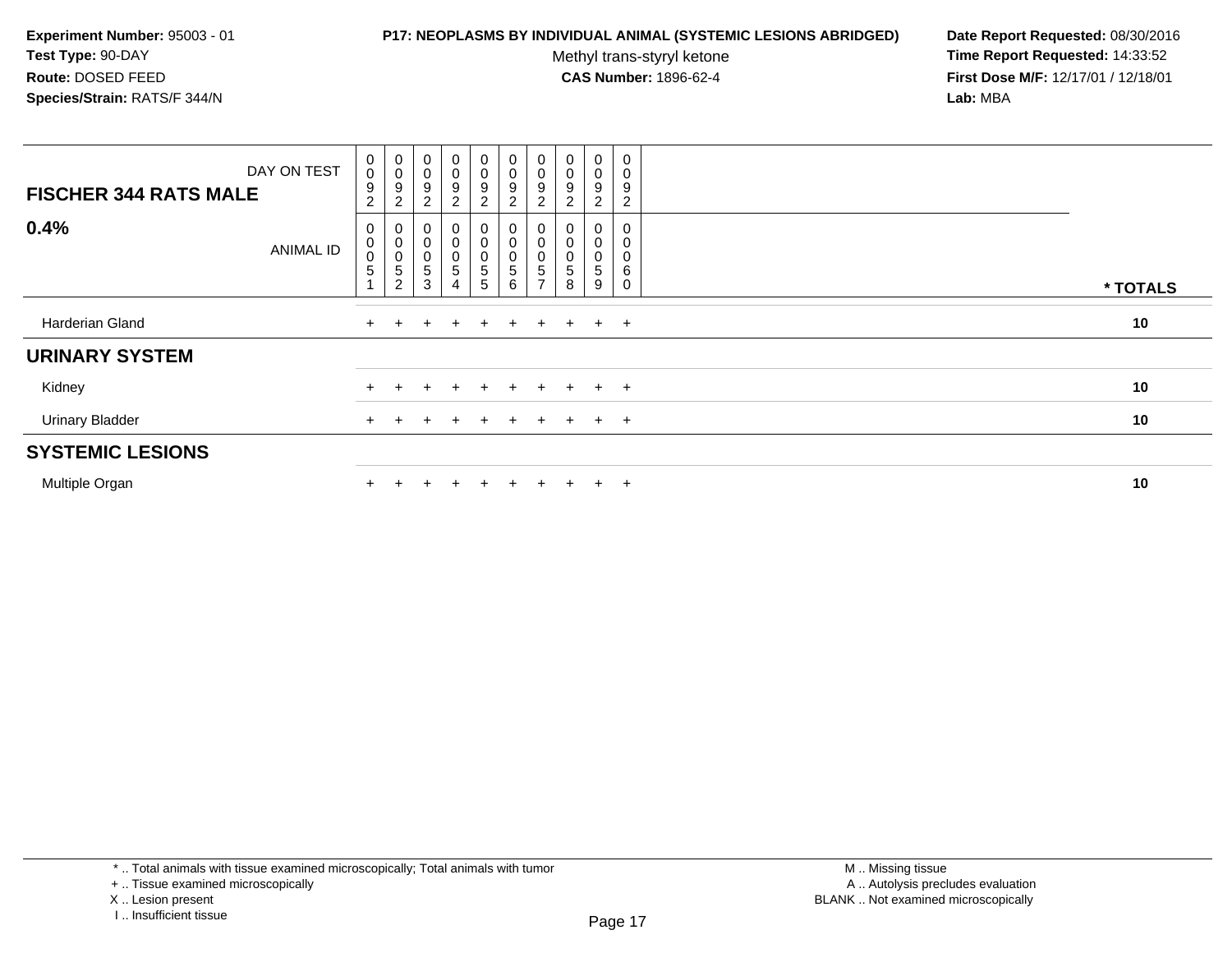DAY ON TEST**FISCHER 344 RATS MALECONTROL SPECIAL**ANIMAL ID**\* TOTALSALIMENTARY SYSTEM**NONE**CARDIOVASCULAR SYSTEM**NONE**ENDOCRINE SYSTEM**NONE**GENERAL BODY SYSTEMNONE GENITAL SYSTEM**NONE**HEMATOPOIETIC SYSTEMNONE INTEGUMENTARY SYSTEM**NONE**MUSCULOSKELETAL SYSTEM**NONE**NERVOUS SYSTEMExperiment Number:** 95003 - 01 **P17: NEOPLASMS BY INDIVIDUAL ANIMAL (SYSTEMIC LESIONS ABRIDGED) Date Report Requested:** 08/30/2016 **Test Type:** 90-DAYMethyl trans-styryl ketone<br>CAS Number: 1896-62-4 **Time Report Requested:** 14:33:52 **Route:** DOSED FEED**First Dose M/F:** 12/17/01 / 12/18/01<br>**Lab:** MBA **Species/Strain:** RATS/F 344/N**Lab:** MBA

\* .. Total animals with tissue examined microscopically; Total animals with tumor

+ .. Tissue examined microscopically

X .. Lesion present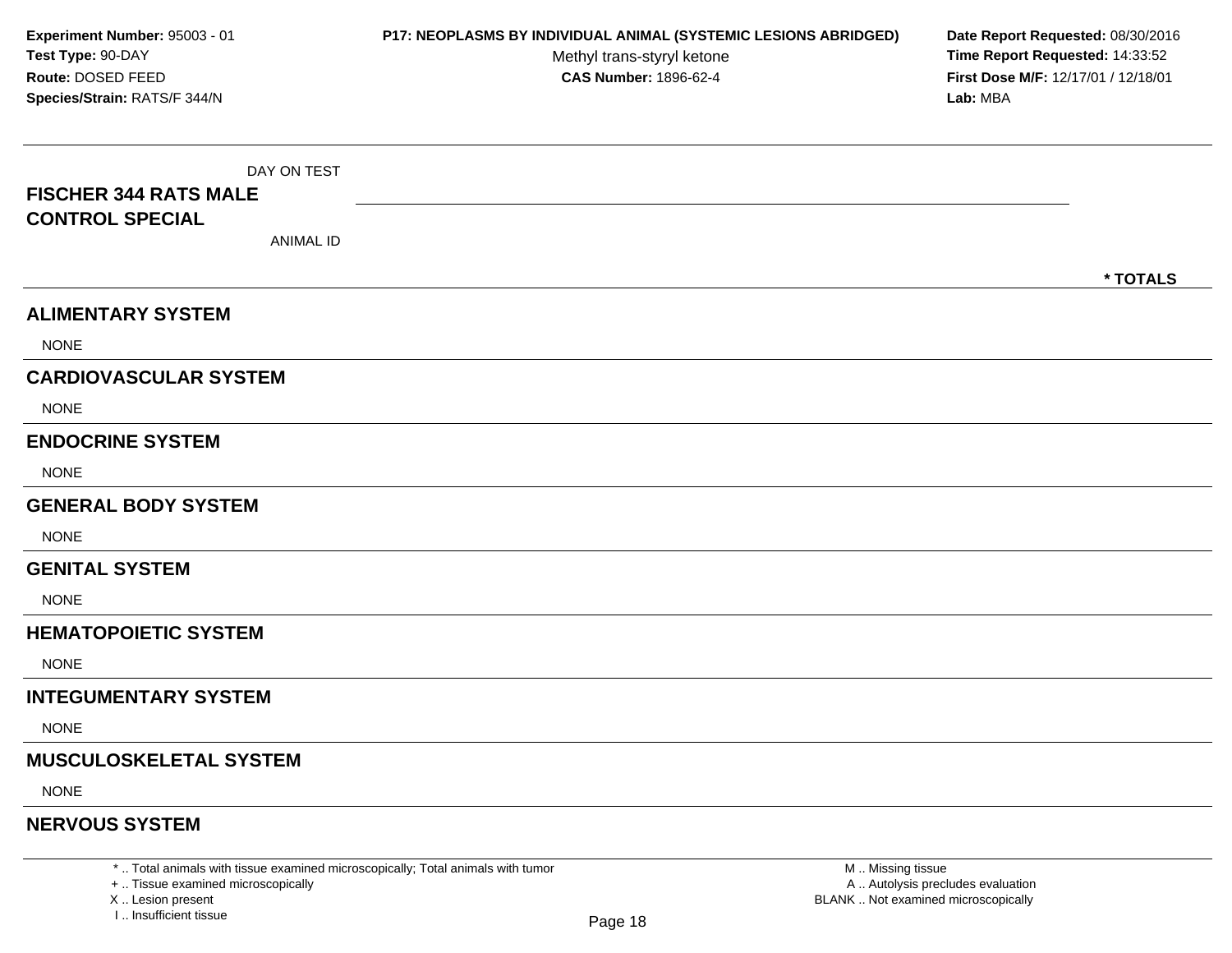DAY ON TEST**FISCHER 344 RATS MALECONTROL SPECIAL**ANIMAL ID**\* TOTALS**NONE**RESPIRATORY SYSTEM**NONE**SPECIAL SENSES SYSTEM**NONE**URINARY SYSTEM**NONE**SYSTEMIC LESIONS**Multiple Organ**Experiment Number:** 95003 - 01 **P17: NEOPLASMS BY INDIVIDUAL ANIMAL (SYSTEMIC LESIONS ABRIDGED) Date Report Requested:** 08/30/2016 **Test Type:** 90-DAYMethyl trans-styryl ketone<br>CAS Number: 1896-62-4 **Time Report Requested:** 14:33:52 **Route:** DOSED FEED**First Dose M/F:** 12/17/01 / 12/18/01<br>**Lab:** MBA **Species/Strain:** RATS/F 344/N**Lab:** MBA

**<sup>0</sup>**

X .. Lesion present

<sup>+ ..</sup> Tissue examined microscopically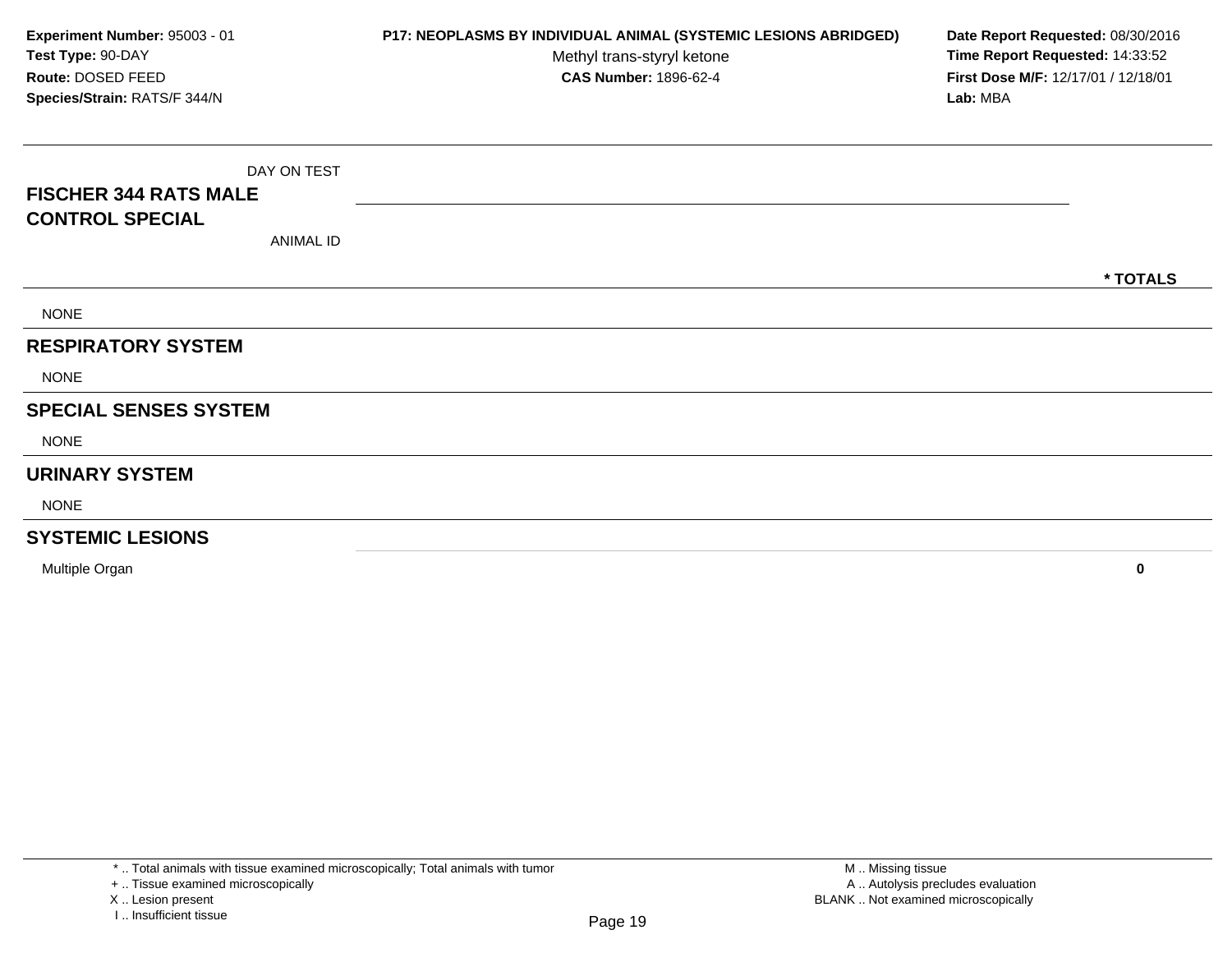DAY ON TEST**FISCHER 344 RATS MALE0.025% SPECIAL**ANIMAL ID**\* TOTALSALIMENTARY SYSTEM**NONE**CARDIOVASCULAR SYSTEM**NONE**ENDOCRINE SYSTEM**NONE**GENERAL BODY SYSTEMNONE GENITAL SYSTEM**NONE**HEMATOPOIETIC SYSTEMNONE INTEGUMENTARY SYSTEM**NONE**MUSCULOSKELETAL SYSTEM**NONE**NERVOUS SYSTEMExperiment Number:** 95003 - 01 **P17: NEOPLASMS BY INDIVIDUAL ANIMAL (SYSTEMIC LESIONS ABRIDGED) Date Report Requested:** 08/30/2016 **Test Type:** 90-DAYMethyl trans-styryl ketone<br>CAS Number: 1896-62-4 **Time Report Requested:** 14:33:52 **Route:** DOSED FEED**First Dose M/F:** 12/17/01 / 12/18/01<br>**Lab:** MBA **Species/Strain:** RATS/F 344/N**Lab:** MBA

\* .. Total animals with tissue examined microscopically; Total animals with tumor

+ .. Tissue examined microscopically

X .. Lesion present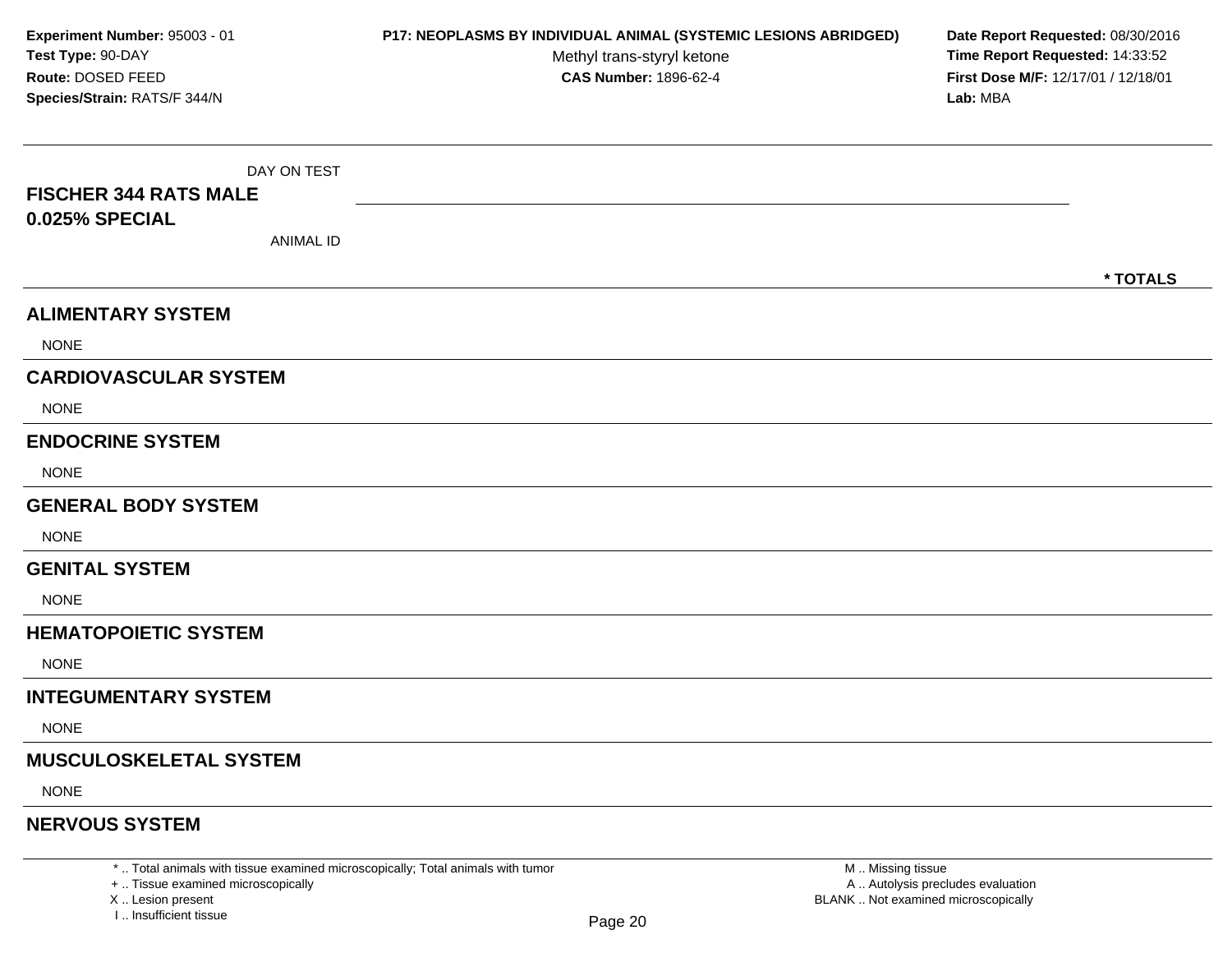DAY ON TEST**FISCHER 344 RATS MALE0.025% SPECIAL**ANIMAL ID**\* TOTALS**NONE**RESPIRATORY SYSTEM**NONE**SPECIAL SENSES SYSTEM**NONE**URINARY SYSTEM**NONE**SYSTEMIC LESIONS**Multiple Organ **<sup>0</sup> Experiment Number:** 95003 - 01 **P17: NEOPLASMS BY INDIVIDUAL ANIMAL (SYSTEMIC LESIONS ABRIDGED) Date Report Requested:** 08/30/2016 **Test Type:** 90-DAYMethyl trans-styryl ketone<br>CAS Number: 1896-62-4 **Time Report Requested:** 14:33:52 **Route:** DOSED FEED**First Dose M/F:** 12/17/01 / 12/18/01<br>**Lab:** MBA **Species/Strain:** RATS/F 344/N**Lab:** MBA

<sup>+ ..</sup> Tissue examined microscopically

X .. Lesion present

I .. Insufficient tissue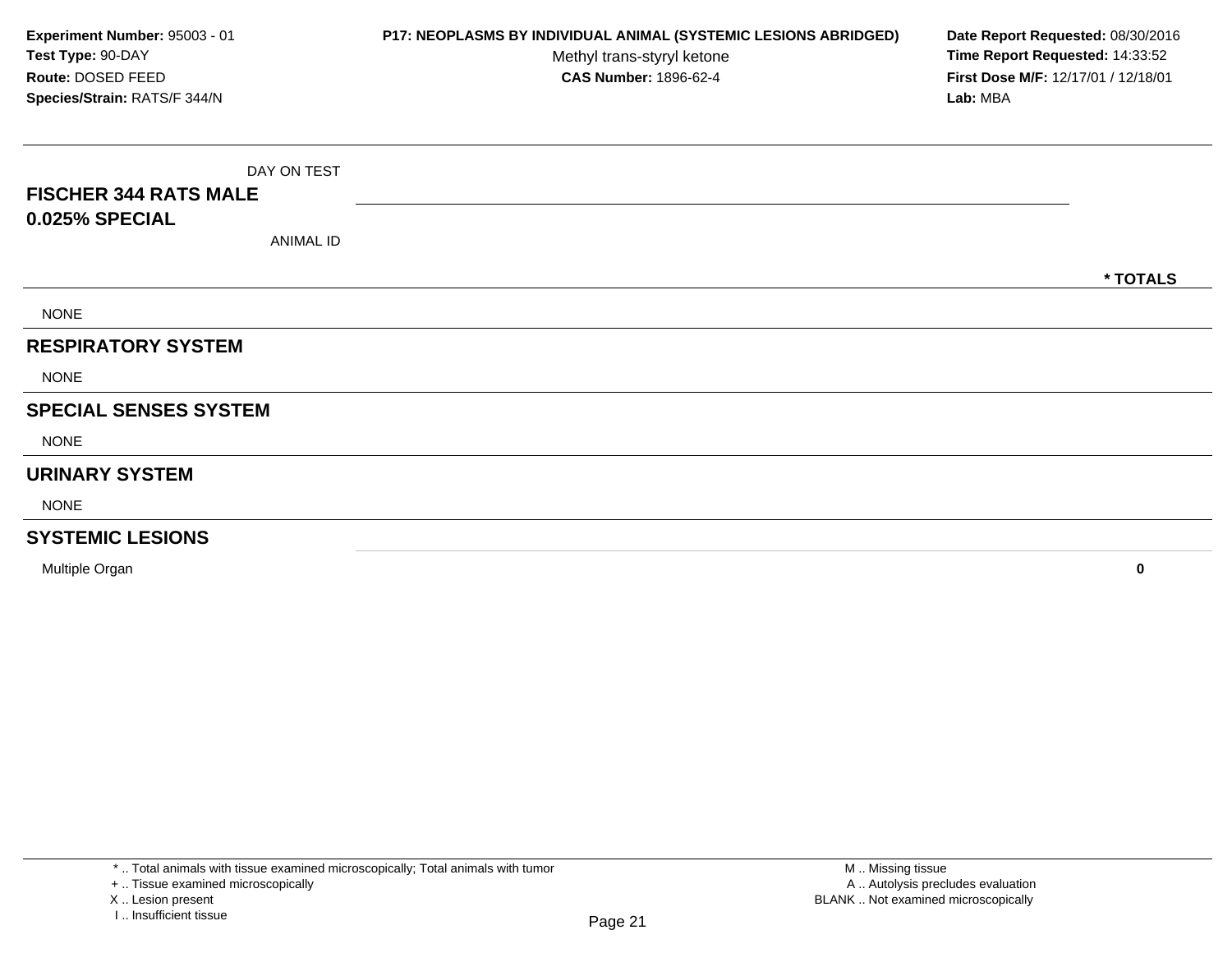DAY ON TEST**FISCHER 344 RATS MALE0.05% SPECIAL**ANIMAL ID**\* TOTALSALIMENTARY SYSTEM**NONE**CARDIOVASCULAR SYSTEM**NONE**ENDOCRINE SYSTEM**NONE**GENERAL BODY SYSTEMNONE GENITAL SYSTEM**NONE**HEMATOPOIETIC SYSTEMNONE INTEGUMENTARY SYSTEM**NONE**MUSCULOSKELETAL SYSTEM**NONE**NERVOUS SYSTEMExperiment Number:** 95003 - 01 **P17: NEOPLASMS BY INDIVIDUAL ANIMAL (SYSTEMIC LESIONS ABRIDGED) Date Report Requested:** 08/30/2016 **Test Type:** 90-DAYMethyl trans-styryl ketone<br>CAS Number: 1896-62-4 **Time Report Requested:** 14:33:52 **Route:** DOSED FEED**First Dose M/F:** 12/17/01 / 12/18/01<br>**Lab:** MBA **Species/Strain:** RATS/F 344/N**Lab:** MBA

\* .. Total animals with tissue examined microscopically; Total animals with tumor

+ .. Tissue examined microscopically

X .. Lesion present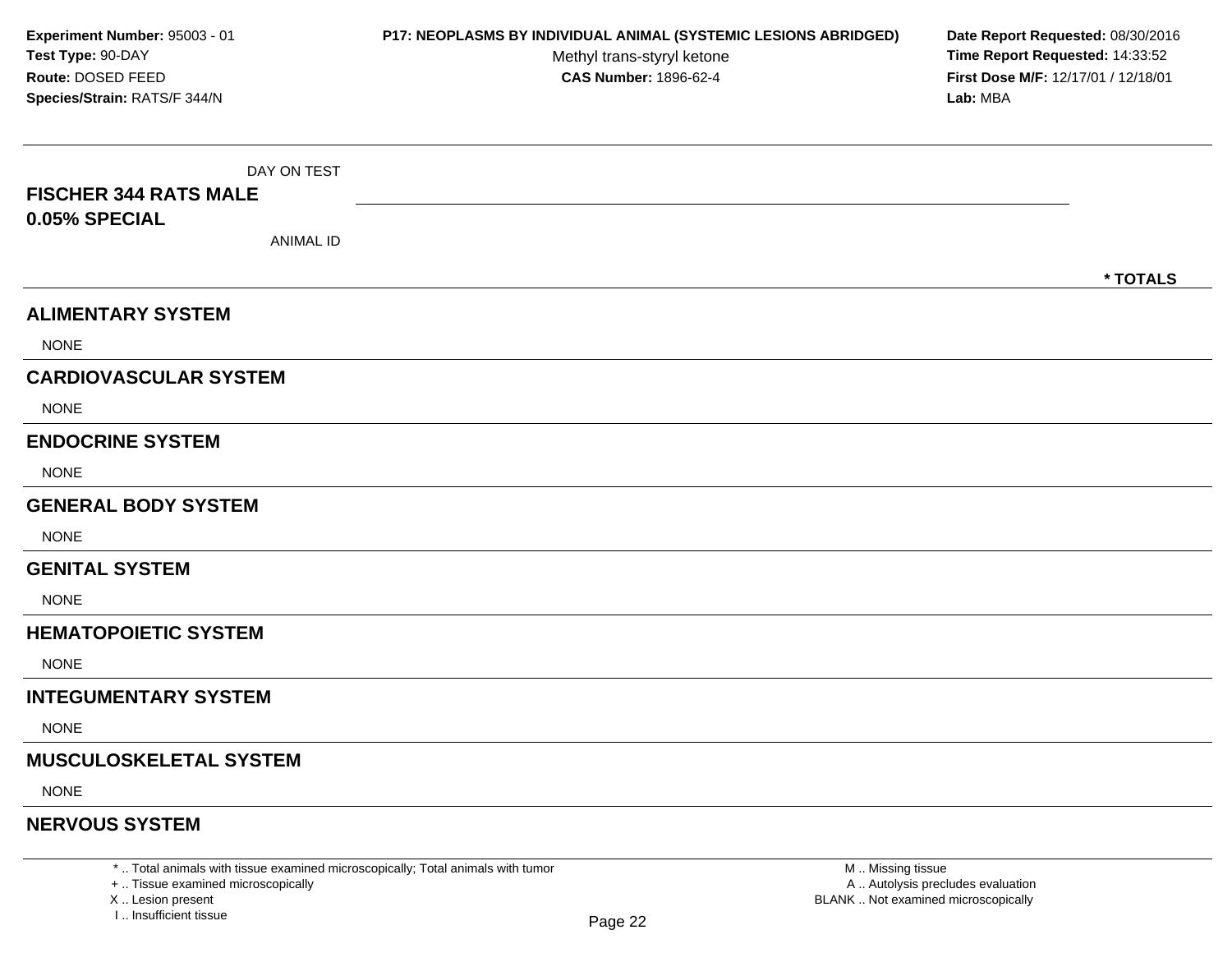DAY ON TEST**FISCHER 344 RATS MALE0.05% SPECIAL**ANIMAL ID**\* TOTALS**NONE**RESPIRATORY SYSTEM**NONE**SPECIAL SENSES SYSTEM**NONE**URINARY SYSTEM**NONE**SYSTEMIC LESIONS**Multiple Organ **<sup>0</sup> Experiment Number:** 95003 - 01 **P17: NEOPLASMS BY INDIVIDUAL ANIMAL (SYSTEMIC LESIONS ABRIDGED) Date Report Requested:** 08/30/2016 **Test Type:** 90-DAYMethyl trans-styryl ketone<br>CAS Number: 1896-62-4 **Time Report Requested:** 14:33:52 **Route:** DOSED FEED**First Dose M/F:** 12/17/01 / 12/18/01<br>**Lab:** MBA **Species/Strain:** RATS/F 344/N**Lab:** MBA

<sup>+ ..</sup> Tissue examined microscopically

X .. Lesion present

I .. Insufficient tissue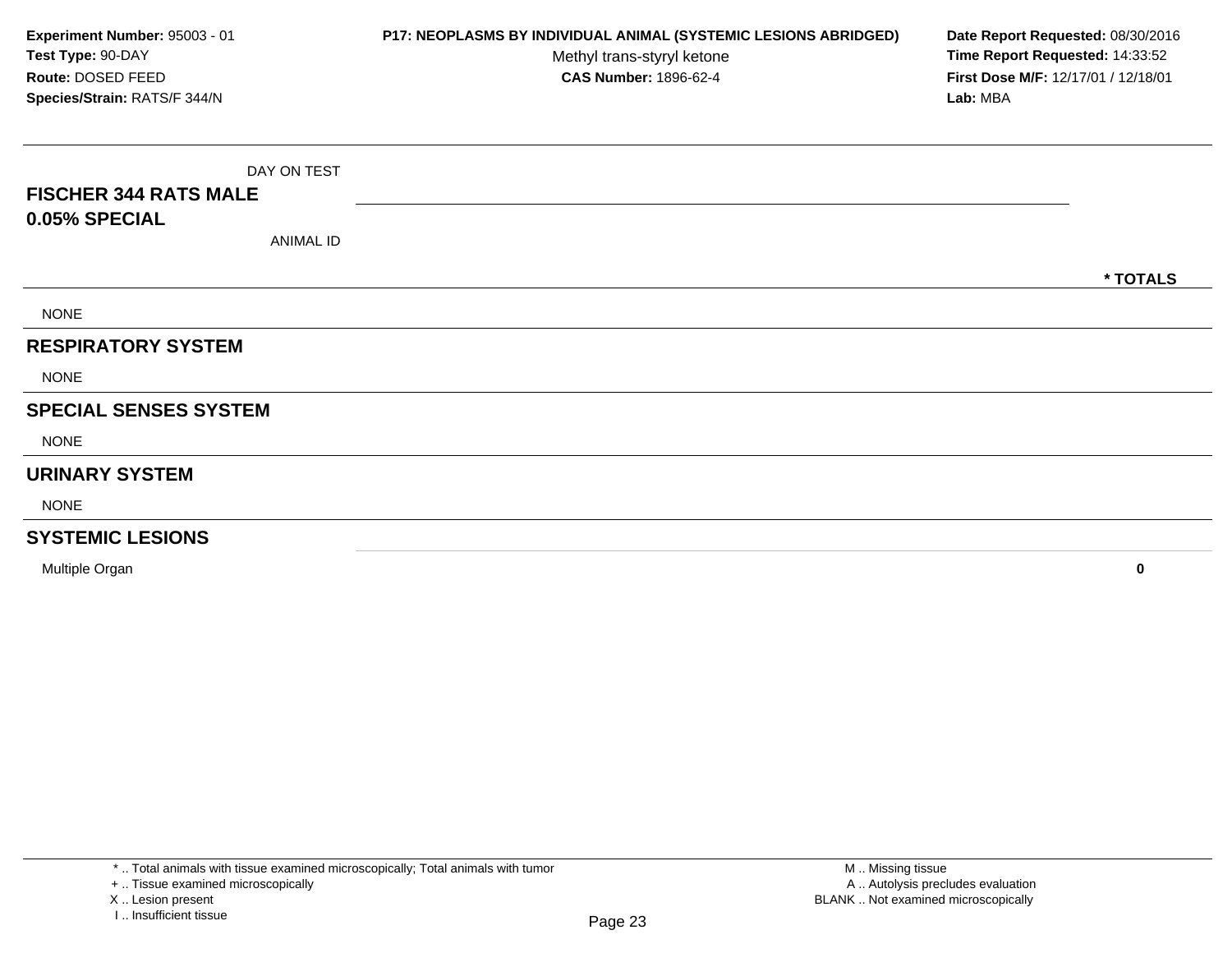DAY ON TEST**FISCHER 344 RATS MALE0.1% SPECIAL**ANIMAL ID**\* TOTALSALIMENTARY SYSTEM**NONE**CARDIOVASCULAR SYSTEM**NONE**ENDOCRINE SYSTEM**NONE**GENERAL BODY SYSTEMNONE GENITAL SYSTEM**NONE**HEMATOPOIETIC SYSTEMNONE INTEGUMENTARY SYSTEM**NONE**MUSCULOSKELETAL SYSTEM**NONE**NERVOUS SYSTEMExperiment Number:** 95003 - 01 **P17: NEOPLASMS BY INDIVIDUAL ANIMAL (SYSTEMIC LESIONS ABRIDGED) Date Report Requested:** 08/30/2016 **Test Type:** 90-DAYMethyl trans-styryl ketone<br>CAS Number: 1896-62-4 **Time Report Requested:** 14:33:52 **Route:** DOSED FEED**First Dose M/F:** 12/17/01 / 12/18/01<br>**Lab:** MBA **Species/Strain:** RATS/F 344/N**Lab:** MBA

\* .. Total animals with tissue examined microscopically; Total animals with tumor

+ .. Tissue examined microscopically

X .. Lesion present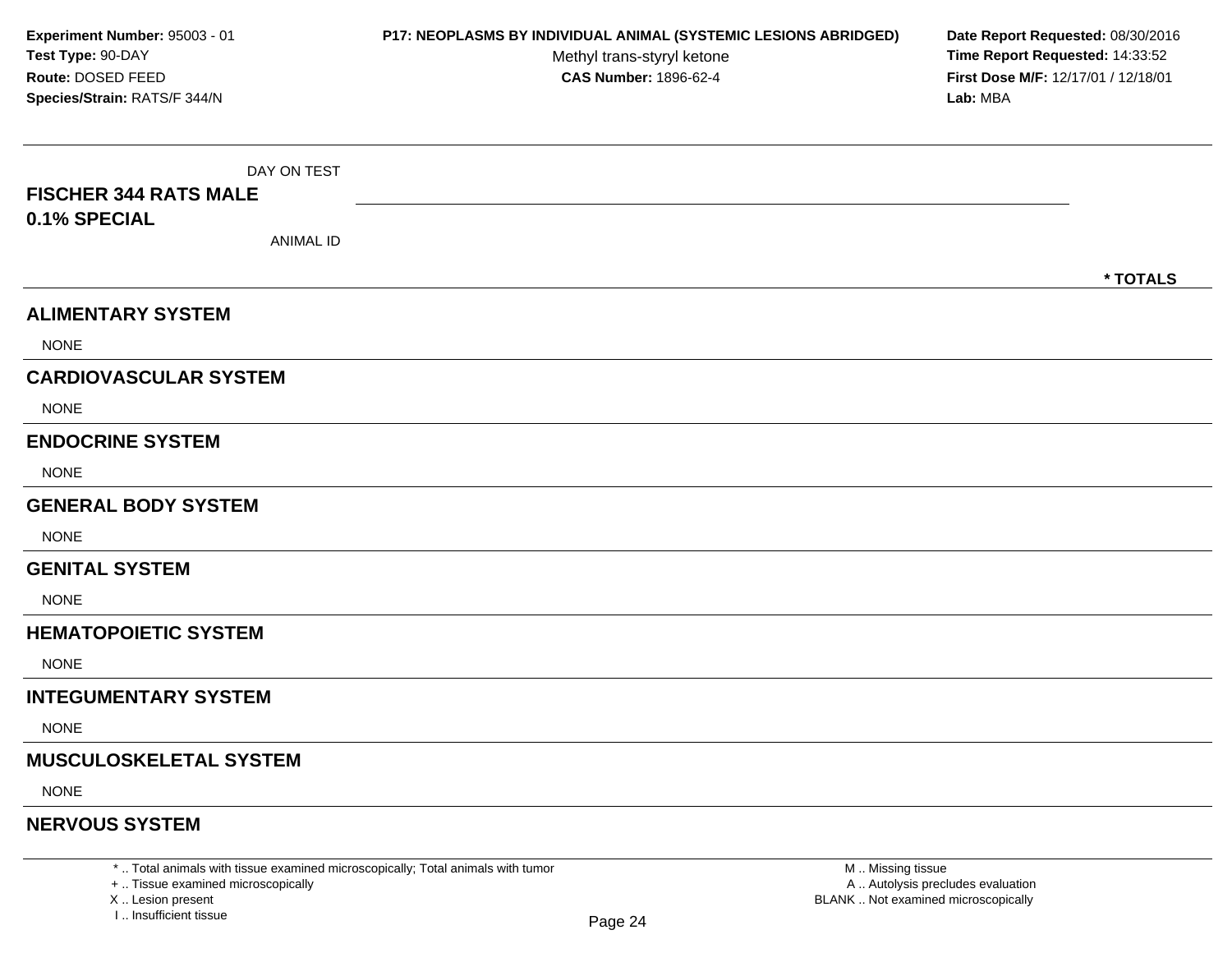DAY ON TEST**FISCHER 344 RATS MALE0.1% SPECIAL**ANIMAL ID**\* TOTALS**NONE**RESPIRATORY SYSTEMNONE SPECIAL SENSES SYSTEM**NONE**URINARY SYSTEM**NONE**SYSTEMIC LESIONS**Multiple Organ **<sup>0</sup> Experiment Number:** 95003 - 01 **P17: NEOPLASMS BY INDIVIDUAL ANIMAL (SYSTEMIC LESIONS ABRIDGED) Date Report Requested:** 08/30/2016 **Test Type:** 90-DAYMethyl trans-styryl ketone<br>CAS Number: 1896-62-4 **Time Report Requested:** 14:33:52 **Route:** DOSED FEED**First Dose M/F:** 12/17/01 / 12/18/01<br>**Lab:** MBA **Species/Strain:** RATS/F 344/N**Lab:** MBA

<sup>\* ..</sup> Total animals with tissue examined microscopically; Total animals with tumor

<sup>+ ..</sup> Tissue examined microscopically

X .. Lesion present

I .. Insufficient tissue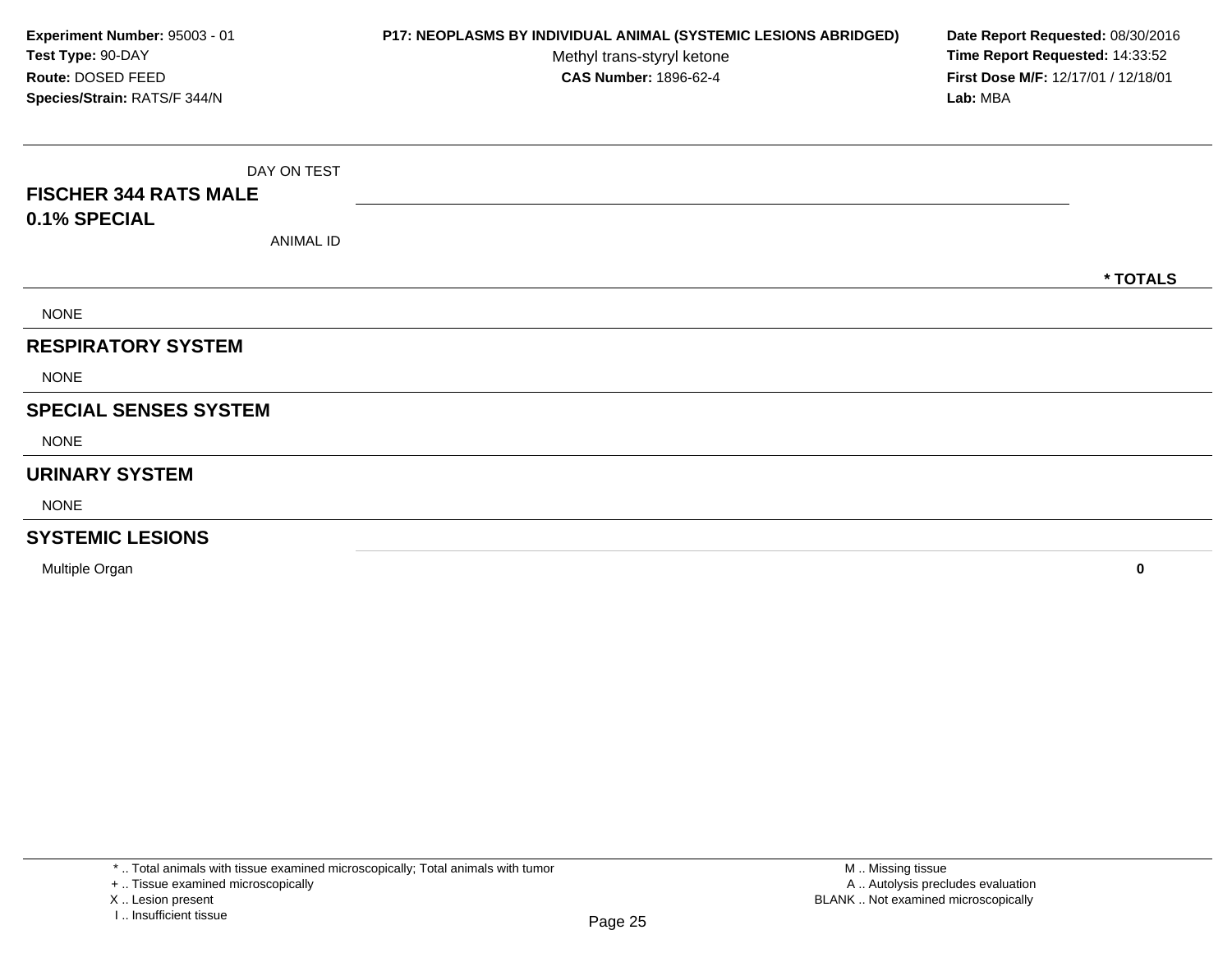DAY ON TEST**FISCHER 344 RATS MALE0.2% SPECIAL**ANIMAL ID**\* TOTALSALIMENTARY SYSTEM**NONE**CARDIOVASCULAR SYSTEM**NONE**ENDOCRINE SYSTEM**NONE**GENERAL BODY SYSTEMNONE GENITAL SYSTEM**NONE**HEMATOPOIETIC SYSTEMNONE INTEGUMENTARY SYSTEM**NONE**MUSCULOSKELETAL SYSTEM**NONE**NERVOUS SYSTEMExperiment Number:** 95003 - 01 **P17: NEOPLASMS BY INDIVIDUAL ANIMAL (SYSTEMIC LESIONS ABRIDGED) Date Report Requested:** 08/30/2016 **Test Type:** 90-DAYMethyl trans-styryl ketone<br>CAS Number: 1896-62-4 **Time Report Requested:** 14:33:52 **Route:** DOSED FEED**First Dose M/F:** 12/17/01 / 12/18/01<br>**Lab:** MBA **Species/Strain:** RATS/F 344/N**Lab:** MBA

\* .. Total animals with tissue examined microscopically; Total animals with tumor

+ .. Tissue examined microscopically

X .. Lesion present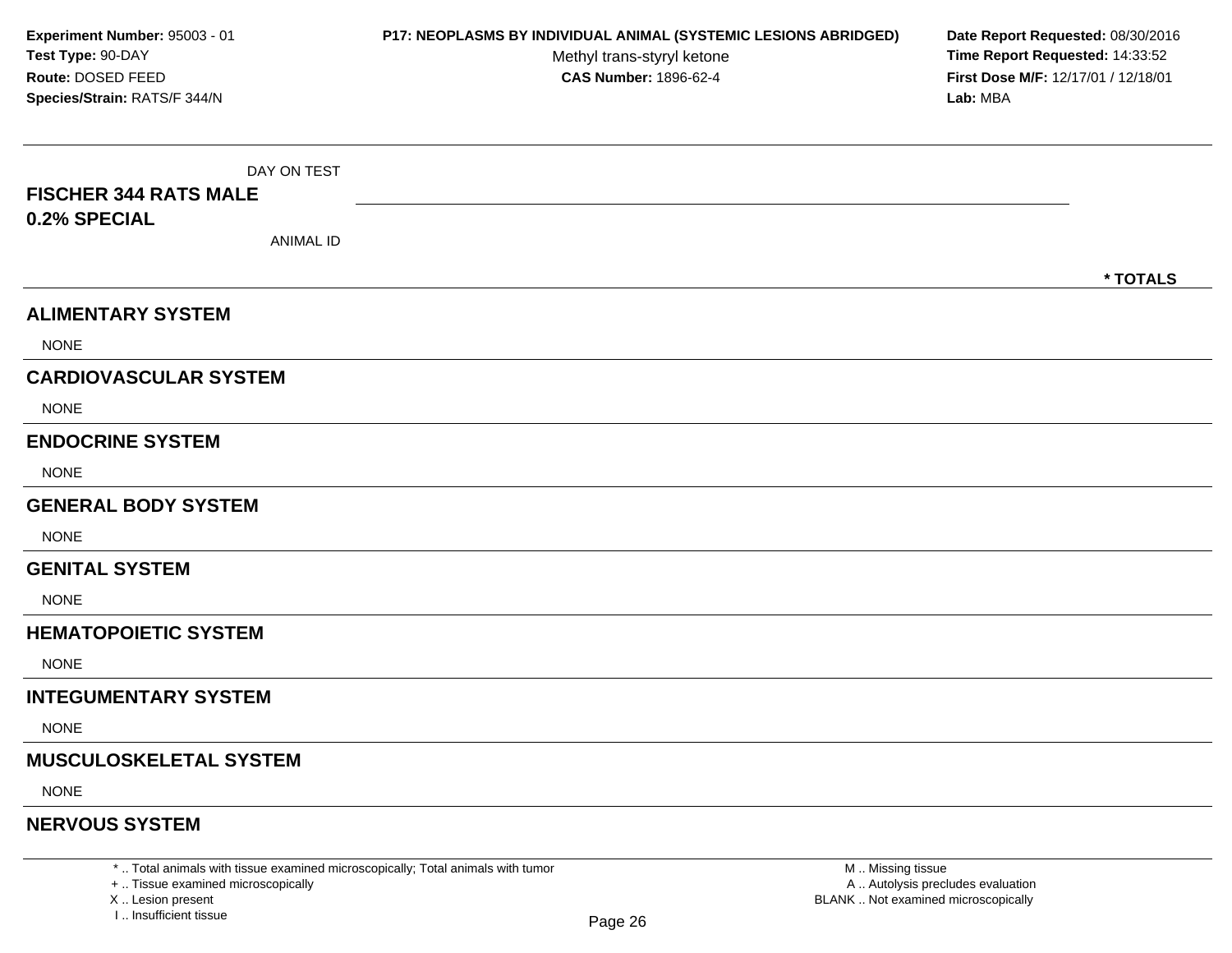DAY ON TEST**FISCHER 344 RATS MALE0.2% SPECIAL**ANIMAL ID**\* TOTALS**NONE**RESPIRATORY SYSTEM**NONE**SPECIAL SENSES SYSTEM**NONE**URINARY SYSTEM**NONE**SYSTEMIC LESIONS**Multiple Organ **<sup>0</sup> Experiment Number:** 95003 - 01 **P17: NEOPLASMS BY INDIVIDUAL ANIMAL (SYSTEMIC LESIONS ABRIDGED) Date Report Requested:** 08/30/2016 **Test Type:** 90-DAYMethyl trans-styryl ketone<br>CAS Number: 1896-62-4 **Time Report Requested:** 14:33:52 **Route:** DOSED FEED**First Dose M/F:** 12/17/01 / 12/18/01<br>**Lab:** MBA **Species/Strain:** RATS/F 344/N**Lab:** MBA

<sup>\* ..</sup> Total animals with tissue examined microscopically; Total animals with tumor

<sup>+ ..</sup> Tissue examined microscopically

X .. Lesion present

I .. Insufficient tissue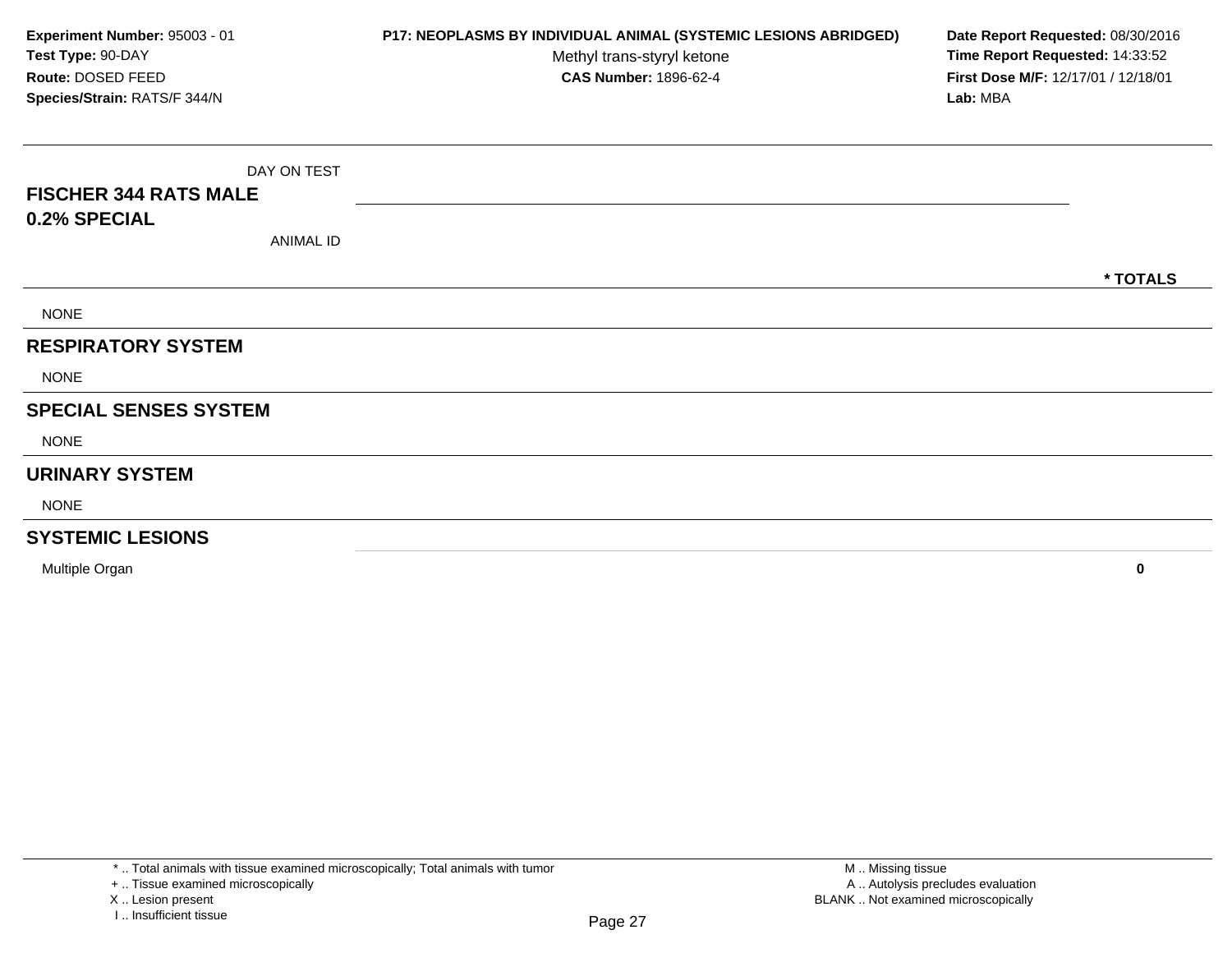DAY ON TEST**FISCHER 344 RATS MALE0.4% SPECIAL**ANIMAL ID**\* TOTALSALIMENTARY SYSTEM**NONE**CARDIOVASCULAR SYSTEM**NONE**ENDOCRINE SYSTEM**NONE**GENERAL BODY SYSTEMNONE GENITAL SYSTEM**NONE**HEMATOPOIETIC SYSTEMNONE INTEGUMENTARY SYSTEM**NONE**MUSCULOSKELETAL SYSTEM**NONE**NERVOUS SYSTEMExperiment Number:** 95003 - 01 **P17: NEOPLASMS BY INDIVIDUAL ANIMAL (SYSTEMIC LESIONS ABRIDGED) Date Report Requested:** 08/30/2016 **Test Type:** 90-DAYMethyl trans-styryl ketone<br>CAS Number: 1896-62-4 **Time Report Requested:** 14:33:52 **Route:** DOSED FEED**First Dose M/F:** 12/17/01 / 12/18/01<br>**Lab:** MBA **Species/Strain:** RATS/F 344/N**Lab:** MBA

\* .. Total animals with tissue examined microscopically; Total animals with tumor

+ .. Tissue examined microscopically

X .. Lesion present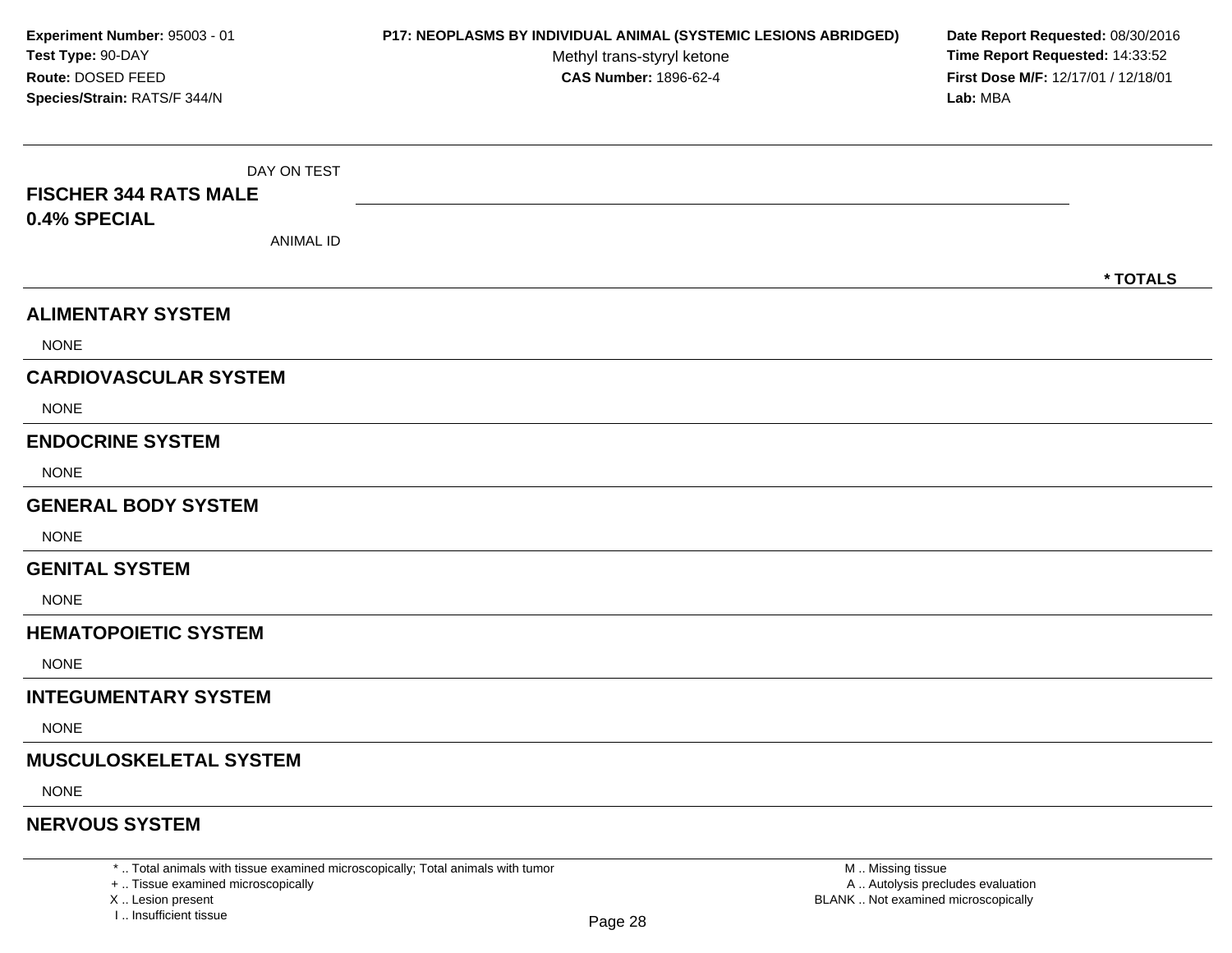| Experiment Number: 95003 - 01<br>Test Type: 90-DAY<br>Route: DOSED FEED | P17: NEOPLASMS BY INDIVIDUAL ANIMAL (SYSTEMIC LESIONS ABRIDGED)<br>Methyl trans-styryl ketone<br><b>CAS Number: 1896-62-4</b> | Date Report Requested: 08/30/2016<br>Time Report Requested: 14:33:52<br>First Dose M/F: 12/17/01 / 12/18/01 |
|-------------------------------------------------------------------------|-------------------------------------------------------------------------------------------------------------------------------|-------------------------------------------------------------------------------------------------------------|
| Species/Strain: RATS/F 344/N                                            |                                                                                                                               | Lab: MBA                                                                                                    |
| DAY ON TEST                                                             |                                                                                                                               |                                                                                                             |
| <b>FISCHER 344 RATS MALE</b>                                            |                                                                                                                               |                                                                                                             |
| 0.4% SPECIAL                                                            |                                                                                                                               |                                                                                                             |
| <b>ANIMAL ID</b>                                                        |                                                                                                                               |                                                                                                             |
|                                                                         |                                                                                                                               | * TOTALS                                                                                                    |
| <b>NONE</b>                                                             |                                                                                                                               |                                                                                                             |
| <b>RESPIRATORY SYSTEM</b>                                               |                                                                                                                               |                                                                                                             |
| <b>NONE</b>                                                             |                                                                                                                               |                                                                                                             |
| <b>SPECIAL SENSES SYSTEM</b>                                            |                                                                                                                               |                                                                                                             |
| <b>NONE</b>                                                             |                                                                                                                               |                                                                                                             |
| <b>URINARY SYSTEM</b>                                                   |                                                                                                                               |                                                                                                             |
| <b>NONE</b>                                                             |                                                                                                                               |                                                                                                             |
| <b>SYSTEMIC LESIONS</b>                                                 |                                                                                                                               |                                                                                                             |
| Multiple Organ                                                          |                                                                                                                               | 0                                                                                                           |

\*\*\* END OF MALE DATA \*\*\*

\* .. Total animals with tissue examined microscopically; Total animals with tumor

+ .. Tissue examined microscopically

X .. Lesion present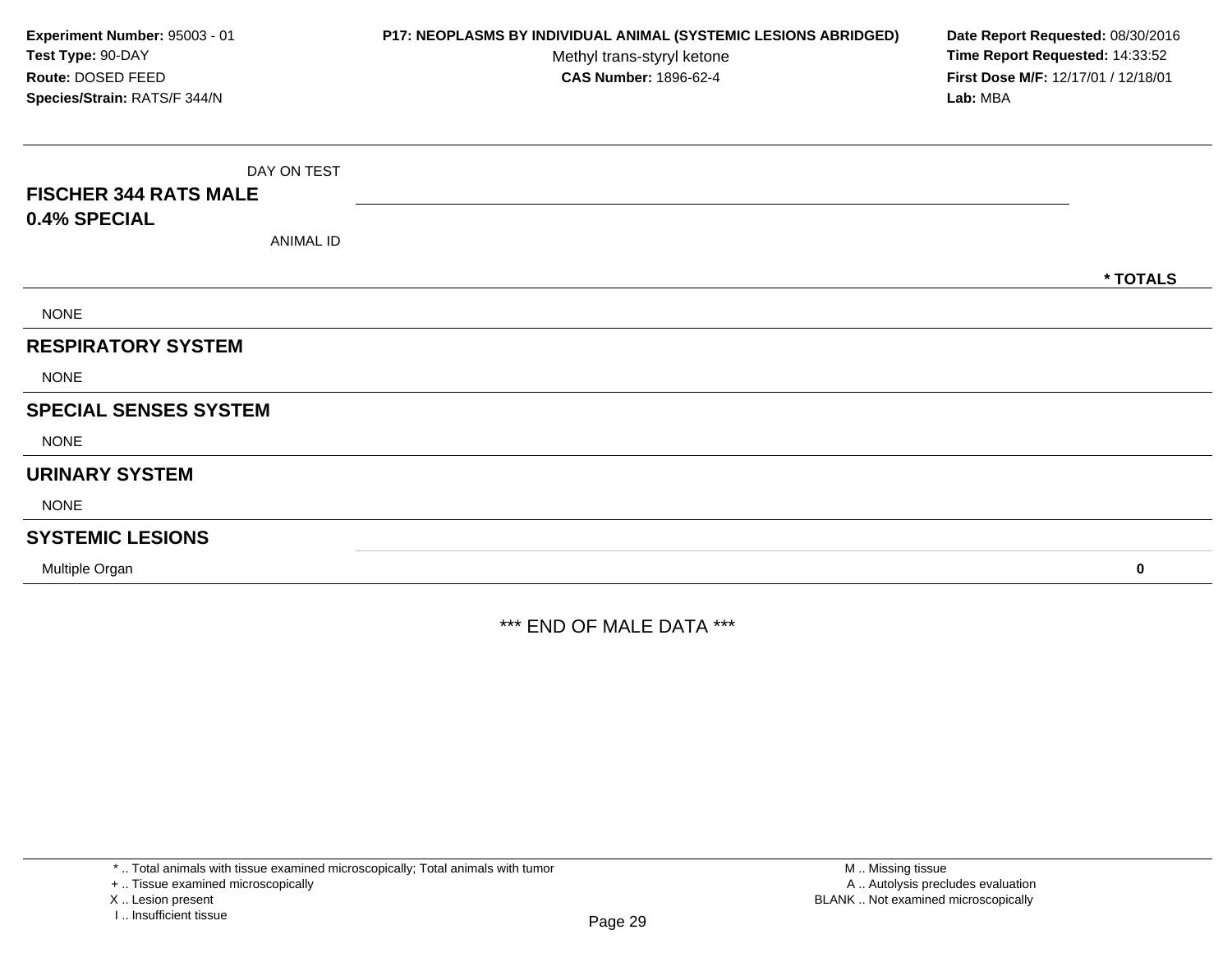# **P17: NEOPLASMS BY INDIVIDUAL ANIMAL (SYSTEMIC LESIONS ABRIDGED) Date Report Requested:** 08/30/2016

Methyl trans-styryl ketone<br>CAS Number: 1896-62-4

 **Time Report Requested:** 14:33:52 **First Dose M/F:** 12/17/01 / 12/18/01<br>Lab: MBA **Lab:** MBA

| DAY ON TEST<br><b>FISCHER 344 RATS FEMALE</b>                                                                                                                       | $\pmb{0}$<br>$\mathbf 0$                                                   | $\pmb{0}$<br>$\overline{0}$                                 | $\pmb{0}$<br>$\mathbf 0$<br>$\boldsymbol{9}$                        | $\mathsf 0$<br>$\Omega$<br>$\boldsymbol{9}$      | $\pmb{0}$<br>0                         | $\pmb{0}$<br>$\mathbf 0$                                             | $\pmb{0}$<br>$\pmb{0}$<br>$\boldsymbol{9}$                         | $\pmb{0}$<br>$\mathbf 0$                            | $\pmb{0}$<br>$\mathbf 0$<br>$9\,$                          | $\pmb{0}$<br>$\Omega$<br>$\boldsymbol{9}$                                |                                                                                               |          |
|---------------------------------------------------------------------------------------------------------------------------------------------------------------------|----------------------------------------------------------------------------|-------------------------------------------------------------|---------------------------------------------------------------------|--------------------------------------------------|----------------------------------------|----------------------------------------------------------------------|--------------------------------------------------------------------|-----------------------------------------------------|------------------------------------------------------------|--------------------------------------------------------------------------|-----------------------------------------------------------------------------------------------|----------|
|                                                                                                                                                                     | $\frac{9}{2}$                                                              | $\frac{9}{2}$                                               | $\overline{2}$                                                      | $\boldsymbol{2}$                                 | $\frac{9}{2}$                          | $\frac{9}{2}$                                                        | $\overline{2}$                                                     | $\frac{9}{2}$                                       | $\overline{2}$                                             | $\overline{2}$                                                           |                                                                                               |          |
| <b>VEHICLE CONTROL</b><br><b>ANIMAL ID</b>                                                                                                                          | $\mathbf 0$<br>$\mathbf 0$<br>$\mathbf 0$<br>$6\phantom{1}$<br>$\mathbf 1$ | $\mathbf 0$<br>$\pmb{0}$<br>$\overline{0}$<br>$\frac{6}{2}$ | $\mathbf 0$<br>$\mathbf 0$<br>$\mathbf 0$<br>$\,6\,$<br>$\mathsf 3$ | $\Omega$<br>$\mathbf 0$<br>$\mathbf 0$<br>6<br>4 | 0<br>$\mathbf 0$<br>0<br>$\frac{6}{5}$ | $\pmb{0}$<br>$\mathbf 0$<br>$\mathbf 0$<br>$\,6\,$<br>$\overline{6}$ | $\mathbf 0$<br>$\mathsf{O}\xspace$<br>$\mathbf 0$<br>$\frac{6}{7}$ | $\mathbf 0$<br>$\mathbf 0$<br>$\mathbf 0$<br>$^6_8$ | $\mathbf{0}$<br>$\mathbf 0$<br>$\mathbf 0$<br>$\,6\,$<br>9 | $\mathbf 0$<br>$\mathbf 0$<br>$\mathbf 0$<br>$\overline{7}$<br>$\pmb{0}$ |                                                                                               | * TOTALS |
| <b>ALIMENTARY SYSTEM</b>                                                                                                                                            |                                                                            |                                                             |                                                                     |                                                  |                                        |                                                                      |                                                                    |                                                     |                                                            |                                                                          |                                                                                               |          |
| Esophagus                                                                                                                                                           |                                                                            |                                                             |                                                                     |                                                  |                                        |                                                                      |                                                                    |                                                     |                                                            | $\overline{+}$                                                           |                                                                                               | 10       |
| Intestine Large, Cecum                                                                                                                                              |                                                                            |                                                             |                                                                     |                                                  |                                        |                                                                      |                                                                    |                                                     |                                                            | $\ddot{}$                                                                |                                                                                               | 10       |
| Intestine Large, Colon                                                                                                                                              |                                                                            |                                                             |                                                                     |                                                  |                                        |                                                                      |                                                                    |                                                     |                                                            | $\ddot{}$                                                                |                                                                                               | 10       |
| Intestine Large, Rectum                                                                                                                                             |                                                                            |                                                             |                                                                     |                                                  |                                        |                                                                      |                                                                    |                                                     |                                                            | $+$                                                                      |                                                                                               | 10       |
| Intestine Small, Duodenum                                                                                                                                           | $\div$                                                                     |                                                             |                                                                     |                                                  |                                        |                                                                      |                                                                    |                                                     | ÷                                                          | $+$                                                                      |                                                                                               | 10       |
| Intestine Small, Ileum                                                                                                                                              |                                                                            |                                                             |                                                                     |                                                  |                                        |                                                                      |                                                                    |                                                     |                                                            | $+$                                                                      |                                                                                               | 10       |
| Intestine Small, Jejunum                                                                                                                                            |                                                                            |                                                             |                                                                     |                                                  |                                        |                                                                      |                                                                    |                                                     |                                                            | $+$                                                                      |                                                                                               | 10       |
| Liver                                                                                                                                                               |                                                                            |                                                             |                                                                     |                                                  |                                        |                                                                      |                                                                    |                                                     |                                                            | $\overline{+}$                                                           |                                                                                               | 10       |
| Pancreas                                                                                                                                                            |                                                                            |                                                             |                                                                     |                                                  |                                        |                                                                      |                                                                    |                                                     |                                                            | $\ddot{}$                                                                |                                                                                               | 10       |
| Salivary Glands                                                                                                                                                     |                                                                            |                                                             |                                                                     |                                                  |                                        |                                                                      |                                                                    |                                                     |                                                            | $+$                                                                      |                                                                                               | 10       |
| Stomach, Forestomach                                                                                                                                                |                                                                            |                                                             |                                                                     |                                                  |                                        |                                                                      |                                                                    |                                                     |                                                            | $+$                                                                      |                                                                                               | 10       |
| Stomach, Glandular                                                                                                                                                  |                                                                            |                                                             |                                                                     |                                                  |                                        |                                                                      |                                                                    |                                                     | ÷                                                          | $+$                                                                      |                                                                                               | 10       |
| Tongue                                                                                                                                                              |                                                                            |                                                             |                                                                     |                                                  |                                        |                                                                      |                                                                    |                                                     |                                                            | $+$                                                                      |                                                                                               | 10       |
| <b>CARDIOVASCULAR SYSTEM</b>                                                                                                                                        |                                                                            |                                                             |                                                                     |                                                  |                                        |                                                                      |                                                                    |                                                     |                                                            |                                                                          |                                                                                               |          |
| <b>Blood Vessel</b>                                                                                                                                                 |                                                                            |                                                             |                                                                     |                                                  |                                        |                                                                      |                                                                    |                                                     |                                                            | $\ddot{}$                                                                |                                                                                               | 10       |
| Heart                                                                                                                                                               | $+$                                                                        |                                                             |                                                                     |                                                  |                                        |                                                                      |                                                                    |                                                     | $\ddot{}$                                                  | $+$                                                                      |                                                                                               | 10       |
| *  Total animals with tissue examined microscopically; Total animals with tumor<br>+  Tissue examined microscopically<br>X  Lesion present<br>I Insufficient tissue |                                                                            |                                                             |                                                                     |                                                  |                                        |                                                                      |                                                                    |                                                     |                                                            | $D_{200}$ 20                                                             | M  Missing tissue<br>A  Autolysis precludes evaluation<br>BLANK  Not examined microscopically |          |

Page 30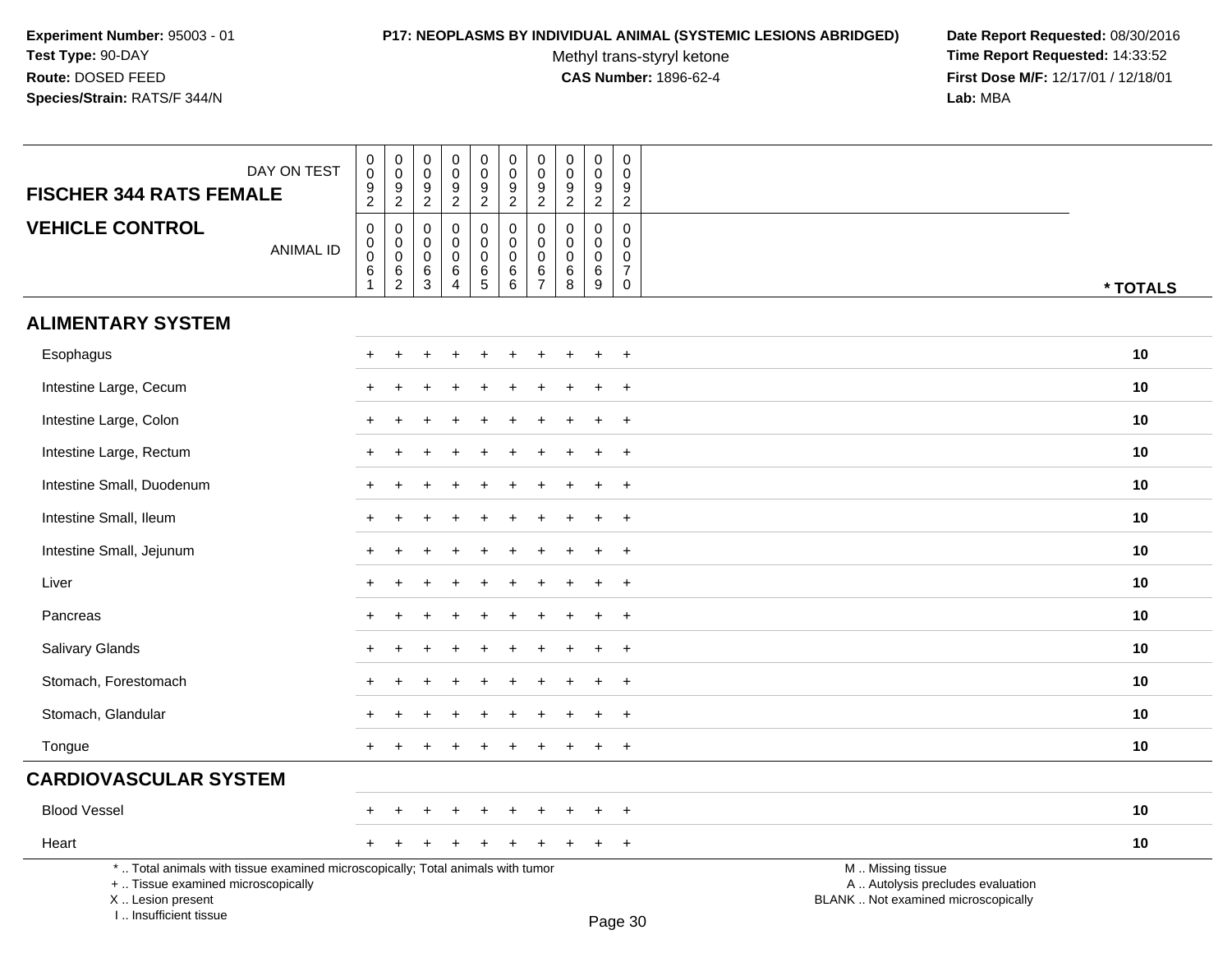## **P17: NEOPLASMS BY INDIVIDUAL ANIMAL (SYSTEMIC LESIONS ABRIDGED) Date Report Requested:** 08/30/2016

Methyl trans-styryl ketone<br>CAS Number: 1896-62-4

| DAY ON TEST<br><b>FISCHER 344 RATS FEMALE</b>                                                                                                                       | $_{\rm 0}^{\rm 0}$<br>$\frac{9}{2}$                                      | $_{0}^{0}$<br>$\frac{9}{2}$                                          | $_{\rm 0}^{\rm 0}$<br>$\boldsymbol{9}$<br>$\overline{2}$  | $\pmb{0}$<br>$\mathbf 0$<br>9<br>$\overline{c}$      | $_{\rm 0}^{\rm 0}$<br>$\boldsymbol{9}$<br>$\overline{2}$        | $\pmb{0}$<br>$\pmb{0}$<br>9<br>$\overline{2}$             | $\mathbf 0$<br>$\boldsymbol{0}$<br>$9$<br>$\sqrt{2}$                      | $\pmb{0}$<br>$\pmb{0}$<br>$\boldsymbol{9}$<br>$\overline{c}$ | $\pmb{0}$<br>$\mathbf 0$<br>9<br>$\overline{2}$                   | $\mathbf 0$<br>$\Omega$<br>9<br>$\overline{2}$         |                                                                                               |              |
|---------------------------------------------------------------------------------------------------------------------------------------------------------------------|--------------------------------------------------------------------------|----------------------------------------------------------------------|-----------------------------------------------------------|------------------------------------------------------|-----------------------------------------------------------------|-----------------------------------------------------------|---------------------------------------------------------------------------|--------------------------------------------------------------|-------------------------------------------------------------------|--------------------------------------------------------|-----------------------------------------------------------------------------------------------|--------------|
| <b>VEHICLE CONTROL</b><br><b>ANIMAL ID</b>                                                                                                                          | $\pmb{0}$<br>$\pmb{0}$<br>$\mathsf{O}\xspace$<br>$\,6\,$<br>$\mathbf{1}$ | $\pmb{0}$<br>$\mathbf 0$<br>$\mathbf 0$<br>$\,6\,$<br>$\overline{2}$ | $\mathbf 0$<br>$\mathbf 0$<br>$\mathbf 0$<br>$\,6\,$<br>3 | $\pmb{0}$<br>$\mathbf 0$<br>0<br>6<br>$\overline{4}$ | $\pmb{0}$<br>$\mathbf 0$<br>$\mathsf{O}\xspace$<br>$\,6\,$<br>5 | $\mathsf 0$<br>$\mathbf 0$<br>$\mathbf 0$<br>$\,6\,$<br>6 | $\pmb{0}$<br>$\mathbf 0$<br>$\boldsymbol{0}$<br>$\,6\,$<br>$\overline{7}$ | 0<br>$\mathbf 0$<br>$\mathbf 0$<br>6<br>8                    | $\mathsf{O}\xspace$<br>$\mathbf 0$<br>$\mathbf 0$<br>$\,6\,$<br>9 | $\mathsf 0$<br>$\mathbf 0$<br>0<br>$\overline{7}$<br>0 |                                                                                               | * TOTALS     |
| <b>ENDOCRINE SYSTEM</b>                                                                                                                                             |                                                                          |                                                                      |                                                           |                                                      |                                                                 |                                                           |                                                                           |                                                              |                                                                   |                                                        |                                                                                               |              |
| <b>Adrenal Cortex</b>                                                                                                                                               |                                                                          |                                                                      |                                                           |                                                      |                                                                 |                                                           |                                                                           |                                                              |                                                                   | $\overline{+}$                                         |                                                                                               | 10           |
| Adrenal Medulla                                                                                                                                                     |                                                                          |                                                                      |                                                           |                                                      |                                                                 |                                                           |                                                                           |                                                              |                                                                   | $\ddot{}$                                              |                                                                                               | 10           |
| Islets, Pancreatic                                                                                                                                                  | $\ddot{}$                                                                |                                                                      |                                                           |                                                      |                                                                 |                                                           |                                                                           |                                                              |                                                                   | $\ddot{}$                                              |                                                                                               | 10           |
| Parathyroid Gland                                                                                                                                                   | $\ddot{}$                                                                | ÷.                                                                   |                                                           |                                                      |                                                                 | м                                                         | ÷.                                                                        |                                                              | $+$                                                               | M                                                      |                                                                                               | 8            |
| <b>Pituitary Gland</b>                                                                                                                                              | $\pm$                                                                    | ÷                                                                    |                                                           |                                                      |                                                                 |                                                           |                                                                           |                                                              | $\pm$                                                             | $+$                                                    |                                                                                               | 10           |
| <b>Thyroid Gland</b>                                                                                                                                                | $+$                                                                      |                                                                      |                                                           |                                                      |                                                                 | $\ddot{}$                                                 | $\div$                                                                    | $\div$                                                       | $+$                                                               | $^{+}$                                                 |                                                                                               | 10           |
| <b>GENERAL BODY SYSTEM</b>                                                                                                                                          |                                                                          |                                                                      |                                                           |                                                      |                                                                 |                                                           |                                                                           |                                                              |                                                                   |                                                        |                                                                                               |              |
| <b>NONE</b>                                                                                                                                                         |                                                                          |                                                                      |                                                           |                                                      |                                                                 |                                                           |                                                                           |                                                              |                                                                   |                                                        |                                                                                               |              |
| <b>GENITAL SYSTEM</b>                                                                                                                                               |                                                                          |                                                                      |                                                           |                                                      |                                                                 |                                                           |                                                                           |                                                              |                                                                   |                                                        |                                                                                               |              |
| <b>Clitoral Gland</b>                                                                                                                                               |                                                                          |                                                                      |                                                           |                                                      |                                                                 |                                                           |                                                                           |                                                              |                                                                   | $\overline{1}$                                         |                                                                                               | 10           |
| Ovary                                                                                                                                                               |                                                                          |                                                                      |                                                           |                                                      |                                                                 |                                                           |                                                                           |                                                              |                                                                   | $\ddot{}$                                              |                                                                                               | 10           |
| <b>Uterus</b>                                                                                                                                                       |                                                                          |                                                                      |                                                           |                                                      |                                                                 |                                                           |                                                                           |                                                              |                                                                   | $\ddot{}$                                              |                                                                                               | 10           |
| <b>HEMATOPOIETIC SYSTEM</b>                                                                                                                                         |                                                                          |                                                                      |                                                           |                                                      |                                                                 |                                                           |                                                                           |                                                              |                                                                   |                                                        |                                                                                               |              |
| <b>Bone Marrow</b>                                                                                                                                                  |                                                                          |                                                                      |                                                           |                                                      |                                                                 |                                                           |                                                                           |                                                              |                                                                   | $\ddot{}$                                              |                                                                                               | 10           |
| Lymph Node                                                                                                                                                          |                                                                          |                                                                      |                                                           |                                                      |                                                                 |                                                           |                                                                           | $\ddot{}$                                                    |                                                                   |                                                        |                                                                                               | $\mathbf{1}$ |
| Lymph Node, Mandibular                                                                                                                                              | M                                                                        | M                                                                    | $+$                                                       | М                                                    | M +                                                             |                                                           | M                                                                         | M                                                            |                                                                   | M M                                                    |                                                                                               | $\mathbf{2}$ |
| *  Total animals with tissue examined microscopically; Total animals with tumor<br>+  Tissue examined microscopically<br>X  Lesion present<br>I Insufficient tissue |                                                                          |                                                                      |                                                           |                                                      |                                                                 |                                                           |                                                                           |                                                              |                                                                   | Page 31                                                | M  Missing tissue<br>A  Autolysis precludes evaluation<br>BLANK  Not examined microscopically |              |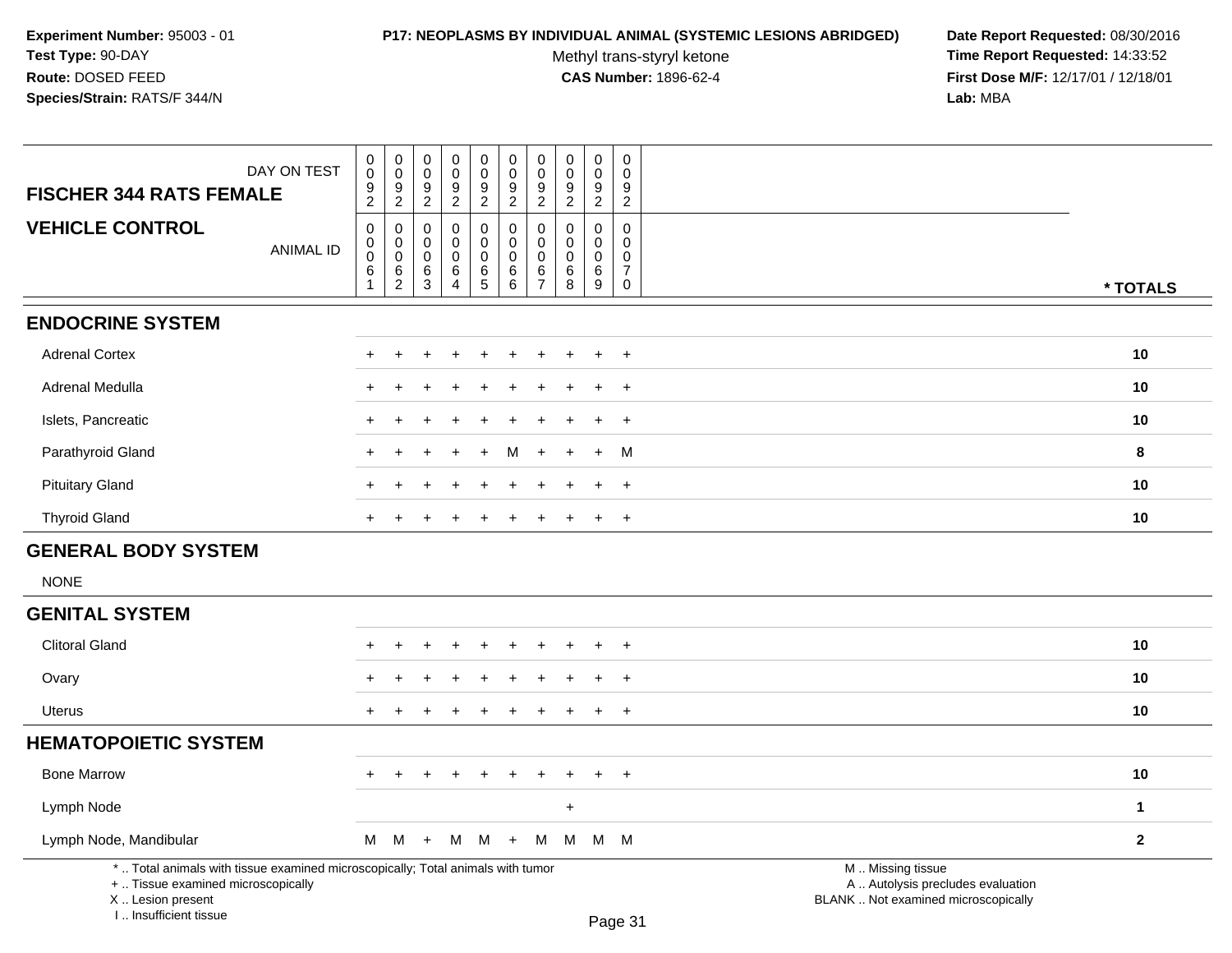# **P17: NEOPLASMS BY INDIVIDUAL ANIMAL (SYSTEMIC LESIONS ABRIDGED) Date Report Requested:** 08/30/2016

Methyl trans-styryl ketone<br>CAS Number: 1896-62-4

| DAY ON TEST<br><b>FISCHER 344 RATS FEMALE</b>                                                                                                                       | $\pmb{0}$<br>$\pmb{0}$<br>9<br>$\overline{2}$               | 0<br>$\mathbf 0$<br>9<br>$\overline{2}$      | $\pmb{0}$<br>$\mathbf 0$<br>9<br>$\sqrt{2}$   | $\pmb{0}$<br>$\mathsf 0$<br>9<br>$\overline{a}$     | $\pmb{0}$<br>$\mathsf{O}\xspace$<br>$9\,$<br>$\overline{2}$ | $\pmb{0}$<br>$\pmb{0}$<br>9<br>$\overline{2}$ | $\pmb{0}$<br>$\mathbf 0$<br>$\frac{9}{2}$                         | $\mathbf 0$<br>$\mathbf 0$<br>9<br>$\overline{2}$ | $\pmb{0}$<br>$\mathbf 0$<br>9<br>$\overline{2}$ | $\pmb{0}$<br>$\mathbf 0$<br>9<br>$\overline{c}$                 |                                                                                               |          |
|---------------------------------------------------------------------------------------------------------------------------------------------------------------------|-------------------------------------------------------------|----------------------------------------------|-----------------------------------------------|-----------------------------------------------------|-------------------------------------------------------------|-----------------------------------------------|-------------------------------------------------------------------|---------------------------------------------------|-------------------------------------------------|-----------------------------------------------------------------|-----------------------------------------------------------------------------------------------|----------|
| <b>VEHICLE CONTROL</b><br><b>ANIMAL ID</b>                                                                                                                          | $\mathsf 0$<br>$\mathsf{O}\xspace$<br>$\mathbf 0$<br>6<br>1 | 0<br>$\mathbf 0$<br>0<br>6<br>$\overline{c}$ | $\mathbf 0$<br>$\Omega$<br>$\Omega$<br>6<br>3 | 0<br>$\Omega$<br>$\mathbf 0$<br>6<br>$\overline{4}$ | 0<br>$\mathbf 0$<br>$\mathsf{O}\xspace$<br>6<br>5           | 0<br>$\mathbf 0$<br>$\mathbf 0$<br>6<br>6     | $\mathbf 0$<br>$\mathbf{0}$<br>$\mathbf 0$<br>6<br>$\overline{7}$ | $\mathbf 0$<br>$\Omega$<br>$\mathbf 0$<br>6<br>8  | 0<br>$\Omega$<br>0<br>$\,6\,$<br>9              | 0<br>$\Omega$<br>$\mathbf 0$<br>$\boldsymbol{7}$<br>$\mathbf 0$ |                                                                                               | * TOTALS |
| Lymph Node, Mesenteric                                                                                                                                              |                                                             |                                              |                                               |                                                     |                                                             |                                               |                                                                   |                                                   | $\overline{+}$                                  | $\ddot{}$                                                       |                                                                                               | 10       |
| Spleen                                                                                                                                                              |                                                             |                                              |                                               |                                                     |                                                             |                                               |                                                                   |                                                   |                                                 | $\ddot{}$                                                       |                                                                                               | 10       |
| Thymus                                                                                                                                                              | $\ddot{}$                                                   |                                              |                                               |                                                     |                                                             |                                               |                                                                   |                                                   | $\ddot{}$                                       | $\overline{+}$                                                  |                                                                                               | 10       |
| <b>INTEGUMENTARY SYSTEM</b>                                                                                                                                         |                                                             |                                              |                                               |                                                     |                                                             |                                               |                                                                   |                                                   |                                                 |                                                                 |                                                                                               |          |
| <b>Mammary Gland</b>                                                                                                                                                |                                                             | +                                            |                                               |                                                     | $\div$                                                      | $\div$                                        |                                                                   | ÷                                                 | $\ddot{}$                                       | $^{+}$                                                          |                                                                                               | 10       |
| Skin                                                                                                                                                                | $\ddot{}$                                                   | $\ddot{}$                                    |                                               | $\ddot{}$                                           | $\pm$                                                       | $\div$                                        | +                                                                 | ÷                                                 | $+$                                             | $+$                                                             |                                                                                               | 10       |
| <b>MUSCULOSKELETAL SYSTEM</b>                                                                                                                                       |                                                             |                                              |                                               |                                                     |                                                             |                                               |                                                                   |                                                   |                                                 |                                                                 |                                                                                               |          |
| <b>Bone</b>                                                                                                                                                         | $+$                                                         | $\ddot{}$                                    | ÷                                             | $\ddot{}$                                           | $\ddot{}$                                                   | $\ddot{}$                                     | $+$                                                               | $+$                                               | $+$                                             | $+$                                                             |                                                                                               | 10       |
| <b>NERVOUS SYSTEM</b>                                                                                                                                               |                                                             |                                              |                                               |                                                     |                                                             |                                               |                                                                   |                                                   |                                                 |                                                                 |                                                                                               |          |
| <b>Brain</b>                                                                                                                                                        |                                                             |                                              |                                               |                                                     |                                                             |                                               |                                                                   |                                                   | $\ddot{}$                                       | $+$                                                             |                                                                                               | 10       |
| <b>RESPIRATORY SYSTEM</b>                                                                                                                                           |                                                             |                                              |                                               |                                                     |                                                             |                                               |                                                                   |                                                   |                                                 |                                                                 |                                                                                               |          |
| Lung                                                                                                                                                                |                                                             |                                              |                                               |                                                     |                                                             |                                               |                                                                   |                                                   |                                                 | $\ddot{}$                                                       |                                                                                               | 10       |
| Nose                                                                                                                                                                |                                                             |                                              |                                               |                                                     |                                                             |                                               |                                                                   |                                                   |                                                 | $\ddot{}$                                                       |                                                                                               | 10       |
| Trachea                                                                                                                                                             | $+$                                                         | $\ddot{}$                                    |                                               | $\div$                                              | $\ddot{}$                                                   | $\ddot{}$                                     | $+$                                                               | $\overline{+}$                                    | $+$                                             | $+$                                                             |                                                                                               | 10       |
| <b>SPECIAL SENSES SYSTEM</b>                                                                                                                                        |                                                             |                                              |                                               |                                                     |                                                             |                                               |                                                                   |                                                   |                                                 |                                                                 |                                                                                               |          |
| Eye                                                                                                                                                                 |                                                             |                                              |                                               |                                                     |                                                             |                                               |                                                                   |                                                   | $\ddot{}$                                       | $+$                                                             |                                                                                               | 10       |
| Harderian Gland                                                                                                                                                     |                                                             |                                              |                                               |                                                     |                                                             |                                               |                                                                   |                                                   | $\div$                                          | $+$                                                             |                                                                                               | 10       |
| *  Total animals with tissue examined microscopically; Total animals with tumor<br>+  Tissue examined microscopically<br>X  Lesion present<br>I Insufficient tissue |                                                             |                                              |                                               |                                                     |                                                             |                                               |                                                                   |                                                   |                                                 | $D_{200}$ 22                                                    | M  Missing tissue<br>A  Autolysis precludes evaluation<br>BLANK  Not examined microscopically |          |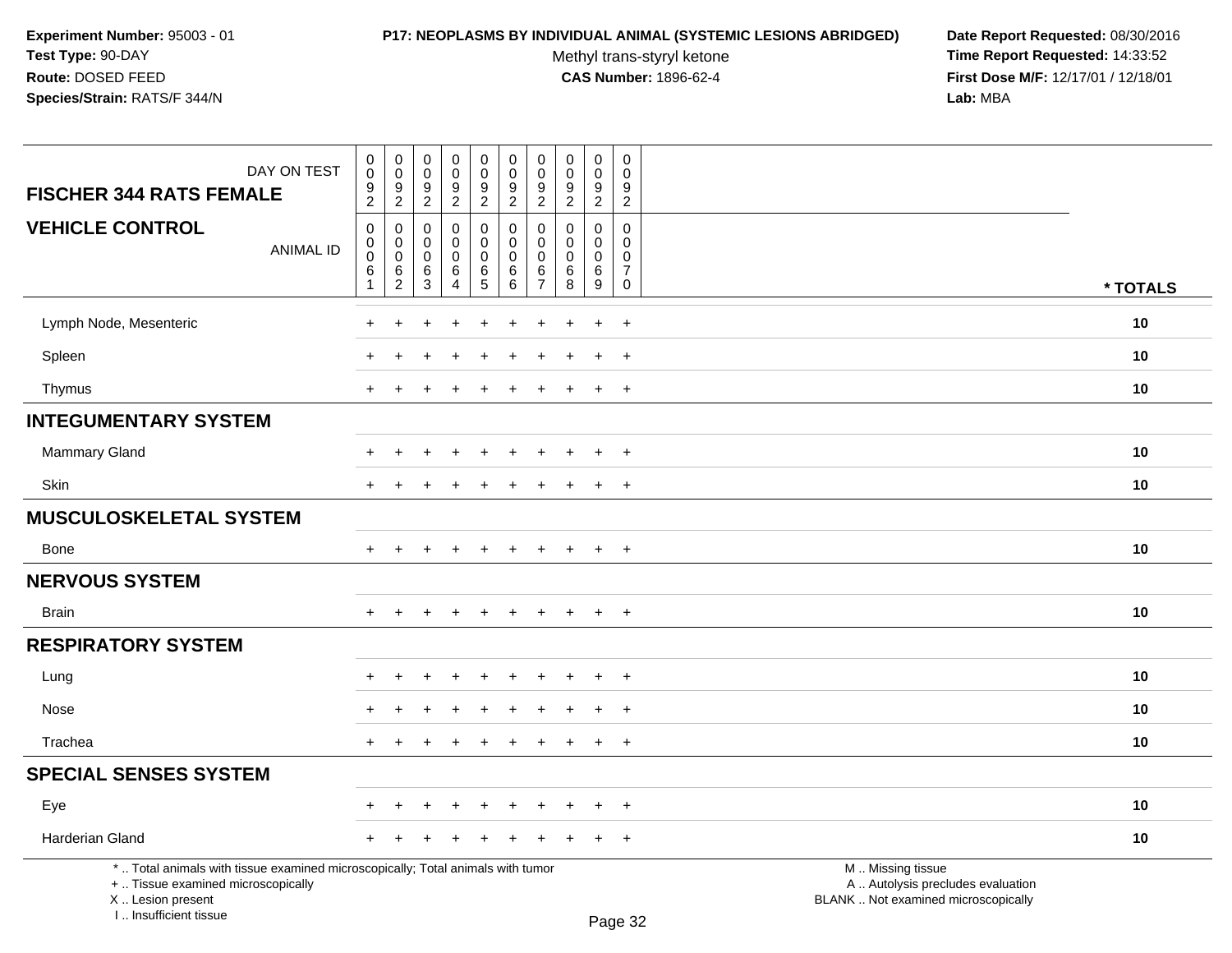### **P17: NEOPLASMS BY INDIVIDUAL ANIMAL (SYSTEMIC LESIONS ABRIDGED) Date Report Requested:** 08/30/2016

Methyl trans-styryl ketone<br>CAS Number: 1896-62-4

 **Time Report Requested:** 14:33:52 **First Dose M/F:** 12/17/01 / 12/18/01<br>**Lab:** MBA **Lab:** MBA

| DAY ON TEST<br><b>FISCHER 344 RATS FEMALE</b> | $\pmb{0}$<br>$\pmb{0}$<br>9<br>$\boldsymbol{2}$ | $\pmb{0}$<br>$\pmb{0}$<br>$\boldsymbol{9}$<br>$\overline{a}$ | 0<br>0<br>9<br>$\overline{2}$ | $\pmb{0}$<br>$\mathbf 0$<br>9<br>$\overline{c}$ | $\begin{smallmatrix} 0\\0 \end{smallmatrix}$<br>$\boldsymbol{9}$<br>$\overline{2}$ | $\begin{smallmatrix} 0\\0 \end{smallmatrix}$<br>9<br>$\overline{a}$ | $\begin{smallmatrix}0\\0\\9\end{smallmatrix}$<br>$\overline{c}$ | $\pmb{0}$<br>$\mathbf 0$<br>9<br>◠<br>∠ | $\pmb{0}$<br>$\boldsymbol{0}$<br>9<br>2 | $\pmb{0}$<br>$\mathbf 0$<br>$\boldsymbol{9}$<br>$\overline{c}$ |          |
|-----------------------------------------------|-------------------------------------------------|--------------------------------------------------------------|-------------------------------|-------------------------------------------------|------------------------------------------------------------------------------------|---------------------------------------------------------------------|-----------------------------------------------------------------|-----------------------------------------|-----------------------------------------|----------------------------------------------------------------|----------|
| <b>VEHICLE CONTROL</b><br><b>ANIMAL ID</b>    | 0<br>$\pmb{0}$<br>$\mathbf 0$<br>6              | 0<br>0<br>0<br>$\,6\,$<br>2                                  | 0<br>0<br>0<br>6<br>3         | 0<br>0<br>6<br>$\overline{4}$                   | $\pmb{0}$<br>$\pmb{0}$<br>$\begin{array}{c} 0 \\ 6 \\ 5 \end{array}$               | 0<br>0<br>$\begin{matrix}0\\6\\6\end{matrix}$                       | 0                                                               | 0<br>0<br>6<br>8                        | 0<br>0<br>6<br>9                        | 0<br>0<br>0<br>$\rightarrow$<br>0                              | * TOTALS |
| <b>URINARY SYSTEM</b>                         |                                                 |                                                              |                               |                                                 |                                                                                    |                                                                     |                                                                 |                                         |                                         |                                                                |          |
| Kidney                                        |                                                 |                                                              |                               |                                                 |                                                                                    | $\ddot{}$                                                           | $+$                                                             | $+$                                     |                                         | $+$ $+$                                                        | 10       |
| <b>Urinary Bladder</b>                        |                                                 |                                                              |                               |                                                 | $\pm$                                                                              | $\pm$                                                               | $+$                                                             | $\pm$                                   |                                         | $+$ $+$                                                        | 10       |
| <b>SYSTEMIC LESIONS</b>                       |                                                 |                                                              |                               |                                                 |                                                                                    |                                                                     |                                                                 |                                         |                                         |                                                                |          |
| Multiple Organ                                |                                                 |                                                              |                               |                                                 |                                                                                    | $\div$                                                              | $+$                                                             |                                         | $+$                                     | $\overline{+}$                                                 | 10       |

\* .. Total animals with tissue examined microscopically; Total animals with tumor

+ .. Tissue examined microscopically

X .. Lesion present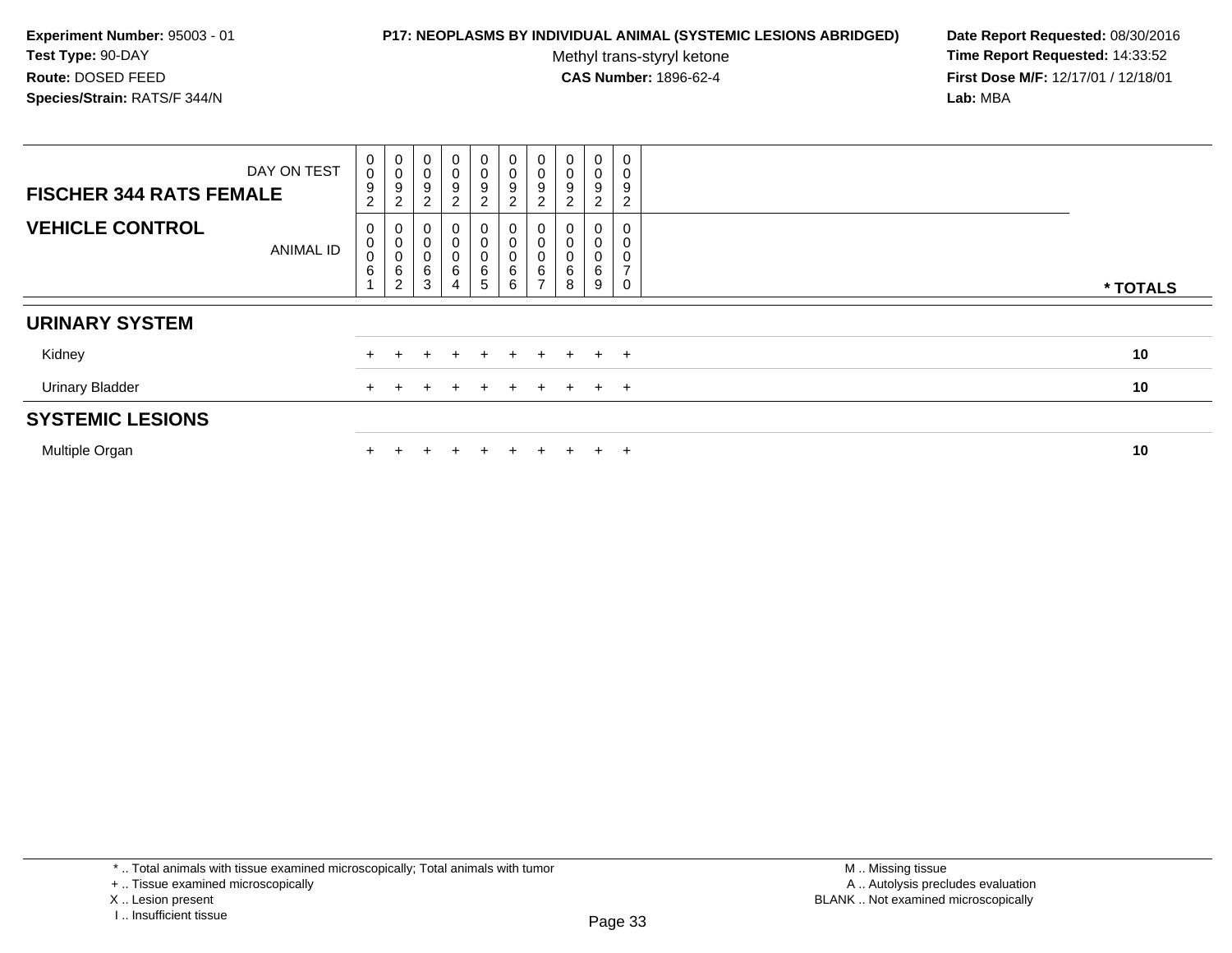### **P17: NEOPLASMS BY INDIVIDUAL ANIMAL (SYSTEMIC LESIONS ABRIDGED) Date Report Requested:** 08/30/2016

Methyl trans-styryl ketone<br>CAS Number: 1896-62-4

 **Time Report Requested:** 14:33:52 **First Dose M/F:** 12/17/01 / 12/18/01<br>**Lab:** MBA **Lab:** MBA

| DAY ON TEST<br><b>FISCHER 344 RATS FEMALE</b> | 0<br>0<br>9<br>$\overline{2}$ | 0<br>$\mathbf 0$<br>$9\,$<br>$\overline{2}$                       | 0<br>0<br>9<br>$\overline{c}$      | 0<br>$\mathbf 0$<br>9<br>$\overline{2}$                 | 0<br>0<br>$\frac{9}{2}$            | 0<br>0<br>$\frac{9}{2}$                         | 0<br>$\mathbf 0$<br>$\frac{9}{2}$                                   | 0<br>0<br>9<br>$\overline{2}$ | 0<br>0<br>$9\,$<br>$\overline{2}$  | 0<br>$\mathbf 0$<br>9<br>$\overline{2}$   |              |
|-----------------------------------------------|-------------------------------|-------------------------------------------------------------------|------------------------------------|---------------------------------------------------------|------------------------------------|-------------------------------------------------|---------------------------------------------------------------------|-------------------------------|------------------------------------|-------------------------------------------|--------------|
| 0.025%<br><b>ANIMAL ID</b>                    | 0<br>0<br>0<br>$\overline{7}$ | 0<br>$\mathbf 0$<br>$\pmb{0}$<br>$\overline{7}$<br>$\overline{2}$ | 0<br>0<br>0<br>$\overline{7}$<br>3 | 0<br>0<br>0<br>$\overline{7}$<br>$\boldsymbol{\Lambda}$ | 0<br>0<br>0<br>$\overline{7}$<br>5 | 0<br>0<br>0<br>$\overline{7}$<br>$6\phantom{1}$ | 0<br>$\mathbf 0$<br>$\mathbf 0$<br>$\overline{7}$<br>$\overline{7}$ | 0<br>0<br>0<br>7<br>8         | 0<br>0<br>0<br>$\overline{7}$<br>9 | 0<br>0<br>$\mathbf 0$<br>8<br>$\mathbf 0$ | * TOTALS     |
| <b>ALIMENTARY SYSTEM</b>                      |                               |                                                                   |                                    |                                                         |                                    |                                                 |                                                                     |                               |                                    |                                           |              |
|                                               |                               |                                                                   |                                    |                                                         |                                    |                                                 |                                                                     |                               |                                    |                                           |              |
| Stomach, Glandular                            |                               |                                                                   |                                    |                                                         |                                    |                                                 |                                                                     |                               |                                    | $+$                                       | 10           |
| <b>CARDIOVASCULAR SYSTEM</b>                  |                               |                                                                   |                                    |                                                         |                                    |                                                 |                                                                     |                               |                                    |                                           |              |
| <b>NONE</b>                                   |                               |                                                                   |                                    |                                                         |                                    |                                                 |                                                                     |                               |                                    |                                           |              |
| <b>ENDOCRINE SYSTEM</b>                       |                               |                                                                   |                                    |                                                         |                                    |                                                 |                                                                     |                               |                                    |                                           |              |
| <b>NONE</b>                                   |                               |                                                                   |                                    |                                                         |                                    |                                                 |                                                                     |                               |                                    |                                           |              |
| <b>GENERAL BODY SYSTEM</b>                    |                               |                                                                   |                                    |                                                         |                                    |                                                 |                                                                     |                               |                                    |                                           |              |
| <b>NONE</b>                                   |                               |                                                                   |                                    |                                                         |                                    |                                                 |                                                                     |                               |                                    |                                           |              |
| <b>GENITAL SYSTEM</b>                         |                               |                                                                   |                                    |                                                         |                                    |                                                 |                                                                     |                               |                                    |                                           |              |
| Ovary                                         |                               |                                                                   |                                    |                                                         |                                    | $+$                                             |                                                                     |                               |                                    |                                           | $\mathbf{1}$ |
| <b>HEMATOPOIETIC SYSTEM</b>                   |                               |                                                                   |                                    |                                                         |                                    |                                                 |                                                                     |                               |                                    |                                           |              |
| Lymph Node                                    |                               |                                                                   | $\ddot{}$                          |                                                         |                                    |                                                 |                                                                     | $+$                           |                                    |                                           | $\mathbf{2}$ |
| <b>INTEGUMENTARY SYSTEM</b>                   |                               |                                                                   |                                    |                                                         |                                    |                                                 |                                                                     |                               |                                    |                                           |              |
| <b>NONE</b>                                   |                               |                                                                   |                                    |                                                         |                                    |                                                 |                                                                     |                               |                                    |                                           |              |
| <b>MUSCULOSKELETAL SYSTEM</b>                 |                               |                                                                   |                                    |                                                         |                                    |                                                 |                                                                     |                               |                                    |                                           |              |
| <b>NONE</b>                                   |                               |                                                                   |                                    |                                                         |                                    |                                                 |                                                                     |                               |                                    |                                           |              |
| <b>NERVOUS SYSTEM</b>                         |                               |                                                                   |                                    |                                                         |                                    |                                                 |                                                                     |                               |                                    |                                           |              |

+ .. Tissue examined microscopically

X .. Lesion present

I .. Insufficient tissue

 M .. Missing tissuey the contract of the contract of the contract of the contract of the contract of  $\mathsf A$  . Autolysis precludes evaluation Lesion present BLANK .. Not examined microscopically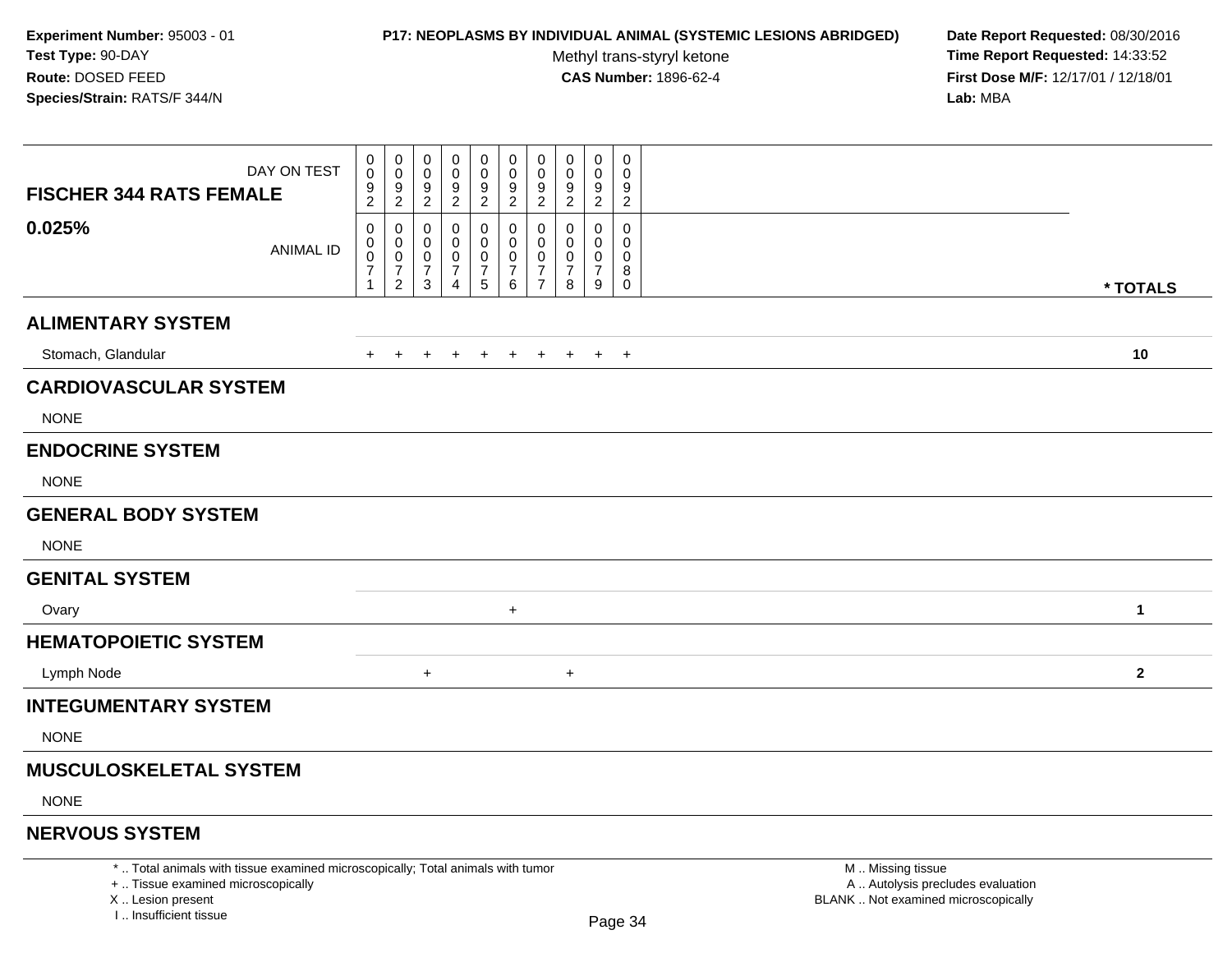## **P17: NEOPLASMS BY INDIVIDUAL ANIMAL (SYSTEMIC LESIONS ABRIDGED) Date Report Requested:** 08/30/2016

Methyl trans-styryl ketone<br>CAS Number: 1896-62-4

 **Time Report Requested:** 14:33:52 **First Dose M/F:** 12/17/01 / 12/18/01<br>**Lab:** MBA **Lab:** MBA

| <b>FISCHER 344 RATS FEMALE</b> | DAY ON TEST      | $\mathbf 0$<br>$\mathsf{O}\xspace$<br>$\boldsymbol{9}$<br>$\overline{c}$ | $_{\rm 0}^{\rm 0}$<br>$\begin{array}{c} 9 \\ 2 \end{array}$                | 0<br>$\pmb{0}$<br>9<br>$\overline{2}$              | $\pmb{0}$<br>$\mathbf 0$<br>$\boldsymbol{9}$<br>$\overline{\mathbf{c}}$ | 0<br>$\boldsymbol{0}$<br>9<br>$\overline{c}$ | 0<br>0<br>$\boldsymbol{9}$<br>$\boldsymbol{2}$                                 | 0<br>$\pmb{0}$<br>$\boldsymbol{9}$<br>$\overline{2}$                      | 0<br>0<br>9<br>$\overline{c}$                | $\pmb{0}$<br>$\pmb{0}$<br>9<br>$\overline{c}$ | 0<br>0<br>9<br>$\overline{c}$ |          |
|--------------------------------|------------------|--------------------------------------------------------------------------|----------------------------------------------------------------------------|----------------------------------------------------|-------------------------------------------------------------------------|----------------------------------------------|--------------------------------------------------------------------------------|---------------------------------------------------------------------------|----------------------------------------------|-----------------------------------------------|-------------------------------|----------|
| 0.025%                         | <b>ANIMAL ID</b> | 0<br>$\pmb{0}$<br>$\frac{0}{7}$<br>$\overline{1}$                        | $\mathbf 0$<br>$\begin{matrix} 0 \\ 0 \\ 7 \end{matrix}$<br>$\overline{2}$ | 0<br>$\pmb{0}$<br>$\pmb{0}$<br>$\overline{7}$<br>3 | 0<br>$\,0\,$<br>$\pmb{0}$<br>$\boldsymbol{7}$<br>4                      | 0<br>$\bar{0}$<br>$\frac{0}{7}$<br>5         | $\begin{smallmatrix}0\0\0\end{smallmatrix}$<br>$\frac{0}{7}$<br>$6\phantom{1}$ | $\mathbf 0$<br>$\pmb{0}$<br>$\pmb{0}$<br>$\overline{7}$<br>$\overline{ }$ | 0<br>0<br>0<br>$\overline{\mathcal{I}}$<br>8 | 0<br>0<br>0<br>$\overline{7}$<br>9            | 0<br>0<br>0<br>8<br>0         | * TOTALS |
| <b>NONE</b>                    |                  |                                                                          |                                                                            |                                                    |                                                                         |                                              |                                                                                |                                                                           |                                              |                                               |                               |          |
| <b>RESPIRATORY SYSTEM</b>      |                  |                                                                          |                                                                            |                                                    |                                                                         |                                              |                                                                                |                                                                           |                                              |                                               |                               |          |
| Nose                           |                  |                                                                          |                                                                            | $\div$                                             | $+$                                                                     | $+$                                          | $+$                                                                            | $+$                                                                       | $+$                                          |                                               | $+$ $+$                       | 10       |
| <b>SPECIAL SENSES SYSTEM</b>   |                  |                                                                          |                                                                            |                                                    |                                                                         |                                              |                                                                                |                                                                           |                                              |                                               |                               |          |
| <b>NONE</b>                    |                  |                                                                          |                                                                            |                                                    |                                                                         |                                              |                                                                                |                                                                           |                                              |                                               |                               |          |
| <b>URINARY SYSTEM</b>          |                  |                                                                          |                                                                            |                                                    |                                                                         |                                              |                                                                                |                                                                           |                                              |                                               |                               |          |
| Kidney                         |                  | $+$                                                                      | $+$                                                                        | $\ddot{}$                                          | $+$                                                                     | $+$                                          | $+$                                                                            |                                                                           | $+ + + +$                                    |                                               |                               | 10       |
| <b>SYSTEMIC LESIONS</b>        |                  |                                                                          |                                                                            |                                                    |                                                                         |                                              |                                                                                |                                                                           |                                              |                                               |                               |          |
| Multiple Organ                 |                  |                                                                          |                                                                            |                                                    |                                                                         |                                              | $+$                                                                            | $+$                                                                       | $+$                                          |                                               | $+$ $+$                       | 10       |

\* .. Total animals with tissue examined microscopically; Total animals with tumor

+ .. Tissue examined microscopically

X .. Lesion present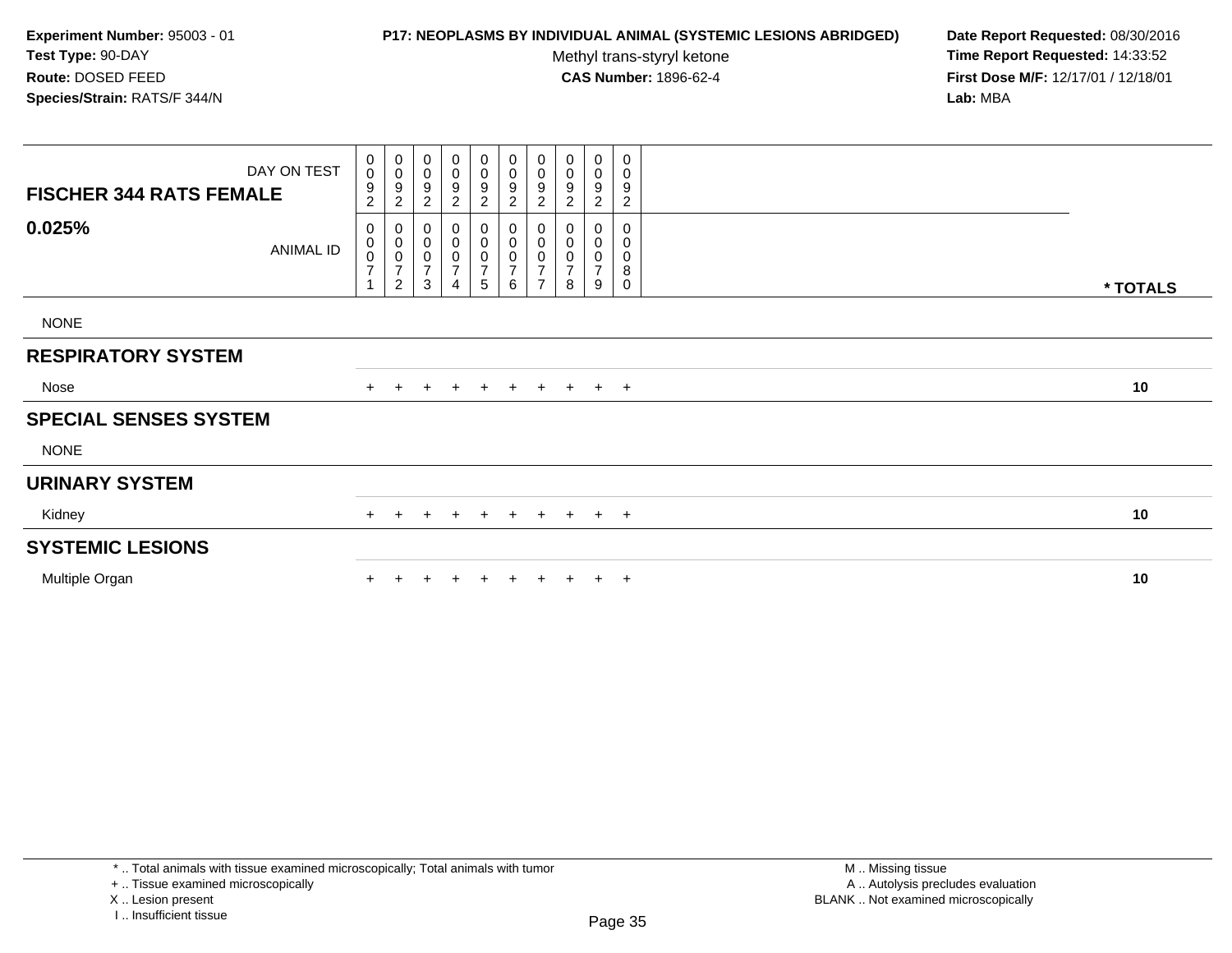### **P17: NEOPLASMS BY INDIVIDUAL ANIMAL (SYSTEMIC LESIONS ABRIDGED) Date Report Requested:** 08/30/2016

Methyl trans-styryl ketone<br>CAS Number: 1896-62-4

 **Time Report Requested:** 14:33:52 **First Dose M/F:** 12/17/01 / 12/18/01<br>**Lab:** MBA **Lab:** MBA

| DAY ON TEST<br><b>FISCHER 344 RATS FEMALE</b> | 0<br>0<br>$\frac{9}{2}$          | 0<br>$\mathbf 0$<br>$9\,$<br>$\overline{2}$    | 0<br>0<br>9<br>2                   | 0<br>0<br>9<br>$\overline{c}$      | 0<br>0<br>$\frac{9}{2}$              | 0<br>0<br>$\frac{9}{2}$                                          | 0<br>0<br>9<br>$\overline{2}$          | 0<br>0<br>9<br>$\overline{c}$              | 0<br>0<br>9<br>$\overline{2}$   | 0<br>0<br>9<br>$\overline{c}$          |              |
|-----------------------------------------------|----------------------------------|------------------------------------------------|------------------------------------|------------------------------------|--------------------------------------|------------------------------------------------------------------|----------------------------------------|--------------------------------------------|---------------------------------|----------------------------------------|--------------|
| 0.05%<br><b>ANIMAL ID</b>                     | 0<br>0<br>0<br>8<br>$\mathbf{1}$ | $\mathbf 0$<br>0<br>$\pmb{0}$<br>$\frac{8}{2}$ | 0<br>0<br>0<br>8<br>$\overline{3}$ | 0<br>0<br>0<br>8<br>$\overline{4}$ | 0<br>0<br>$\pmb{0}$<br>$\frac{8}{5}$ | 0<br>$\overline{0}$<br>0<br>$\begin{matrix} 8 \\ 6 \end{matrix}$ | 0<br>$\mathbf 0$<br>0<br>$\frac{8}{7}$ | $\Omega$<br>$\Omega$<br>$\Omega$<br>8<br>8 | $\mathbf 0$<br>0<br>0<br>8<br>9 | 0<br>$\Omega$<br>0<br>9<br>$\mathbf 0$ | * TOTALS     |
| <b>ALIMENTARY SYSTEM</b>                      |                                  |                                                |                                    |                                    |                                      |                                                                  |                                        |                                            |                                 |                                        |              |
| Stomach, Glandular                            | $\pm$                            | $+$                                            | $+$                                | $+$                                | $+$                                  | $+$                                                              | $+$                                    | $+$                                        |                                 | $+$ $+$                                | 10           |
| <b>CARDIOVASCULAR SYSTEM</b><br><b>NONE</b>   |                                  |                                                |                                    |                                    |                                      |                                                                  |                                        |                                            |                                 |                                        |              |
| <b>ENDOCRINE SYSTEM</b>                       |                                  |                                                |                                    |                                    |                                      |                                                                  |                                        |                                            |                                 |                                        |              |
| <b>NONE</b>                                   |                                  |                                                |                                    |                                    |                                      |                                                                  |                                        |                                            |                                 |                                        |              |
| <b>GENERAL BODY SYSTEM</b>                    |                                  |                                                |                                    |                                    |                                      |                                                                  |                                        |                                            |                                 |                                        |              |
| <b>NONE</b>                                   |                                  |                                                |                                    |                                    |                                      |                                                                  |                                        |                                            |                                 |                                        |              |
| <b>GENITAL SYSTEM</b>                         |                                  |                                                |                                    |                                    |                                      |                                                                  |                                        |                                            |                                 |                                        |              |
| Ovary                                         |                                  |                                                |                                    |                                    |                                      |                                                                  |                                        | $+$ $+$                                    |                                 |                                        | $\mathbf{2}$ |
| <b>HEMATOPOIETIC SYSTEM</b>                   |                                  |                                                |                                    |                                    |                                      |                                                                  |                                        |                                            |                                 |                                        |              |
| Lymph Node                                    |                                  |                                                |                                    | $+$                                |                                      |                                                                  |                                        | $\ddot{}$                                  |                                 |                                        | $\mathbf{2}$ |
| <b>INTEGUMENTARY SYSTEM</b>                   |                                  |                                                |                                    |                                    |                                      |                                                                  |                                        |                                            |                                 |                                        |              |
| <b>NONE</b>                                   |                                  |                                                |                                    |                                    |                                      |                                                                  |                                        |                                            |                                 |                                        |              |
| <b>MUSCULOSKELETAL SYSTEM</b>                 |                                  |                                                |                                    |                                    |                                      |                                                                  |                                        |                                            |                                 |                                        |              |
| <b>NONE</b>                                   |                                  |                                                |                                    |                                    |                                      |                                                                  |                                        |                                            |                                 |                                        |              |
| <b>NERVOUS SYSTEM</b>                         |                                  |                                                |                                    |                                    |                                      |                                                                  |                                        |                                            |                                 |                                        |              |

\* .. Total animals with tissue examined microscopically; Total animals with tumor

+ .. Tissue examined microscopically

X .. Lesion present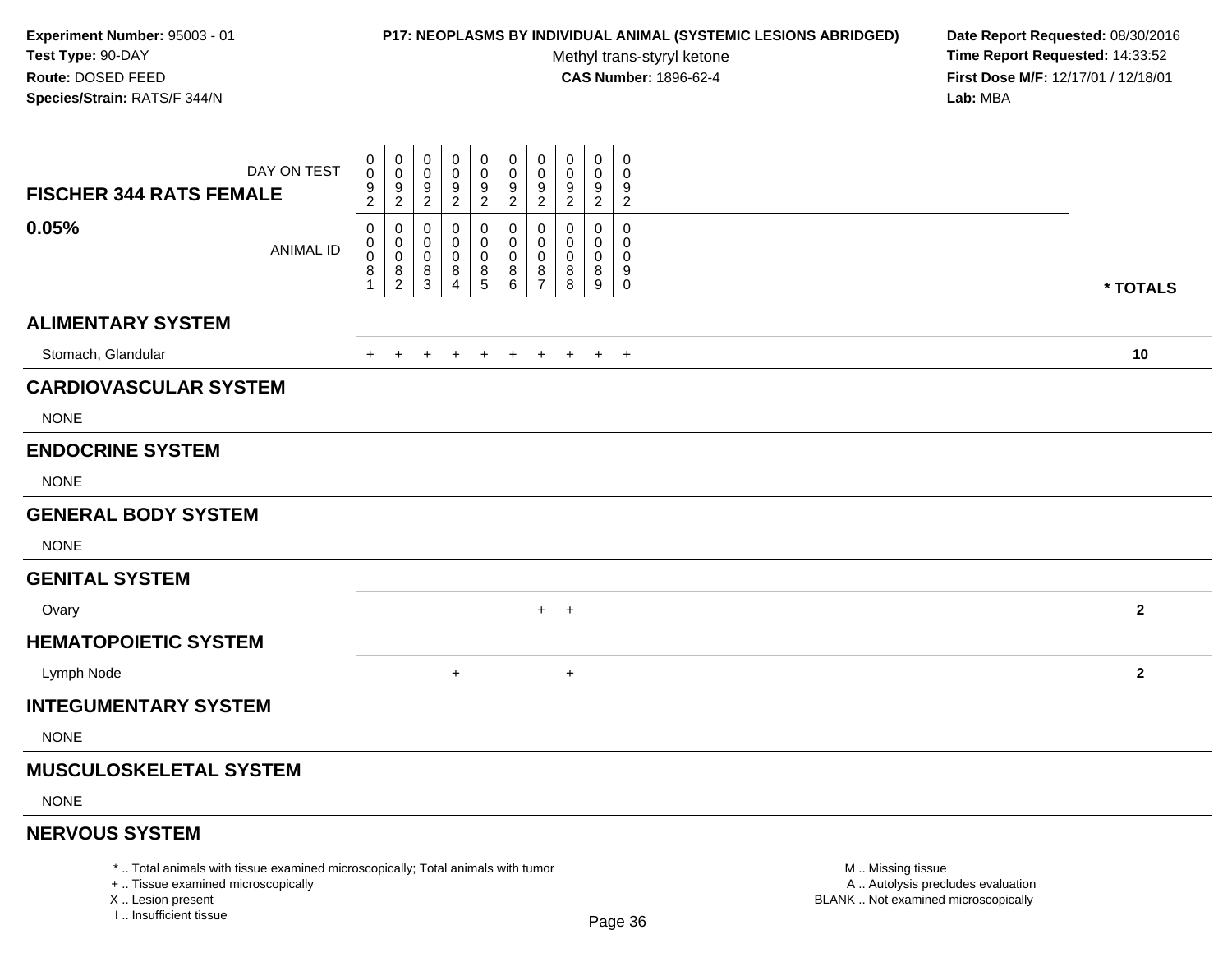### **P17: NEOPLASMS BY INDIVIDUAL ANIMAL (SYSTEMIC LESIONS ABRIDGED) Date Report Requested:** 08/30/2016

Methyl trans-styryl ketone<br>CAS Number: 1896-62-4

 **Time Report Requested:** 14:33:52 **First Dose M/F:** 12/17/01 / 12/18/01<br>**Lab:** MBA **Lab:** MBA

| DAY ON TEST<br><b>FISCHER 344 RATS FEMALE</b> | 0<br>$\mathsf{O}\xspace$<br>9<br>$\overline{c}$ | $\begin{smallmatrix} 0\\0 \end{smallmatrix}$<br>$\boldsymbol{9}$<br>$\overline{2}$ | $\pmb{0}$<br>$\pmb{0}$<br>9<br>$\sqrt{2}$          | 0<br>$\mathbf 0$<br>9<br>$\overline{c}$ | $\mathbf 0$<br>$\mathsf{O}\xspace$<br>9<br>$\overline{c}$ | $_{\rm 0}^{\rm 0}$<br>9<br>$\overline{2}$ | $\pmb{0}$<br>$\mathbf 0$<br>9<br>$\overline{c}$                 | $_{\rm 0}^{\rm 0}$<br>9<br>$\sqrt{2}$       | $\pmb{0}$<br>$\mathbf 0$<br>$\boldsymbol{9}$<br>$\sqrt{2}$ | 0<br>0<br>9<br>$\overline{c}$ |          |
|-----------------------------------------------|-------------------------------------------------|------------------------------------------------------------------------------------|----------------------------------------------------|-----------------------------------------|-----------------------------------------------------------|-------------------------------------------|-----------------------------------------------------------------|---------------------------------------------|------------------------------------------------------------|-------------------------------|----------|
| 0.05%<br><b>ANIMAL ID</b>                     | 0<br>0<br>0<br>$\,8\,$                          | $\pmb{0}$<br>$\begin{matrix} 0 \\ 0 \\ 8 \\ 2 \end{matrix}$                        | 0<br>$\pmb{0}$<br>$\,0\,$<br>$\bf 8$<br>$\sqrt{3}$ | 0<br>0<br>$\pmb{0}$<br>8<br>4           | 0<br>0<br>0<br>$\overline{8}$<br>5                        | 0<br>$\pmb{0}$<br>$_{8}^{\rm 0}$<br>6     | 0<br>$\pmb{0}$<br>$\pmb{0}$<br>$\overline{8}$<br>$\overline{ }$ | 0<br>$\pmb{0}$<br>$\pmb{0}$<br>$\bf 8$<br>8 | 0<br>$\pmb{0}$<br>0<br>8<br>9                              | 0<br>0<br>0<br>9<br>0         | * TOTALS |
| <b>NONE</b>                                   |                                                 |                                                                                    |                                                    |                                         |                                                           |                                           |                                                                 |                                             |                                                            |                               |          |
|                                               |                                                 |                                                                                    |                                                    |                                         |                                                           |                                           |                                                                 |                                             |                                                            |                               |          |
| <b>RESPIRATORY SYSTEM</b>                     |                                                 |                                                                                    |                                                    |                                         |                                                           |                                           |                                                                 |                                             |                                                            |                               |          |
| Nose                                          |                                                 |                                                                                    | $\pm$                                              | $+$                                     | $+$                                                       | $+$                                       | $+$                                                             |                                             | $+$ $+$ $+$                                                |                               | 10       |
| <b>SPECIAL SENSES SYSTEM</b>                  |                                                 |                                                                                    |                                                    |                                         |                                                           |                                           |                                                                 |                                             |                                                            |                               |          |
| <b>NONE</b>                                   |                                                 |                                                                                    |                                                    |                                         |                                                           |                                           |                                                                 |                                             |                                                            |                               |          |
| <b>URINARY SYSTEM</b>                         |                                                 |                                                                                    |                                                    |                                         |                                                           |                                           |                                                                 |                                             |                                                            |                               |          |
| Kidney                                        | $+$                                             |                                                                                    |                                                    | $\pm$                                   | $+$                                                       | $+$                                       | $+$                                                             | $+$ $+$ $+$                                 |                                                            |                               | 10       |
| <b>SYSTEMIC LESIONS</b>                       |                                                 |                                                                                    |                                                    |                                         |                                                           |                                           |                                                                 |                                             |                                                            |                               |          |
| Multiple Organ                                |                                                 |                                                                                    |                                                    |                                         |                                                           | $+$                                       | $+$                                                             |                                             | $+$                                                        | $+$                           | 10       |

\* .. Total animals with tissue examined microscopically; Total animals with tumor

+ .. Tissue examined microscopically

X .. Lesion present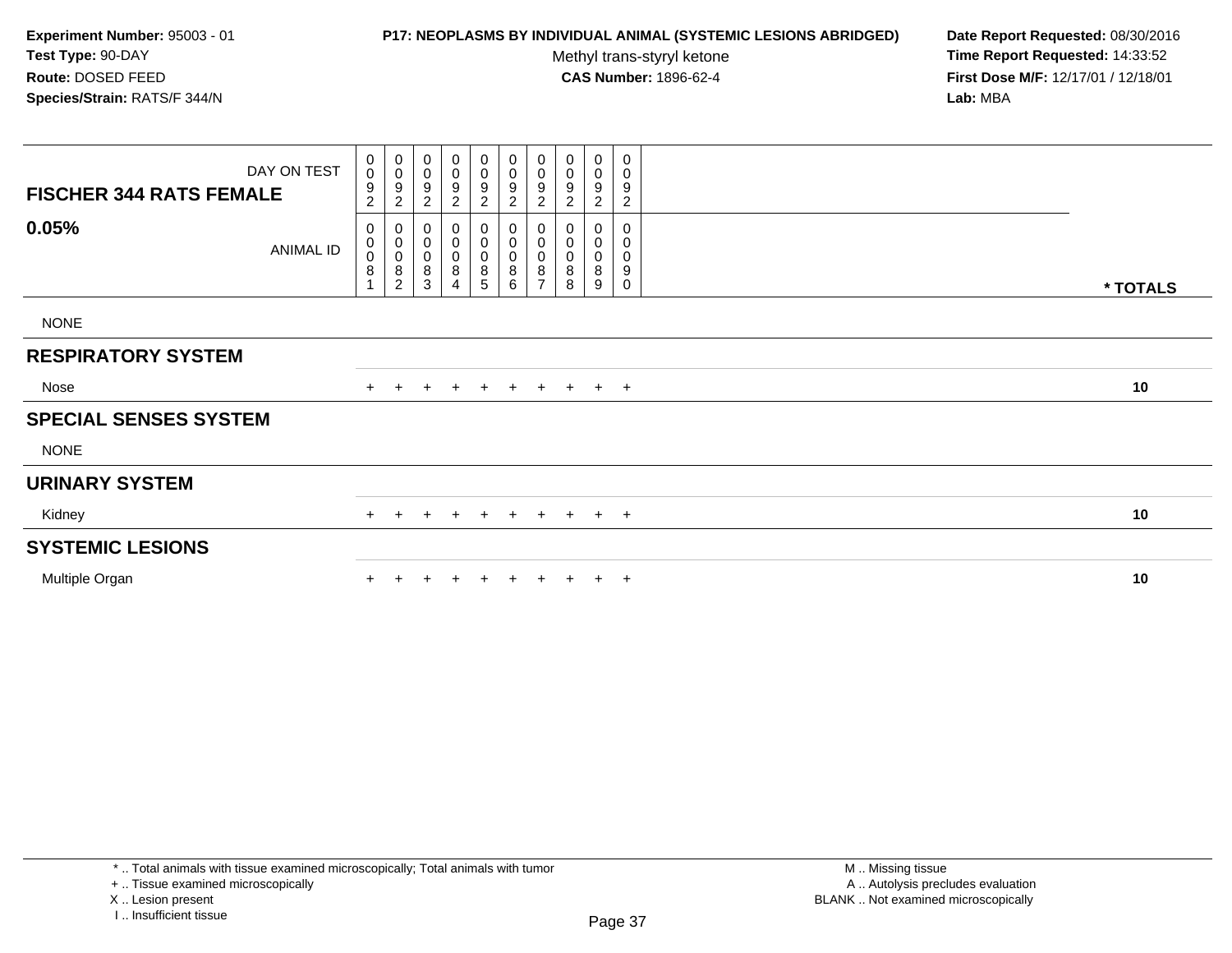### **P17: NEOPLASMS BY INDIVIDUAL ANIMAL (SYSTEMIC LESIONS ABRIDGED) Date Report Requested:** 08/30/2016

Methyl trans-styryl ketone<br>CAS Number: 1896-62-4

 **Time Report Requested:** 14:33:52 **First Dose M/F:** 12/17/01 / 12/18/01<br>**Lab:** MBA **Lab:** MBA

| <b>FISCHER 344 RATS FEMALE</b>              | DAY ON TEST      | 0<br>$\mathbf 0$<br>$\frac{9}{2}$  | 0<br>0<br>$\frac{9}{2}$              | 0<br>$\mathbf 0$<br>9<br>$\overline{2}$ | 0<br>0<br>9<br>$\overline{2}$      | 0<br>0<br>$\frac{9}{2}$                              | 0<br>$\pmb{0}$<br>$\frac{9}{2}$ | 0<br>$\pmb{0}$<br>$\frac{9}{2}$      | 0<br>0<br>$\frac{9}{2}$       | 0<br>0<br>9<br>$\overline{2}$             | 0<br>$\mathbf 0$<br>9<br>$\overline{2}$            |              |
|---------------------------------------------|------------------|------------------------------------|--------------------------------------|-----------------------------------------|------------------------------------|------------------------------------------------------|---------------------------------|--------------------------------------|-------------------------------|-------------------------------------------|----------------------------------------------------|--------------|
| 0.1%                                        | <b>ANIMAL ID</b> | 0<br>0<br>$\ddot{\mathbf{0}}$<br>9 | 0<br>0<br>$\pmb{0}$<br>$\frac{9}{2}$ | 0<br>0<br>0<br>9<br>3                   | 0<br>0<br>0<br>9<br>$\overline{4}$ | 0<br>0<br>0<br>$\begin{array}{c} 9 \\ 5 \end{array}$ | 0<br>0<br>$\pmb{0}$<br>$^9$ 6   | 0<br>0<br>$\pmb{0}$<br>$\frac{9}{7}$ | 0<br>0<br>0<br>$_{8}^{\rm 9}$ | $\mathbf 0$<br>0<br>$\mathbf 0$<br>9<br>9 | $\mathbf 0$<br>0<br>$\mathbf{1}$<br>0<br>$\pmb{0}$ | * TOTALS     |
| <b>ALIMENTARY SYSTEM</b>                    |                  |                                    |                                      |                                         |                                    |                                                      |                                 |                                      |                               |                                           |                                                    |              |
| Stomach, Glandular                          |                  | $+$                                | $\ddot{}$                            | $\ddot{}$                               | $\pm$                              | $\ddot{}$                                            | $+$                             | $+$                                  | $+$                           |                                           | $+$ $+$                                            | 10           |
| <b>CARDIOVASCULAR SYSTEM</b><br><b>NONE</b> |                  |                                    |                                      |                                         |                                    |                                                      |                                 |                                      |                               |                                           |                                                    |              |
| <b>ENDOCRINE SYSTEM</b>                     |                  |                                    |                                      |                                         |                                    |                                                      |                                 |                                      |                               |                                           |                                                    |              |
| <b>NONE</b>                                 |                  |                                    |                                      |                                         |                                    |                                                      |                                 |                                      |                               |                                           |                                                    |              |
| <b>GENERAL BODY SYSTEM</b>                  |                  |                                    |                                      |                                         |                                    |                                                      |                                 |                                      |                               |                                           |                                                    |              |
| <b>NONE</b>                                 |                  |                                    |                                      |                                         |                                    |                                                      |                                 |                                      |                               |                                           |                                                    |              |
| <b>GENITAL SYSTEM</b>                       |                  |                                    |                                      |                                         |                                    |                                                      |                                 |                                      |                               |                                           |                                                    |              |
| Ovary                                       |                  |                                    | $+$                                  |                                         |                                    |                                                      |                                 |                                      |                               |                                           |                                                    | 1            |
| <b>HEMATOPOIETIC SYSTEM</b>                 |                  |                                    |                                      |                                         |                                    |                                                      |                                 |                                      |                               |                                           |                                                    |              |
| Lymph Node                                  |                  |                                    | $\ddot{}$                            |                                         |                                    |                                                      |                                 |                                      |                               |                                           | $\ddot{}$                                          | $\mathbf{2}$ |
| <b>INTEGUMENTARY SYSTEM</b>                 |                  |                                    |                                      |                                         |                                    |                                                      |                                 |                                      |                               |                                           |                                                    |              |
| <b>NONE</b>                                 |                  |                                    |                                      |                                         |                                    |                                                      |                                 |                                      |                               |                                           |                                                    |              |
| <b>MUSCULOSKELETAL SYSTEM</b>               |                  |                                    |                                      |                                         |                                    |                                                      |                                 |                                      |                               |                                           |                                                    |              |
| <b>NONE</b>                                 |                  |                                    |                                      |                                         |                                    |                                                      |                                 |                                      |                               |                                           |                                                    |              |
|                                             |                  |                                    |                                      |                                         |                                    |                                                      |                                 |                                      |                               |                                           |                                                    |              |

## **NERVOUS SYSTEM**

\* .. Total animals with tissue examined microscopically; Total animals with tumor

+ .. Tissue examined microscopically

X .. Lesion present

I .. Insufficient tissue

 M .. Missing tissuey the contract of the contract of the contract of the contract of the contract of  $\mathsf A$  . Autolysis precludes evaluation Lesion present BLANK .. Not examined microscopically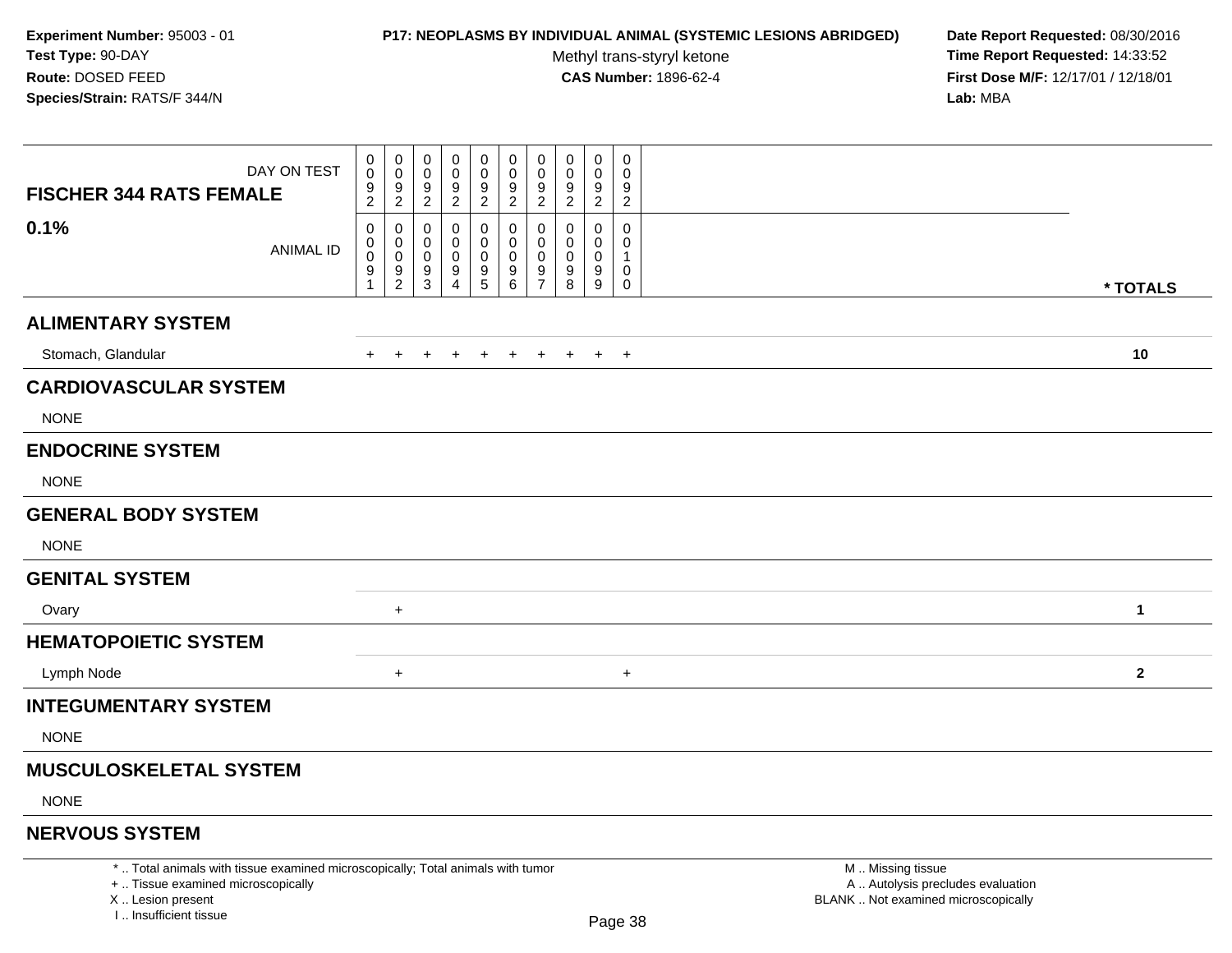### **P17: NEOPLASMS BY INDIVIDUAL ANIMAL (SYSTEMIC LESIONS ABRIDGED) Date Report Requested:** 08/30/2016

Methyl trans-styryl ketone<br>CAS Number: 1896-62-4

| DAY ON TEST<br><b>FISCHER 344 RATS FEMALE</b> | $\mathbf 0$<br>$\mathbf 0$<br>9<br>$\overline{2}$ | $_{\rm 0}^{\rm 0}$<br>$\boldsymbol{9}$<br>$\sqrt{2}$                       | 0<br>$\pmb{0}$<br>9<br>$\overline{c}$   | 0<br>$\mathbf 0$<br>9<br>$\overline{2}$                                                 | $\mathbf 0$<br>0<br>$\boldsymbol{9}$<br>$\overline{2}$  | $_{\rm 0}^{\rm 0}$<br>9<br>$\overline{c}$                              | 0<br>$\pmb{0}$<br>$\boldsymbol{9}$<br>$\overline{c}$                        | 0<br>$\pmb{0}$<br>$\boldsymbol{9}$<br>$\overline{c}$                   | 0<br>$\pmb{0}$<br>$\boldsymbol{9}$<br>$\overline{c}$ | 0<br>0<br>9<br>$\overline{c}$ |          |
|-----------------------------------------------|---------------------------------------------------|----------------------------------------------------------------------------|-----------------------------------------|-----------------------------------------------------------------------------------------|---------------------------------------------------------|------------------------------------------------------------------------|-----------------------------------------------------------------------------|------------------------------------------------------------------------|------------------------------------------------------|-------------------------------|----------|
| 0.1%<br><b>ANIMAL ID</b>                      | 0<br>0<br>$\pmb{0}$<br>$\boldsymbol{9}$           | $\mathbf 0$<br>$\begin{matrix} 0 \\ 0 \\ 9 \end{matrix}$<br>$\overline{c}$ | 0<br>$\mathbf 0$<br>$\pmb{0}$<br>9<br>3 | $\boldsymbol{0}$<br>$\boldsymbol{0}$<br>$\pmb{0}$<br>$\boldsymbol{9}$<br>$\overline{4}$ | 0<br>$\begin{matrix} 0 \\ 0 \end{matrix}$<br>$9\,$<br>5 | $\begin{smallmatrix}0\\0\\0\end{smallmatrix}$<br>$\boldsymbol{9}$<br>6 | $\mathbf 0$<br>${\bf 0}$<br>$\pmb{0}$<br>$\boldsymbol{9}$<br>$\overline{ }$ | $\begin{smallmatrix}0\\0\\0\end{smallmatrix}$<br>$\boldsymbol{9}$<br>8 | 0<br>$\pmb{0}$<br>$\pmb{0}$<br>$\boldsymbol{9}$<br>9 | 0<br>0<br>1<br>0<br>0         | * TOTALS |
| <b>NONE</b>                                   |                                                   |                                                                            |                                         |                                                                                         |                                                         |                                                                        |                                                                             |                                                                        |                                                      |                               |          |
| <b>RESPIRATORY SYSTEM</b>                     |                                                   |                                                                            |                                         |                                                                                         |                                                         |                                                                        |                                                                             |                                                                        |                                                      |                               |          |
| Nose                                          |                                                   |                                                                            |                                         | $+$                                                                                     | $+$                                                     | $+$                                                                    | $+$                                                                         |                                                                        | $+$ $+$ $+$                                          |                               | 10       |
| <b>SPECIAL SENSES SYSTEM</b>                  |                                                   |                                                                            |                                         |                                                                                         |                                                         |                                                                        |                                                                             |                                                                        |                                                      |                               |          |
| <b>NONE</b>                                   |                                                   |                                                                            |                                         |                                                                                         |                                                         |                                                                        |                                                                             |                                                                        |                                                      |                               |          |
| <b>URINARY SYSTEM</b>                         |                                                   |                                                                            |                                         |                                                                                         |                                                         |                                                                        |                                                                             |                                                                        |                                                      |                               |          |
| Kidney                                        | $+$                                               |                                                                            | $\pm$                                   | $+$                                                                                     | $+$                                                     | $+$                                                                    |                                                                             | $+$ $+$ $+$ $+$                                                        |                                                      |                               | 10       |
| <b>SYSTEMIC LESIONS</b>                       |                                                   |                                                                            |                                         |                                                                                         |                                                         |                                                                        |                                                                             |                                                                        |                                                      |                               |          |
| Multiple Organ                                |                                                   |                                                                            |                                         |                                                                                         |                                                         | $\ddot{}$                                                              | $+$                                                                         |                                                                        | $+$                                                  | $+$                           | 10       |

<sup>+ ..</sup> Tissue examined microscopically

X .. Lesion present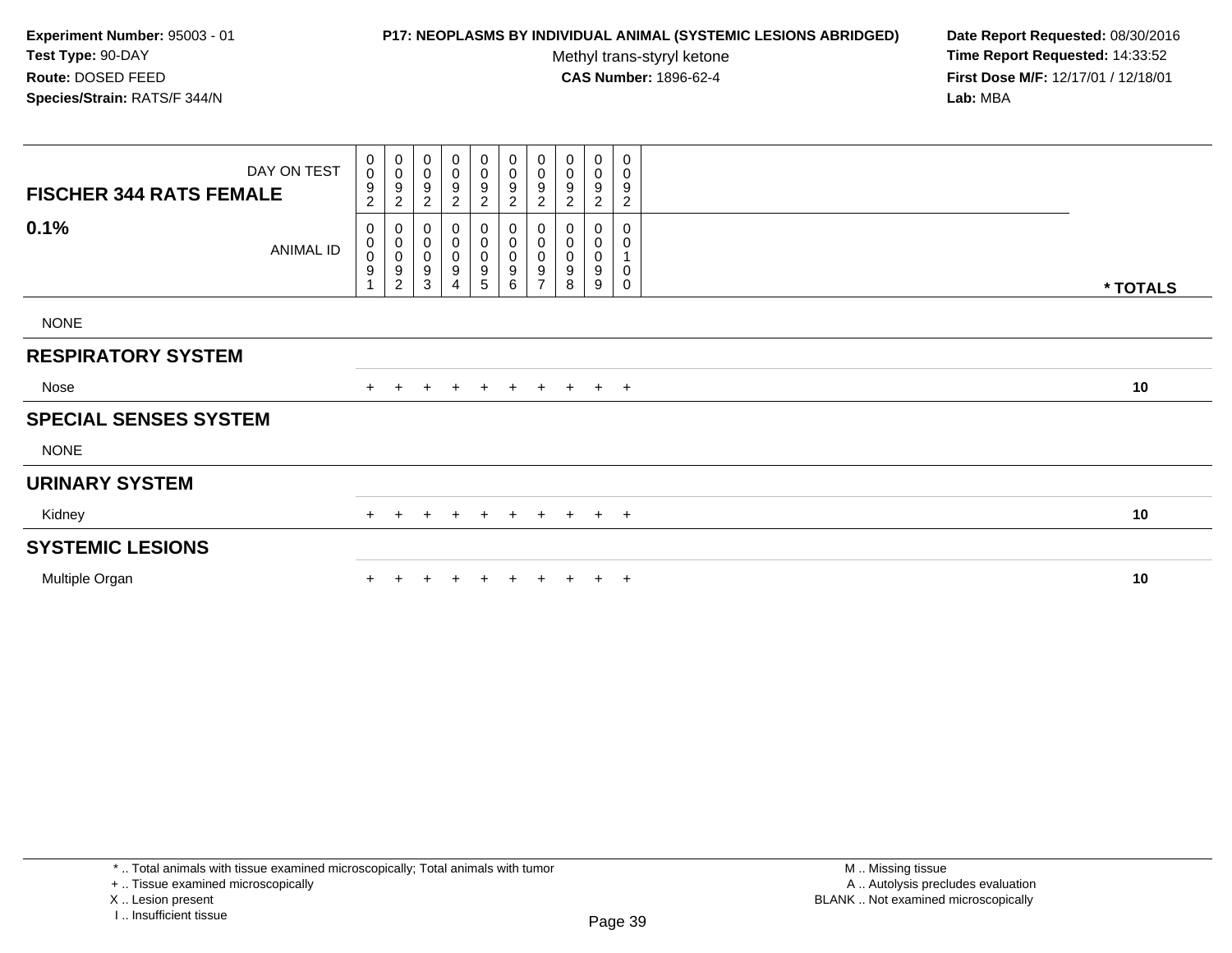### **P17: NEOPLASMS BY INDIVIDUAL ANIMAL (SYSTEMIC LESIONS ABRIDGED) Date Report Requested:** 08/30/2016

Methyl trans-styryl ketone<br>CAS Number: 1896-62-4

 **Time Report Requested:** 14:33:52 **First Dose M/F:** 12/17/01 / 12/18/01<br>**Lab:** MBA **Lab:** MBA

| <b>FISCHER 344 RATS FEMALE</b>                                                  | DAY ON TEST      | 0<br>0<br>$\frac{9}{2}$    | 0<br>$\mathbf{0}$<br>9<br>$\sqrt{2}$                    | $\mathbf 0$<br>0<br>9<br>$\overline{c}$ | 0<br>0<br>9<br>$\overline{2}$ | 0<br>0<br>$\frac{9}{2}$ | 0<br>0<br>$\frac{9}{2}$                       | 0<br>$\Omega$<br>$\frac{9}{2}$          | $\mathbf 0$<br>0<br>9<br>$\overline{2}$ | $\mathbf 0$<br>0<br>9<br>$\sqrt{2}$     | $\boldsymbol{0}$<br>0<br>9<br>$\boldsymbol{2}$        |                   |  |
|---------------------------------------------------------------------------------|------------------|----------------------------|---------------------------------------------------------|-----------------------------------------|-------------------------------|-------------------------|-----------------------------------------------|-----------------------------------------|-----------------------------------------|-----------------------------------------|-------------------------------------------------------|-------------------|--|
| 0.2%                                                                            | <b>ANIMAL ID</b> | 0<br>0<br>$\mathbf 1$<br>0 | 0<br>$\mathbf 0$<br>$\mathbf{1}$<br>0<br>$\overline{c}$ | 0<br>0<br>-1<br>$\mathbf 0$<br>3        | 0<br>0<br>1<br>0<br>4         | 0<br>0<br>0<br>5        | 0<br>0<br>$\mathbf{1}$<br>0<br>$6\phantom{1}$ | 0<br>$\mathbf 0$<br>0<br>$\overline{7}$ | 0<br>0<br>0<br>8                        | 0<br>$\Omega$<br>$\mathbf{1}$<br>0<br>9 | 0<br>0<br>$\mathbf{1}$<br>$\mathbf{1}$<br>$\mathbf 0$ | * TOTALS          |  |
| <b>ALIMENTARY SYSTEM</b>                                                        |                  |                            |                                                         |                                         |                               |                         |                                               |                                         |                                         |                                         |                                                       |                   |  |
| Liver                                                                           |                  |                            |                                                         |                                         |                               | $\ddot{}$               |                                               |                                         |                                         |                                         |                                                       | $\mathbf{1}$      |  |
| Stomach, Glandular                                                              |                  |                            |                                                         |                                         |                               | $\ddot{}$               | $\ddot{}$                                     | $\ddot{}$                               | $\ddot{}$                               | $+$                                     | $+$                                                   | 10                |  |
| <b>CARDIOVASCULAR SYSTEM</b>                                                    |                  |                            |                                                         |                                         |                               |                         |                                               |                                         |                                         |                                         |                                                       |                   |  |
| <b>NONE</b>                                                                     |                  |                            |                                                         |                                         |                               |                         |                                               |                                         |                                         |                                         |                                                       |                   |  |
| <b>ENDOCRINE SYSTEM</b>                                                         |                  |                            |                                                         |                                         |                               |                         |                                               |                                         |                                         |                                         |                                                       |                   |  |
| <b>NONE</b>                                                                     |                  |                            |                                                         |                                         |                               |                         |                                               |                                         |                                         |                                         |                                                       |                   |  |
| <b>GENERAL BODY SYSTEM</b>                                                      |                  |                            |                                                         |                                         |                               |                         |                                               |                                         |                                         |                                         |                                                       |                   |  |
| <b>NONE</b>                                                                     |                  |                            |                                                         |                                         |                               |                         |                                               |                                         |                                         |                                         |                                                       |                   |  |
| <b>GENITAL SYSTEM</b>                                                           |                  |                            |                                                         |                                         |                               |                         |                                               |                                         |                                         |                                         |                                                       |                   |  |
| Ovary                                                                           |                  |                            |                                                         |                                         |                               |                         | $+$                                           |                                         | $+$                                     |                                         |                                                       | $\mathbf{2}$      |  |
| <b>HEMATOPOIETIC SYSTEM</b>                                                     |                  |                            |                                                         |                                         |                               |                         |                                               |                                         |                                         |                                         |                                                       |                   |  |
| Lymph Node                                                                      |                  |                            |                                                         |                                         |                               | $+$ $+$                 |                                               |                                         | $+$                                     |                                         |                                                       | 3                 |  |
| <b>INTEGUMENTARY SYSTEM</b>                                                     |                  |                            |                                                         |                                         |                               |                         |                                               |                                         |                                         |                                         |                                                       |                   |  |
| <b>NONE</b>                                                                     |                  |                            |                                                         |                                         |                               |                         |                                               |                                         |                                         |                                         |                                                       |                   |  |
| <b>MUSCULOSKELETAL SYSTEM</b>                                                   |                  |                            |                                                         |                                         |                               |                         |                                               |                                         |                                         |                                         |                                                       |                   |  |
| <b>NONE</b>                                                                     |                  |                            |                                                         |                                         |                               |                         |                                               |                                         |                                         |                                         |                                                       |                   |  |
| *  Total animals with tissue examined microscopically; Total animals with tumor |                  |                            |                                                         |                                         |                               |                         |                                               |                                         |                                         |                                         |                                                       | M  Missing tissue |  |

+ .. Tissue examined microscopicallyX .. Lesion present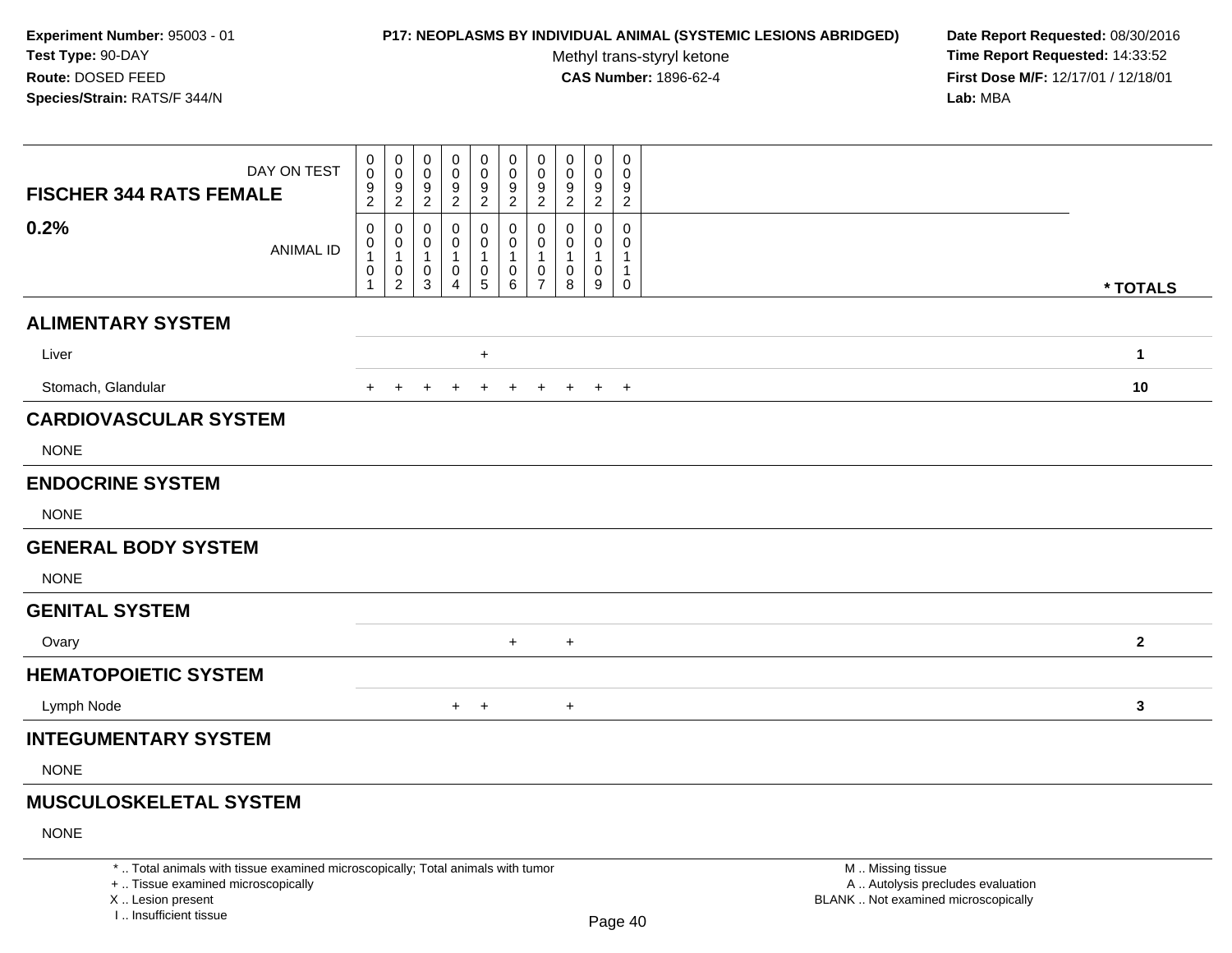#### **P17: NEOPLASMS BY INDIVIDUAL ANIMAL (SYSTEMIC LESIONS ABRIDGED) Date Report Requested:** 08/30/2016

Methyl trans-styryl ketone<br>CAS Number: 1896-62-4

| <b>FISCHER 344 RATS FEMALE</b> | DAY ON TEST | $_0^0$<br>$\frac{9}{2}$                                     | $_{\rm 0}^{\rm 0}$<br>$\boldsymbol{9}$<br>$\boldsymbol{2}$               | 0<br>$\pmb{0}$<br>$\boldsymbol{9}$<br>$\overline{2}$ | 0<br>$\,0\,$<br>$\frac{9}{2}$                                   | $\begin{smallmatrix}0\\0\end{smallmatrix}$<br>$\frac{9}{2}$ | $\begin{array}{c} 0 \\ 0 \\ 9 \\ 2 \end{array}$                                  | $\begin{smallmatrix} 0\\0 \end{smallmatrix}$<br>$\frac{9}{2}$ | $\pmb{0}$<br>$\pmb{0}$<br>$\boldsymbol{9}$<br>$\sqrt{2}$ | 0<br>$\pmb{0}$<br>$\boldsymbol{9}$<br>$\boldsymbol{2}$ | 0<br>0<br>$\boldsymbol{9}$<br>$\overline{c}$ |          |
|--------------------------------|-------------|-------------------------------------------------------------|--------------------------------------------------------------------------|------------------------------------------------------|-----------------------------------------------------------------|-------------------------------------------------------------|----------------------------------------------------------------------------------|---------------------------------------------------------------|----------------------------------------------------------|--------------------------------------------------------|----------------------------------------------|----------|
| 0.2%                           | ANIMAL ID   | 0<br>$\pmb{0}$<br>$\mathbf{1}$<br>$\pmb{0}$<br>$\mathbf{1}$ | 0<br>$\boldsymbol{0}$<br>$\overline{1}$<br>$\pmb{0}$<br>$\boldsymbol{2}$ | 0<br>$\pmb{0}$<br>$\pmb{0}$<br>3                     | 0<br>$\pmb{0}$<br>$\overline{1}$<br>$\pmb{0}$<br>$\overline{4}$ | $_{\rm 0}^{\rm 0}$<br>$\mathsf 0$<br>$\overline{5}$         | $\begin{smallmatrix} 0\\0 \end{smallmatrix}$<br>1<br>$\pmb{0}$<br>$6\phantom{1}$ | $\mathbf 0$<br>$\pmb{0}$<br>1<br>$\pmb{0}$<br>$\overline{7}$  | 0<br>$\pmb{0}$<br>$\mathbf{1}$<br>0<br>8                 | 0<br>$\pmb{0}$<br>1<br>0<br>9                          | 0<br>0<br>0                                  | * TOTALS |
| <b>NERVOUS SYSTEM</b>          |             |                                                             |                                                                          |                                                      |                                                                 |                                                             |                                                                                  |                                                               |                                                          |                                                        |                                              |          |
| <b>NONE</b>                    |             |                                                             |                                                                          |                                                      |                                                                 |                                                             |                                                                                  |                                                               |                                                          |                                                        |                                              |          |
| <b>RESPIRATORY SYSTEM</b>      |             |                                                             |                                                                          |                                                      |                                                                 |                                                             |                                                                                  |                                                               |                                                          |                                                        |                                              |          |
| Nose                           |             |                                                             | $\pm$                                                                    | $+$                                                  | $+$                                                             | $+$                                                         | $+$                                                                              |                                                               | + + + +                                                  |                                                        |                                              | 10       |
| <b>SPECIAL SENSES SYSTEM</b>   |             |                                                             |                                                                          |                                                      |                                                                 |                                                             |                                                                                  |                                                               |                                                          |                                                        |                                              |          |
| <b>NONE</b>                    |             |                                                             |                                                                          |                                                      |                                                                 |                                                             |                                                                                  |                                                               |                                                          |                                                        |                                              |          |
| <b>URINARY SYSTEM</b>          |             |                                                             |                                                                          |                                                      |                                                                 |                                                             |                                                                                  |                                                               |                                                          |                                                        |                                              |          |
| Kidney                         |             | $+$                                                         |                                                                          |                                                      |                                                                 | $\pm$                                                       | $+$                                                                              | $+$                                                           | $+$                                                      |                                                        | $+$ $+$                                      | 10       |
| <b>SYSTEMIC LESIONS</b>        |             |                                                             |                                                                          |                                                      |                                                                 |                                                             |                                                                                  |                                                               |                                                          |                                                        |                                              |          |
| Multiple Organ                 |             |                                                             |                                                                          |                                                      |                                                                 |                                                             |                                                                                  |                                                               |                                                          |                                                        | $\overline{ }$                               | 10       |
|                                |             |                                                             |                                                                          |                                                      |                                                                 |                                                             |                                                                                  |                                                               |                                                          |                                                        |                                              |          |

I .. Insufficient tissue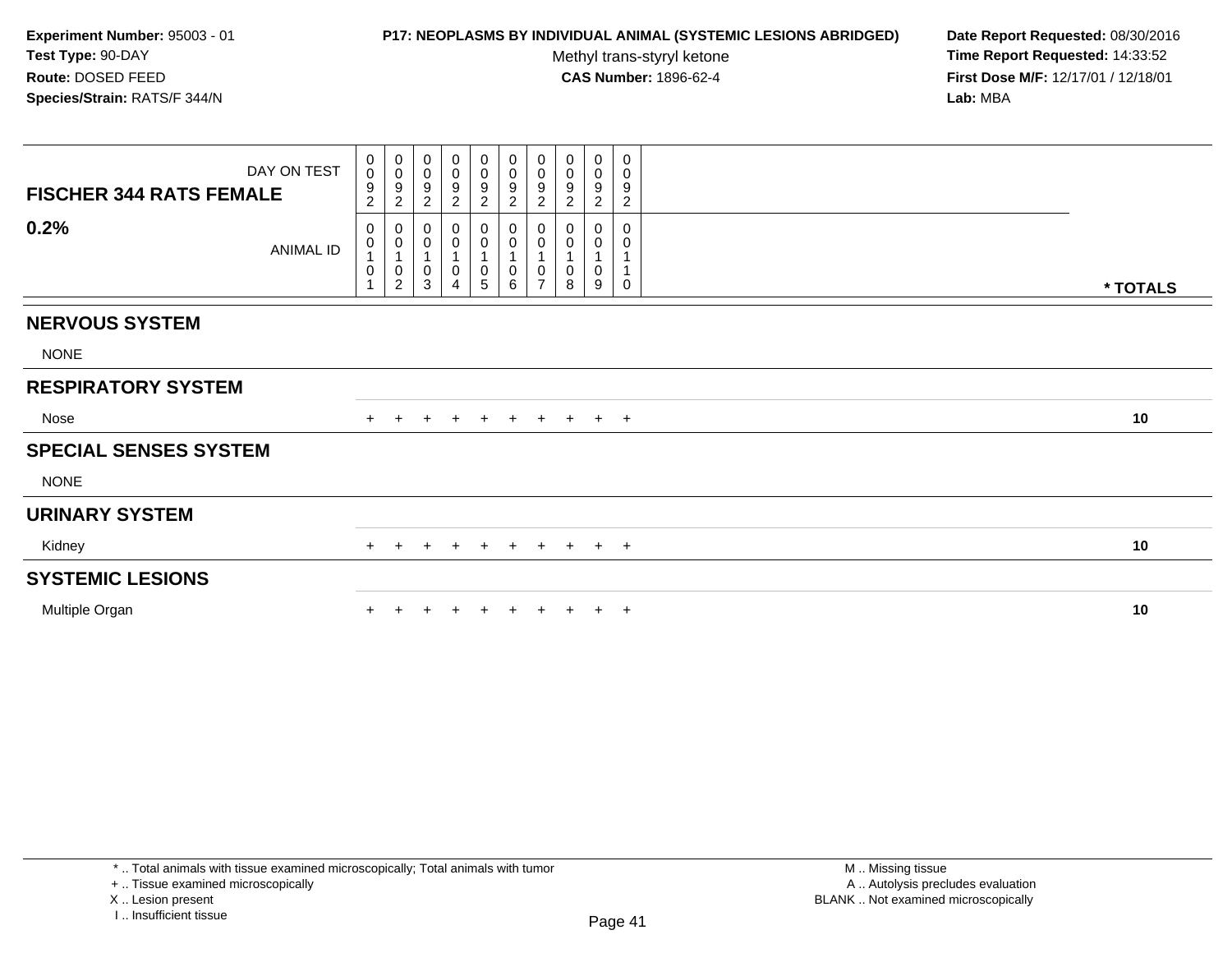# **P17: NEOPLASMS BY INDIVIDUAL ANIMAL (SYSTEMIC LESIONS ABRIDGED) Date Report Requested:** 08/30/2016

Methyl trans-styryl ketone<br>CAS Number: 1896-62-4

| DAY ON TEST<br><b>FISCHER 344 RATS FEMALE</b>                                                                                                                       | $\pmb{0}$<br>$\pmb{0}$<br>$\frac{9}{2}$                                            | $_{\rm 0}^{\rm 0}$<br>$\frac{9}{2}$                                               | 0<br>0<br>9<br>$\overline{2}$                         | $\pmb{0}$<br>$\mathbf 0$<br>$\boldsymbol{9}$<br>$\overline{2}$             | $\pmb{0}$<br>$\mathbf 0$<br>$\frac{9}{2}$               | $\pmb{0}$<br>$\mathbf 0$<br>$\boldsymbol{9}$<br>$\overline{2}$ | $\pmb{0}$<br>$\pmb{0}$<br>$\frac{9}{2}$                 | $\mathbf 0$<br>$\mathbf 0$<br>$\frac{9}{2}$                        | $\pmb{0}$<br>$\pmb{0}$<br>$\boldsymbol{9}$<br>$\overline{2}$    | $\pmb{0}$<br>$\mathbf{0}$<br>9<br>$\overline{2}$           |                                                                                               |  |
|---------------------------------------------------------------------------------------------------------------------------------------------------------------------|------------------------------------------------------------------------------------|-----------------------------------------------------------------------------------|-------------------------------------------------------|----------------------------------------------------------------------------|---------------------------------------------------------|----------------------------------------------------------------|---------------------------------------------------------|--------------------------------------------------------------------|-----------------------------------------------------------------|------------------------------------------------------------|-----------------------------------------------------------------------------------------------|--|
| 0.4%<br><b>ANIMAL ID</b>                                                                                                                                            | $\pmb{0}$<br>$\mathsf{O}\xspace$<br>$\mathbf{1}$<br>$\mathbf{1}$<br>$\overline{1}$ | $\boldsymbol{0}$<br>$\mathbf 0$<br>$\mathbf{1}$<br>$\mathbf{1}$<br>$\overline{2}$ | $\mathbf 0$<br>0<br>$\mathbf{1}$<br>$\mathbf{1}$<br>3 | $\mathbf 0$<br>$\pmb{0}$<br>$\mathbf{1}$<br>$\mathbf{1}$<br>$\overline{4}$ | 0<br>$\mathbf 0$<br>$\mathbf{1}$<br>1<br>$\overline{5}$ | $\mathbf 0$<br>$\pmb{0}$<br>$\mathbf{1}$<br>1<br>$\,6\,$       | $\mathbf 0$<br>0<br>$\mathbf{1}$<br>1<br>$\overline{7}$ | $\Omega$<br>$\mathbf 0$<br>$\mathbf{1}$<br>$\mathbf{1}$<br>$\,8\,$ | $\mathbf 0$<br>$\mathbf 0$<br>$\mathbf{1}$<br>$\mathbf{1}$<br>9 | $\mathbf 0$<br>$\mathbf 0$<br>$\mathbf{1}$<br>$^2_{\rm 0}$ | * TOTALS                                                                                      |  |
| <b>ALIMENTARY SYSTEM</b>                                                                                                                                            |                                                                                    |                                                                                   |                                                       |                                                                            |                                                         |                                                                |                                                         |                                                                    |                                                                 |                                                            |                                                                                               |  |
| Esophagus                                                                                                                                                           |                                                                                    |                                                                                   |                                                       |                                                                            |                                                         |                                                                |                                                         |                                                                    |                                                                 | $\overline{+}$                                             | 10                                                                                            |  |
| Intestine Large, Cecum                                                                                                                                              |                                                                                    |                                                                                   |                                                       |                                                                            |                                                         |                                                                |                                                         |                                                                    |                                                                 | $\overline{1}$                                             | 10                                                                                            |  |
| Intestine Large, Colon                                                                                                                                              |                                                                                    |                                                                                   |                                                       |                                                                            |                                                         |                                                                |                                                         |                                                                    |                                                                 | $\ddot{}$                                                  | 10                                                                                            |  |
| Intestine Large, Rectum                                                                                                                                             |                                                                                    |                                                                                   |                                                       |                                                                            |                                                         |                                                                |                                                         |                                                                    |                                                                 | $\overline{+}$                                             | 10                                                                                            |  |
| Intestine Small, Duodenum                                                                                                                                           |                                                                                    |                                                                                   |                                                       |                                                                            |                                                         |                                                                |                                                         |                                                                    | $\ddot{}$                                                       | $+$                                                        | 10                                                                                            |  |
| Intestine Small, Ileum                                                                                                                                              |                                                                                    |                                                                                   |                                                       |                                                                            |                                                         |                                                                |                                                         |                                                                    | $\div$                                                          | $+$                                                        | 10                                                                                            |  |
| Intestine Small, Jejunum                                                                                                                                            |                                                                                    |                                                                                   |                                                       |                                                                            |                                                         |                                                                |                                                         |                                                                    | ÷                                                               | $\ddot{}$                                                  | 10                                                                                            |  |
| Liver                                                                                                                                                               |                                                                                    |                                                                                   |                                                       |                                                                            |                                                         |                                                                |                                                         |                                                                    |                                                                 | $\ddot{}$                                                  | 10                                                                                            |  |
| Pancreas                                                                                                                                                            |                                                                                    |                                                                                   |                                                       |                                                                            |                                                         |                                                                |                                                         |                                                                    |                                                                 | $\ddot{}$                                                  | 10                                                                                            |  |
| Salivary Glands                                                                                                                                                     |                                                                                    |                                                                                   |                                                       |                                                                            |                                                         |                                                                |                                                         |                                                                    | $\div$                                                          | $+$                                                        | 10                                                                                            |  |
| Stomach, Forestomach                                                                                                                                                |                                                                                    |                                                                                   |                                                       |                                                                            |                                                         |                                                                |                                                         |                                                                    |                                                                 | $+$                                                        | 10                                                                                            |  |
| Stomach, Glandular                                                                                                                                                  |                                                                                    |                                                                                   |                                                       |                                                                            |                                                         |                                                                |                                                         |                                                                    | $\ddot{}$                                                       | $+$                                                        | 10                                                                                            |  |
| Tongue                                                                                                                                                              |                                                                                    |                                                                                   |                                                       |                                                                            |                                                         |                                                                |                                                         |                                                                    | $\ddot{}$                                                       | $+$                                                        | 10                                                                                            |  |
| <b>CARDIOVASCULAR SYSTEM</b>                                                                                                                                        |                                                                                    |                                                                                   |                                                       |                                                                            |                                                         |                                                                |                                                         |                                                                    |                                                                 |                                                            |                                                                                               |  |
| <b>Blood Vessel</b>                                                                                                                                                 |                                                                                    |                                                                                   |                                                       |                                                                            |                                                         |                                                                |                                                         |                                                                    |                                                                 | $\ddot{}$                                                  | 10                                                                                            |  |
| Heart                                                                                                                                                               | $+$                                                                                | $\pm$                                                                             |                                                       |                                                                            |                                                         |                                                                |                                                         |                                                                    | $\ddot{}$                                                       | $+$                                                        | 10                                                                                            |  |
| *  Total animals with tissue examined microscopically; Total animals with tumor<br>+  Tissue examined microscopically<br>X  Lesion present<br>I Insufficient tissue |                                                                                    |                                                                                   |                                                       |                                                                            |                                                         |                                                                |                                                         |                                                                    |                                                                 | $D_{200}$ $A2$                                             | M  Missing tissue<br>A  Autolysis precludes evaluation<br>BLANK  Not examined microscopically |  |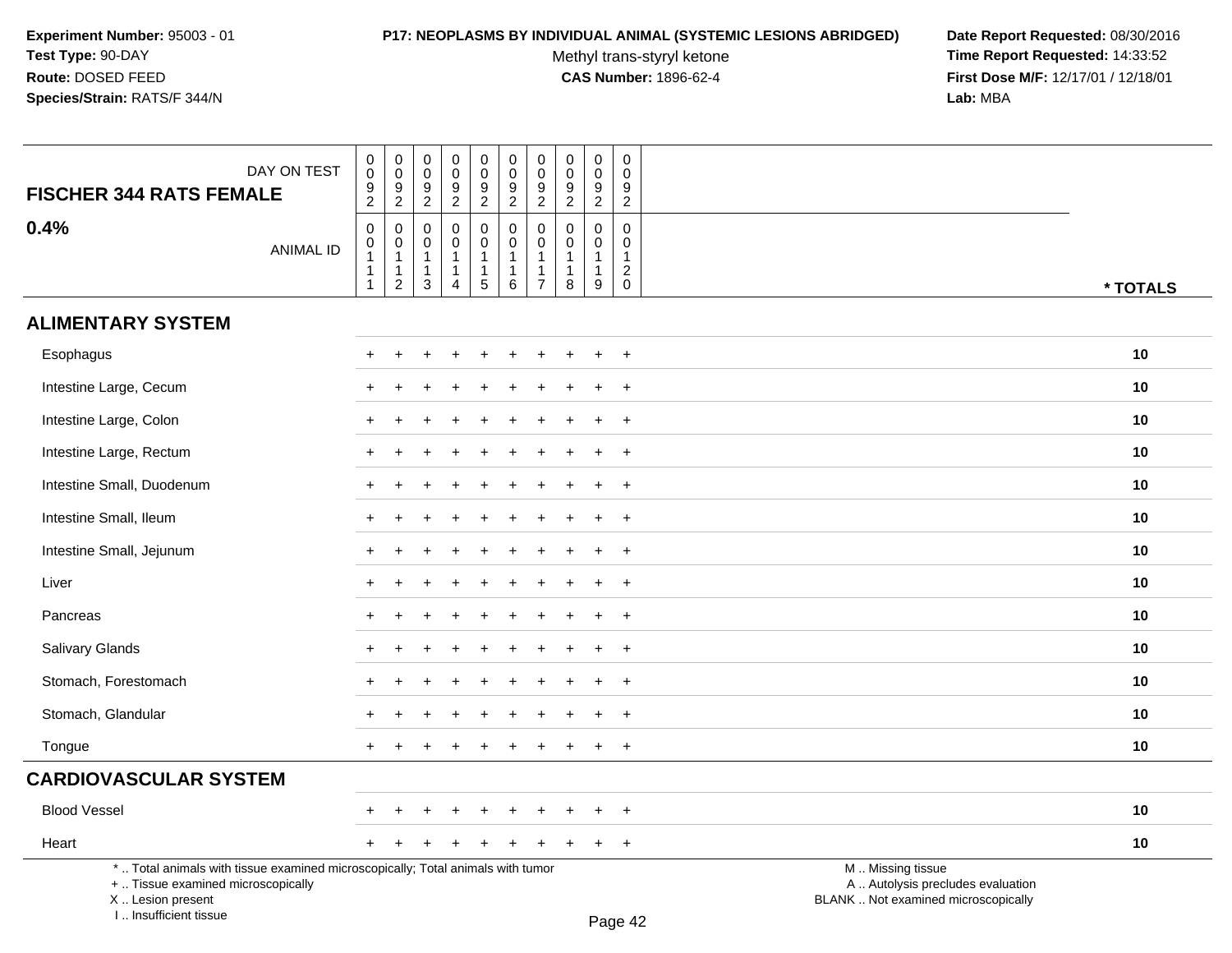### **P17: NEOPLASMS BY INDIVIDUAL ANIMAL (SYSTEMIC LESIONS ABRIDGED) Date Report Requested:** 08/30/2016

Methyl trans-styryl ketone<br>CAS Number: 1896-62-4

| DAY ON TEST                                                                                                                                                         | $\pmb{0}$<br>$\pmb{0}$                                                 | 0<br>$\mathbf 0$                             | $\pmb{0}$<br>$\pmb{0}$                                 | $\pmb{0}$<br>$\mathbf 0$                                           | 0<br>$\mathbf 0$<br>$\boldsymbol{9}$                    | $\pmb{0}$<br>$\pmb{0}$                                                | 0<br>$\mathbf 0$<br>9                                                     | $\mathsf{O}\xspace$<br>$\mathbf 0$<br>9           | $\pmb{0}$<br>$\mathbf 0$<br>$\boldsymbol{9}$          | $\mathsf 0$<br>$\mathbf 0$<br>9                                            |                                                                                               |              |
|---------------------------------------------------------------------------------------------------------------------------------------------------------------------|------------------------------------------------------------------------|----------------------------------------------|--------------------------------------------------------|--------------------------------------------------------------------|---------------------------------------------------------|-----------------------------------------------------------------------|---------------------------------------------------------------------------|---------------------------------------------------|-------------------------------------------------------|----------------------------------------------------------------------------|-----------------------------------------------------------------------------------------------|--------------|
| <b>FISCHER 344 RATS FEMALE</b>                                                                                                                                      | $\frac{9}{2}$                                                          | $\frac{9}{2}$                                | $\frac{9}{2}$                                          | $\frac{9}{2}$                                                      | $\overline{2}$                                          | $\frac{9}{2}$                                                         | $\overline{2}$                                                            | $\overline{2}$                                    | $\overline{2}$                                        | $\overline{2}$                                                             |                                                                                               |              |
| 0.4%<br><b>ANIMAL ID</b>                                                                                                                                            | $\pmb{0}$<br>$\pmb{0}$<br>$\mathbf{1}$<br>$\mathbf{1}$<br>$\mathbf{1}$ | 0<br>$\mathbf 0$<br>1<br>1<br>$\overline{c}$ | 0<br>0<br>$\mathbf{1}$<br>$\mathbf{1}$<br>$\mathbf{3}$ | 0<br>$\mathbf 0$<br>$\mathbf{1}$<br>$\mathbf{1}$<br>$\overline{4}$ | 0<br>$\mathbf 0$<br>1<br>$\mathbf{1}$<br>$\overline{5}$ | $\mathbf 0$<br>$\mathbf 0$<br>$\mathbf{1}$<br>$\mathbf{1}$<br>$\,6\,$ | $\mathbf 0$<br>$\Omega$<br>$\mathbf{1}$<br>$\mathbf{1}$<br>$\overline{7}$ | $\mathbf 0$<br>$\Omega$<br>1<br>$\mathbf{1}$<br>8 | 0<br>$\mathbf 0$<br>$\mathbf{1}$<br>$\mathbf{1}$<br>9 | $\mathbf 0$<br>0<br>$\mathbf{1}$<br>$\overline{\mathbf{c}}$<br>$\mathbf 0$ |                                                                                               | * TOTALS     |
| <b>ENDOCRINE SYSTEM</b>                                                                                                                                             |                                                                        |                                              |                                                        |                                                                    |                                                         |                                                                       |                                                                           |                                                   |                                                       |                                                                            |                                                                                               |              |
| <b>Adrenal Cortex</b>                                                                                                                                               |                                                                        |                                              |                                                        |                                                                    |                                                         |                                                                       |                                                                           |                                                   |                                                       | $\ddot{}$                                                                  |                                                                                               | 10           |
| Adrenal Medulla                                                                                                                                                     |                                                                        |                                              |                                                        |                                                                    |                                                         |                                                                       |                                                                           |                                                   | м                                                     | $+$                                                                        |                                                                                               | 9            |
| Islets, Pancreatic                                                                                                                                                  |                                                                        |                                              |                                                        |                                                                    |                                                         |                                                                       |                                                                           |                                                   |                                                       | $\ddot{}$                                                                  |                                                                                               | 10           |
| Parathyroid Gland                                                                                                                                                   | м                                                                      | М                                            | M                                                      | M                                                                  | $+$                                                     | M                                                                     | м                                                                         | $\div$                                            | $\ddot{}$                                             | $+$                                                                        |                                                                                               | 4            |
| <b>Pituitary Gland</b>                                                                                                                                              |                                                                        |                                              |                                                        |                                                                    |                                                         |                                                                       |                                                                           |                                                   | $\ddot{}$                                             | $+$                                                                        |                                                                                               | 10           |
| <b>Thyroid Gland</b>                                                                                                                                                |                                                                        |                                              |                                                        |                                                                    |                                                         |                                                                       |                                                                           |                                                   | $\ddot{}$                                             | $\ddot{}$                                                                  |                                                                                               | $10$         |
| <b>GENERAL BODY SYSTEM</b>                                                                                                                                          |                                                                        |                                              |                                                        |                                                                    |                                                         |                                                                       |                                                                           |                                                   |                                                       |                                                                            |                                                                                               |              |
| <b>Tissue NOS</b>                                                                                                                                                   | $+$                                                                    |                                              |                                                        |                                                                    |                                                         |                                                                       |                                                                           |                                                   |                                                       |                                                                            |                                                                                               | $\mathbf{1}$ |
| <b>GENITAL SYSTEM</b>                                                                                                                                               |                                                                        |                                              |                                                        |                                                                    |                                                         |                                                                       |                                                                           |                                                   |                                                       |                                                                            |                                                                                               |              |
| <b>Clitoral Gland</b>                                                                                                                                               |                                                                        |                                              |                                                        |                                                                    |                                                         |                                                                       |                                                                           |                                                   |                                                       |                                                                            |                                                                                               | 10           |
| Ovary                                                                                                                                                               |                                                                        |                                              |                                                        |                                                                    |                                                         |                                                                       |                                                                           |                                                   |                                                       | $\ddot{}$                                                                  |                                                                                               | 10           |
| <b>Uterus</b>                                                                                                                                                       | $\ddot{}$                                                              | $\div$                                       |                                                        | $\overline{ }$                                                     |                                                         |                                                                       |                                                                           |                                                   | $\ddot{}$                                             | $+$                                                                        |                                                                                               | 10           |
| <b>HEMATOPOIETIC SYSTEM</b>                                                                                                                                         |                                                                        |                                              |                                                        |                                                                    |                                                         |                                                                       |                                                                           |                                                   |                                                       |                                                                            |                                                                                               |              |
| <b>Bone Marrow</b>                                                                                                                                                  | ÷.                                                                     | $\ddot{}$                                    |                                                        | $\overline{+}$                                                     | $\ddot{}$                                               |                                                                       | ÷                                                                         |                                                   | $\ddot{}$                                             | $+$                                                                        |                                                                                               | 10           |
| Lymph Node                                                                                                                                                          |                                                                        |                                              |                                                        |                                                                    | $+$                                                     |                                                                       | $\ddot{}$                                                                 |                                                   |                                                       |                                                                            |                                                                                               | $\mathbf{2}$ |
| Lymph Node, Mandibular                                                                                                                                              | M                                                                      | M                                            | M                                                      | M                                                                  | M                                                       | M                                                                     | М                                                                         | М                                                 |                                                       | M M                                                                        |                                                                                               | $\mathbf 0$  |
| *  Total animals with tissue examined microscopically; Total animals with tumor<br>+  Tissue examined microscopically<br>X  Lesion present<br>I Insufficient tissue |                                                                        |                                              |                                                        |                                                                    |                                                         |                                                                       |                                                                           |                                                   |                                                       | $D_{200}$ $A2$                                                             | M  Missing tissue<br>A  Autolysis precludes evaluation<br>BLANK  Not examined microscopically |              |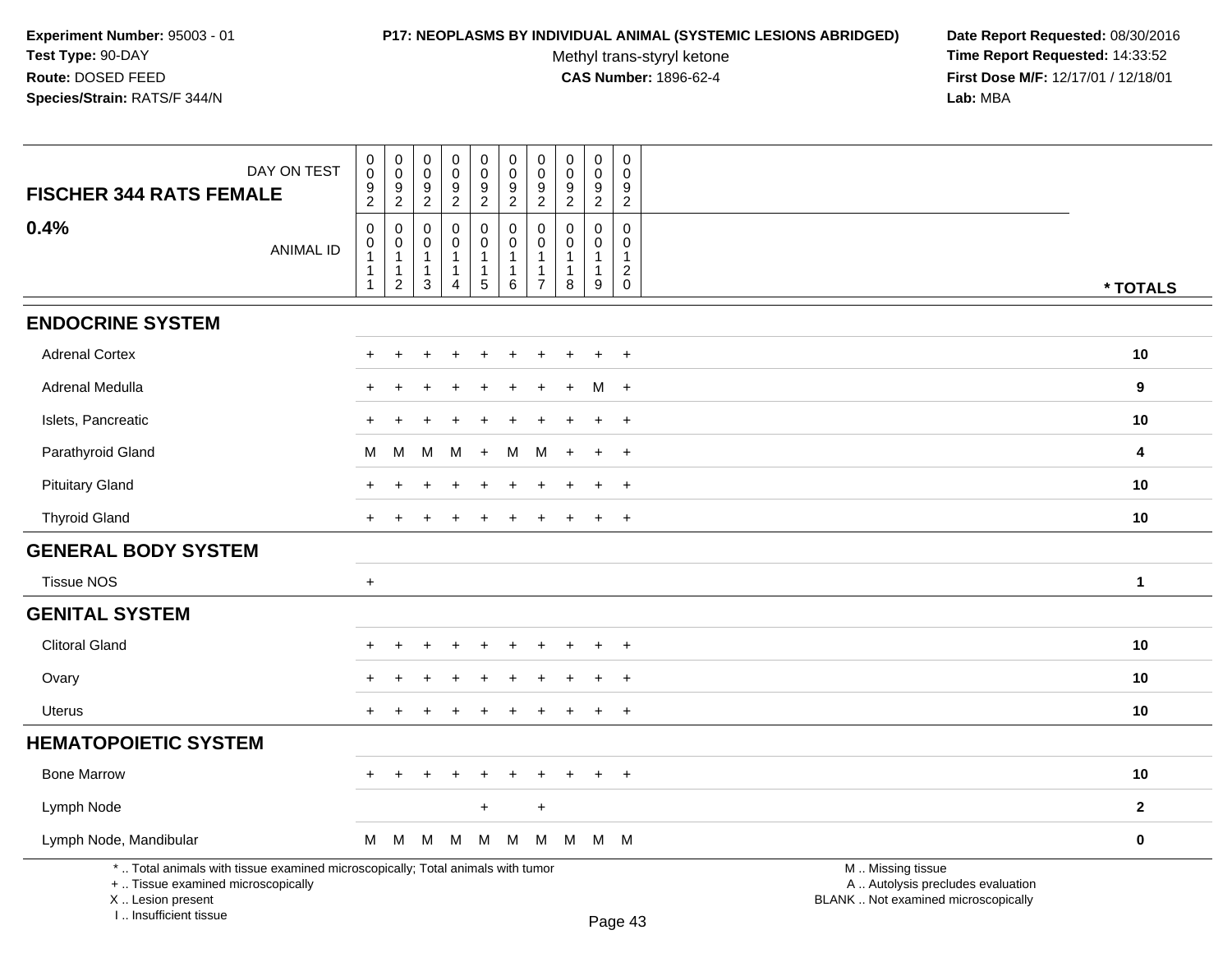### **P17: NEOPLASMS BY INDIVIDUAL ANIMAL (SYSTEMIC LESIONS ABRIDGED) Date Report Requested:** 08/30/2016

Methyl trans-styryl ketone<br>CAS Number: 1896-62-4

| DAY ON TEST<br><b>FISCHER 344 RATS FEMALE</b>                                                                                                                       | $\mathbf 0$<br>$\overline{0}$<br>$\frac{9}{2}$                                    | $\pmb{0}$<br>$\pmb{0}$<br>9<br>$\overline{2}$                        | $\mathbf 0$<br>$\mathbf 0$<br>9<br>$\sqrt{2}$  | $\pmb{0}$<br>$\mathsf{O}\xspace$<br>$\boldsymbol{9}$<br>$\overline{c}$ | $\mathbf 0$<br>$\mathsf{O}\xspace$<br>$\boldsymbol{9}$<br>$\overline{2}$ | $\pmb{0}$<br>$\pmb{0}$<br>$\boldsymbol{9}$<br>$\overline{2}$ | $\mathbf 0$<br>$\pmb{0}$<br>$9\,$<br>$\sqrt{2}$                                   | $\pmb{0}$<br>$\pmb{0}$<br>$\boldsymbol{9}$<br>$\overline{2}$  | $\pmb{0}$<br>$\mathbf 0$<br>$\boldsymbol{9}$<br>$\overline{c}$ | $\pmb{0}$<br>$\mathbf 0$<br>9<br>$\overline{c}$                          |                                                                                               |          |
|---------------------------------------------------------------------------------------------------------------------------------------------------------------------|-----------------------------------------------------------------------------------|----------------------------------------------------------------------|------------------------------------------------|------------------------------------------------------------------------|--------------------------------------------------------------------------|--------------------------------------------------------------|-----------------------------------------------------------------------------------|---------------------------------------------------------------|----------------------------------------------------------------|--------------------------------------------------------------------------|-----------------------------------------------------------------------------------------------|----------|
| 0.4%<br><b>ANIMAL ID</b>                                                                                                                                            | $\mathbf 0$<br>$\mathsf{O}\xspace$<br>$\mathbf{1}$<br>$\mathbf{1}$<br>$\mathbf 1$ | 0<br>$\mathbf 0$<br>$\overline{1}$<br>$\mathbf{1}$<br>$\overline{c}$ | $\Omega$<br>$\Omega$<br>1<br>$\mathbf{1}$<br>3 | 0<br>$\mathbf 0$<br>1<br>$\mathbf{1}$<br>4                             | $\mathbf 0$<br>$\mathbf 0$<br>$\mathbf{1}$<br>$\mathbf{1}$<br>$5\,$      | $\mathbf 0$<br>$\Omega$<br>-1<br>1<br>$6\phantom{1}$         | $\mathbf 0$<br>$\mathbf{0}$<br>$\overline{1}$<br>$\overline{1}$<br>$\overline{7}$ | $\mathbf{0}$<br>$\Omega$<br>$\mathbf{1}$<br>$\mathbf{1}$<br>8 | 0<br>$\Omega$<br>1<br>1<br>9                                   | $\mathbf 0$<br>$\Omega$<br>$\mathbf{1}$<br>$\overline{2}$<br>$\mathbf 0$ |                                                                                               | * TOTALS |
| Lymph Node, Mesenteric                                                                                                                                              |                                                                                   |                                                                      |                                                |                                                                        |                                                                          |                                                              |                                                                                   |                                                               | $\ddot{}$                                                      | $\ddot{}$                                                                |                                                                                               | 10       |
| Spleen                                                                                                                                                              |                                                                                   |                                                                      |                                                |                                                                        |                                                                          |                                                              |                                                                                   |                                                               |                                                                | $\ddot{}$                                                                |                                                                                               | 10       |
| Thymus                                                                                                                                                              | $\div$                                                                            |                                                                      |                                                |                                                                        |                                                                          |                                                              |                                                                                   |                                                               | $\ddot{}$                                                      | $^{+}$                                                                   |                                                                                               | 10       |
| <b>INTEGUMENTARY SYSTEM</b>                                                                                                                                         |                                                                                   |                                                                      |                                                |                                                                        |                                                                          |                                                              |                                                                                   |                                                               |                                                                |                                                                          |                                                                                               |          |
| Mammary Gland                                                                                                                                                       |                                                                                   |                                                                      |                                                |                                                                        |                                                                          |                                                              |                                                                                   |                                                               | $\ddot{}$                                                      | $+$                                                                      |                                                                                               | 10       |
| <b>Skin</b>                                                                                                                                                         | $\ddot{}$                                                                         | +                                                                    |                                                | $\pm$                                                                  | $\pm$                                                                    | $\div$                                                       | +                                                                                 | $\div$                                                        | $\ddot{}$                                                      | $+$                                                                      |                                                                                               | 10       |
| <b>MUSCULOSKELETAL SYSTEM</b>                                                                                                                                       |                                                                                   |                                                                      |                                                |                                                                        |                                                                          |                                                              |                                                                                   |                                                               |                                                                |                                                                          |                                                                                               |          |
| <b>Bone</b>                                                                                                                                                         | $+$                                                                               | $\ddot{}$                                                            |                                                | $\ddot{}$                                                              | $\ddot{}$                                                                | $\ddot{}$                                                    | $+$                                                                               | $\overline{+}$                                                | $\ddot{}$                                                      | $+$                                                                      |                                                                                               | 10       |
| <b>NERVOUS SYSTEM</b>                                                                                                                                               |                                                                                   |                                                                      |                                                |                                                                        |                                                                          |                                                              |                                                                                   |                                                               |                                                                |                                                                          |                                                                                               |          |
| <b>Brain</b>                                                                                                                                                        |                                                                                   |                                                                      |                                                |                                                                        |                                                                          |                                                              |                                                                                   |                                                               | $\ddot{}$                                                      | $+$                                                                      |                                                                                               | 10       |
| <b>RESPIRATORY SYSTEM</b>                                                                                                                                           |                                                                                   |                                                                      |                                                |                                                                        |                                                                          |                                                              |                                                                                   |                                                               |                                                                |                                                                          |                                                                                               |          |
| Lung                                                                                                                                                                |                                                                                   |                                                                      |                                                |                                                                        |                                                                          |                                                              |                                                                                   |                                                               |                                                                | $\ddot{}$                                                                |                                                                                               | 10       |
| Nose                                                                                                                                                                |                                                                                   |                                                                      |                                                |                                                                        |                                                                          |                                                              |                                                                                   |                                                               |                                                                | $\overline{+}$                                                           |                                                                                               | 10       |
| Trachea                                                                                                                                                             | $\pm$                                                                             | $\ddot{}$                                                            |                                                | $\div$                                                                 | $\ddot{}$                                                                | $\ddot{}$                                                    |                                                                                   | $\ddot{}$                                                     | $+$                                                            | $+$                                                                      |                                                                                               | 10       |
| <b>SPECIAL SENSES SYSTEM</b>                                                                                                                                        |                                                                                   |                                                                      |                                                |                                                                        |                                                                          |                                                              |                                                                                   |                                                               |                                                                |                                                                          |                                                                                               |          |
| Eye                                                                                                                                                                 |                                                                                   |                                                                      |                                                |                                                                        |                                                                          |                                                              |                                                                                   |                                                               | $\ddot{}$                                                      | $^{+}$                                                                   |                                                                                               | 10       |
| Harderian Gland                                                                                                                                                     |                                                                                   |                                                                      |                                                |                                                                        |                                                                          |                                                              |                                                                                   |                                                               | $\div$                                                         | $+$                                                                      |                                                                                               | 10       |
| *  Total animals with tissue examined microscopically; Total animals with tumor<br>+  Tissue examined microscopically<br>X  Lesion present<br>I Insufficient tissue |                                                                                   |                                                                      |                                                |                                                                        |                                                                          |                                                              |                                                                                   |                                                               |                                                                | $D_{200}$ $\Lambda$                                                      | M  Missing tissue<br>A  Autolysis precludes evaluation<br>BLANK  Not examined microscopically |          |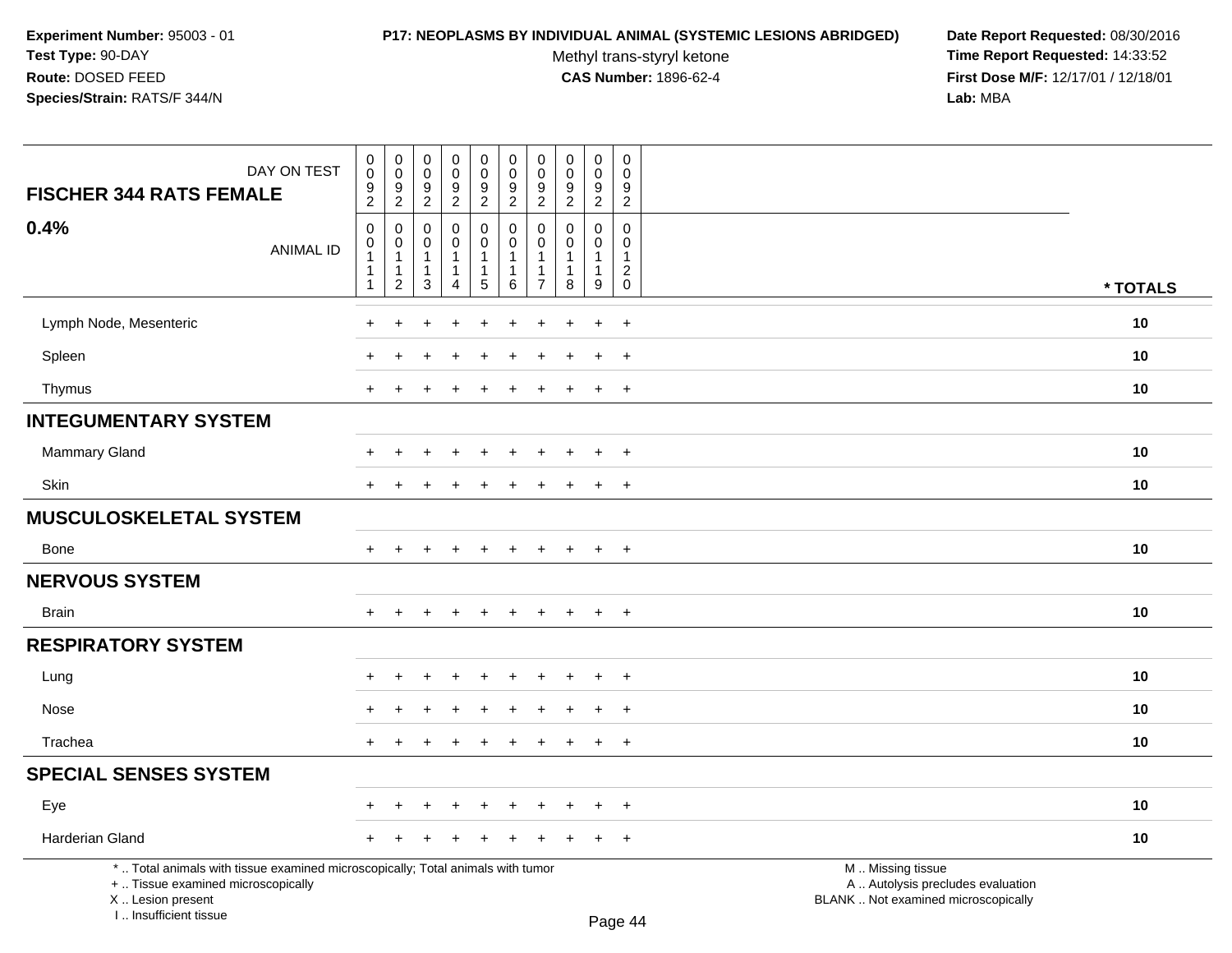### **P17: NEOPLASMS BY INDIVIDUAL ANIMAL (SYSTEMIC LESIONS ABRIDGED) Date Report Requested:** 08/30/2016

Methyl trans-styryl ketone<br>CAS Number: 1896-62-4

 **Time Report Requested:** 14:33:52 **First Dose M/F:** 12/17/01 / 12/18/01<br>**Lab:** MBA **Lab:** MBA

| <b>FISCHER 344 RATS FEMALE</b> | DAY ON TEST      | $\boldsymbol{0}$<br>$\mathsf{O}\xspace$<br>9<br>$\overline{2}$ | $_{\rm 0}^{\rm 0}$<br>$\boldsymbol{9}$<br>$\overline{c}$ | $\pmb{0}$<br>$\mathbf 0$<br>9<br>$\overline{c}$ | $\boldsymbol{0}$<br>$\pmb{0}$<br>$\boldsymbol{9}$<br>$\overline{c}$ | $\begin{smallmatrix}0\0\0\9\end{smallmatrix}$<br>$\overline{2}$ | $\begin{smallmatrix}0\0\0\9\end{smallmatrix}$<br>$\overline{2}$ | $\begin{smallmatrix}0\\0\\9\end{smallmatrix}$<br>$\overline{2}$ | $_{\rm 0}^{\rm 0}$<br>9<br>$\boldsymbol{2}$ | $\boldsymbol{0}$<br>$\pmb{0}$<br>$\boldsymbol{9}$<br>2 | $\mathbf 0$<br>0<br>9<br>2    |          |
|--------------------------------|------------------|----------------------------------------------------------------|----------------------------------------------------------|-------------------------------------------------|---------------------------------------------------------------------|-----------------------------------------------------------------|-----------------------------------------------------------------|-----------------------------------------------------------------|---------------------------------------------|--------------------------------------------------------|-------------------------------|----------|
| 0.4%                           | <b>ANIMAL ID</b> | 0<br>$\mathsf{O}\xspace$                                       | 0<br>$\mbox{O}$<br>$\mathbf 1$<br>$\overline{c}$         | 0<br>$\mathbf 0$<br>3                           | $\overline{0}$<br>4                                                 | $\begin{smallmatrix}0\0\0\end{smallmatrix}$<br>$5\phantom{.0}$  | 0<br>0<br>6                                                     | $\begin{smallmatrix} 0\\0 \end{smallmatrix}$<br>$\overline{ }$  | 0<br>8                                      | 0<br>$\mathbf 0$<br>9                                  | 0<br>2<br>$\mathsf{O}\xspace$ | * TOTALS |
| <b>URINARY SYSTEM</b>          |                  |                                                                |                                                          |                                                 |                                                                     |                                                                 |                                                                 |                                                                 |                                             |                                                        |                               |          |
| Kidney                         |                  |                                                                |                                                          |                                                 |                                                                     | $\div$                                                          | $+$                                                             | $+$                                                             | $+$                                         |                                                        | $+$ $+$                       | 10       |
| <b>Urinary Bladder</b>         |                  |                                                                |                                                          |                                                 |                                                                     |                                                                 | $\pm$                                                           |                                                                 | $+$                                         |                                                        | $+$ $+$                       | 10       |
| <b>SYSTEMIC LESIONS</b>        |                  |                                                                |                                                          |                                                 |                                                                     |                                                                 |                                                                 |                                                                 |                                             |                                                        |                               |          |
| Multiple Organ                 |                  |                                                                |                                                          |                                                 |                                                                     | +                                                               | $+$                                                             | $+$                                                             | $\div$                                      | $+$                                                    | $\pm$                         | 10       |

\* .. Total animals with tissue examined microscopically; Total animals with tumor

+ .. Tissue examined microscopically

X .. Lesion present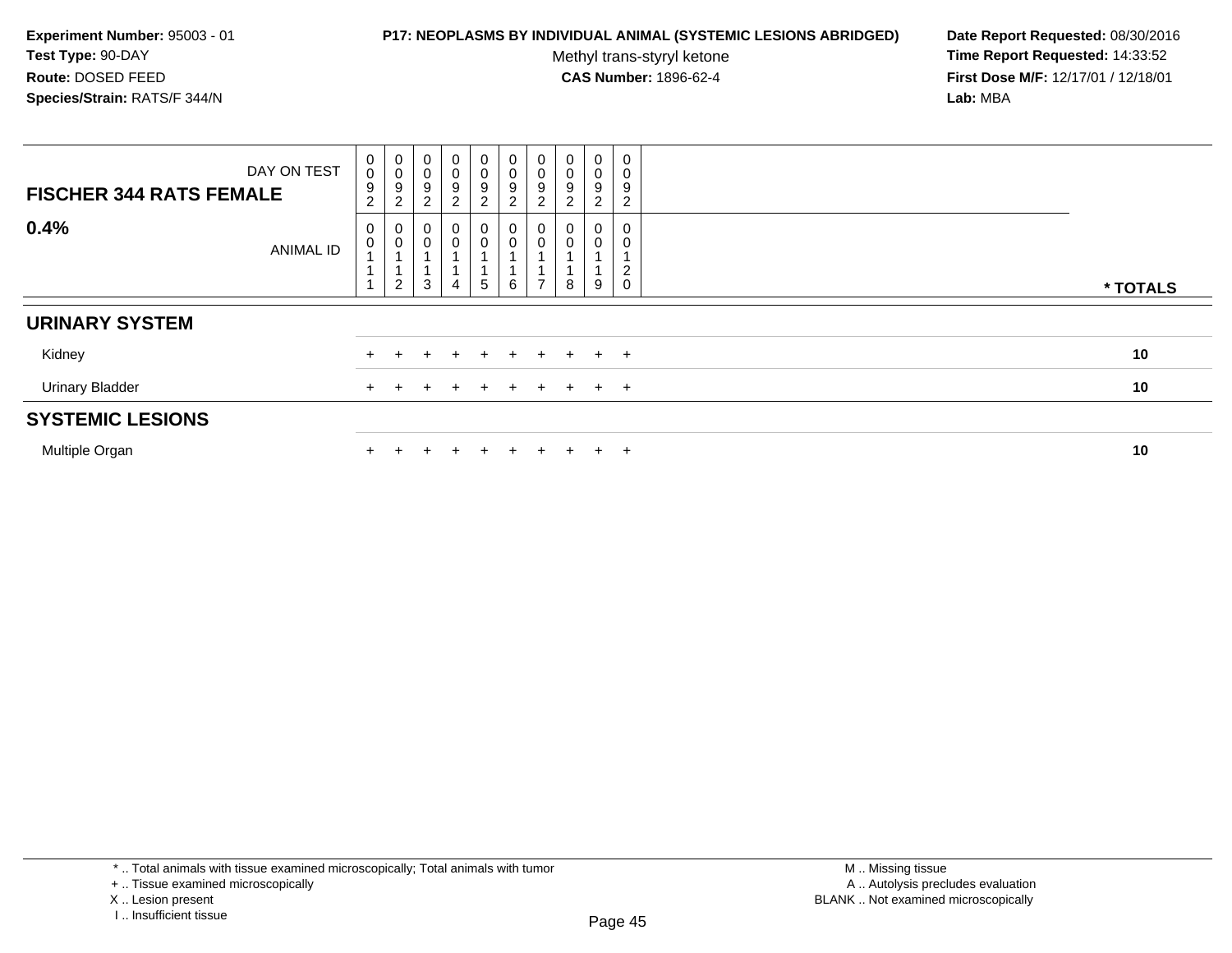DAY ON TEST**FISCHER 344 RATS FEMALECONTROL SPECIAL**ANIMAL ID**\* TOTALSALIMENTARY SYSTEM**NONE**CARDIOVASCULAR SYSTEM**NONE**ENDOCRINE SYSTEM**NONE**GENERAL BODY SYSTEMNONE GENITAL SYSTEM**NONE**HEMATOPOIETIC SYSTEMNONE INTEGUMENTARY SYSTEM**NONE**MUSCULOSKELETAL SYSTEM**NONE**NERVOUS SYSTEMExperiment Number:** 95003 - 01 **P17: NEOPLASMS BY INDIVIDUAL ANIMAL (SYSTEMIC LESIONS ABRIDGED) Date Report Requested:** 08/30/2016 **Test Type:** 90-DAYMethyl trans-styryl ketone<br>CAS Number: 1896-62-4 **Time Report Requested:** 14:33:52 **Route:** DOSED FEED**First Dose M/F:** 12/17/01 / 12/18/01<br>**Lab:** MBA **Species/Strain:** RATS/F 344/N**Lab:** MBA

\* .. Total animals with tissue examined microscopically; Total animals with tumor

+ .. Tissue examined microscopically

X .. Lesion present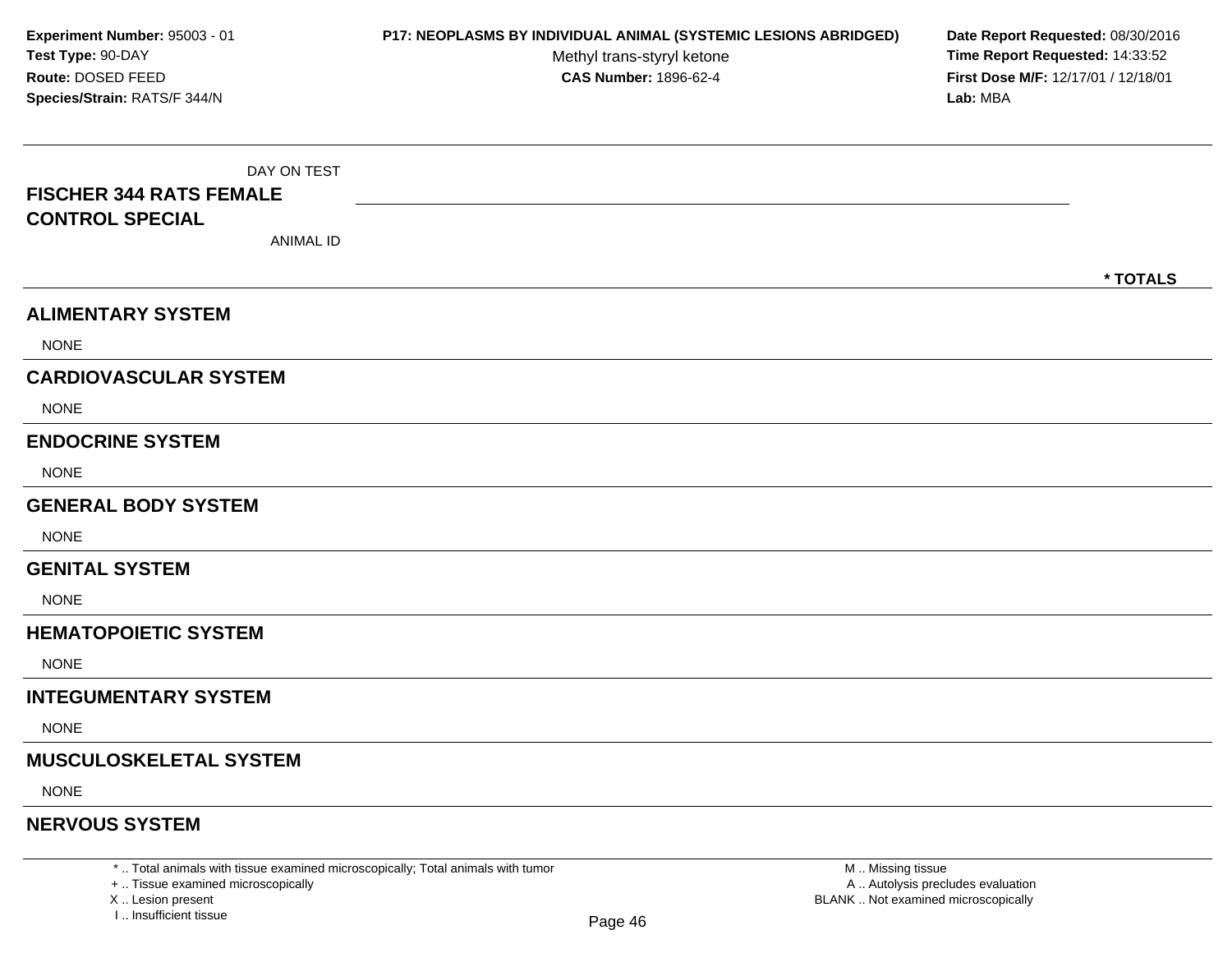| Experiment Number: 95003 - 01                     | P17: NEOPLASMS BY INDIVIDUAL ANIMAL (SYSTEMIC LESIONS ABRIDGED) | Date Report Requested: 08/30/2016               |
|---------------------------------------------------|-----------------------------------------------------------------|-------------------------------------------------|
| Test Type: 90-DAY                                 | Methyl trans-styryl ketone                                      | Time Report Requested: 14:33:52                 |
| Route: DOSED FEED<br>Species/Strain: RATS/F 344/N | <b>CAS Number: 1896-62-4</b>                                    | First Dose M/F: 12/17/01 / 12/18/01<br>Lab: MBA |
|                                                   |                                                                 |                                                 |
| DAY ON TEST                                       |                                                                 |                                                 |
| <b>FISCHER 344 RATS FEMALE</b>                    |                                                                 |                                                 |
| <b>CONTROL SPECIAL</b>                            |                                                                 |                                                 |
| <b>ANIMAL ID</b>                                  |                                                                 |                                                 |
|                                                   |                                                                 | * TOTALS                                        |
| <b>NONE</b>                                       |                                                                 |                                                 |
| <b>RESPIRATORY SYSTEM</b>                         |                                                                 |                                                 |
| <b>NONE</b>                                       |                                                                 |                                                 |
| <b>SPECIAL SENSES SYSTEM</b>                      |                                                                 |                                                 |
| <b>NONE</b>                                       |                                                                 |                                                 |
| <b>URINARY SYSTEM</b>                             |                                                                 |                                                 |
| <b>NONE</b>                                       |                                                                 |                                                 |
| <b>SYSTEMIC LESIONS</b>                           |                                                                 |                                                 |

Multiple Organ**<sup>0</sup>**

I .. Insufficient tissue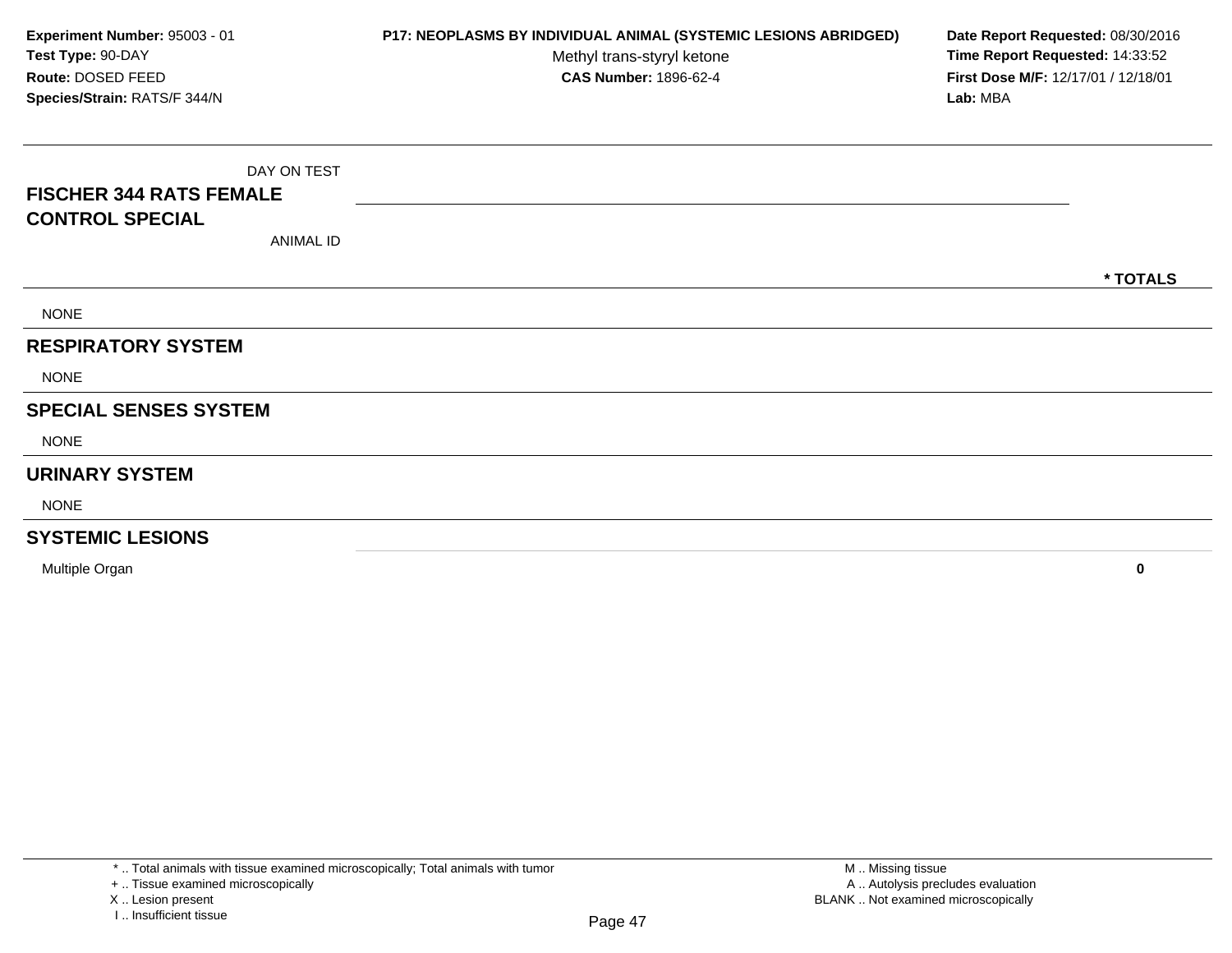DAY ON TEST**FISCHER 344 RATS FEMALE0.025% SPECIAL**ANIMAL ID**\* TOTALSALIMENTARY SYSTEM**NONE**CARDIOVASCULAR SYSTEM**NONE**ENDOCRINE SYSTEM**NONE**GENERAL BODY SYSTEMNONE GENITAL SYSTEM**NONE**HEMATOPOIETIC SYSTEMNONE INTEGUMENTARY SYSTEM**NONE**MUSCULOSKELETAL SYSTEM**NONE**NERVOUS SYSTEMExperiment Number:** 95003 - 01 **P17: NEOPLASMS BY INDIVIDUAL ANIMAL (SYSTEMIC LESIONS ABRIDGED) Date Report Requested:** 08/30/2016 **Test Type:** 90-DAYMethyl trans-styryl ketone<br>CAS Number: 1896-62-4 **Time Report Requested:** 14:33:52 **Route:** DOSED FEED**First Dose M/F:** 12/17/01 / 12/18/01<br>**Lab:** MBA **Species/Strain:** RATS/F 344/N**Lab:** MBA

\* .. Total animals with tissue examined microscopically; Total animals with tumor

+ .. Tissue examined microscopically

X .. Lesion present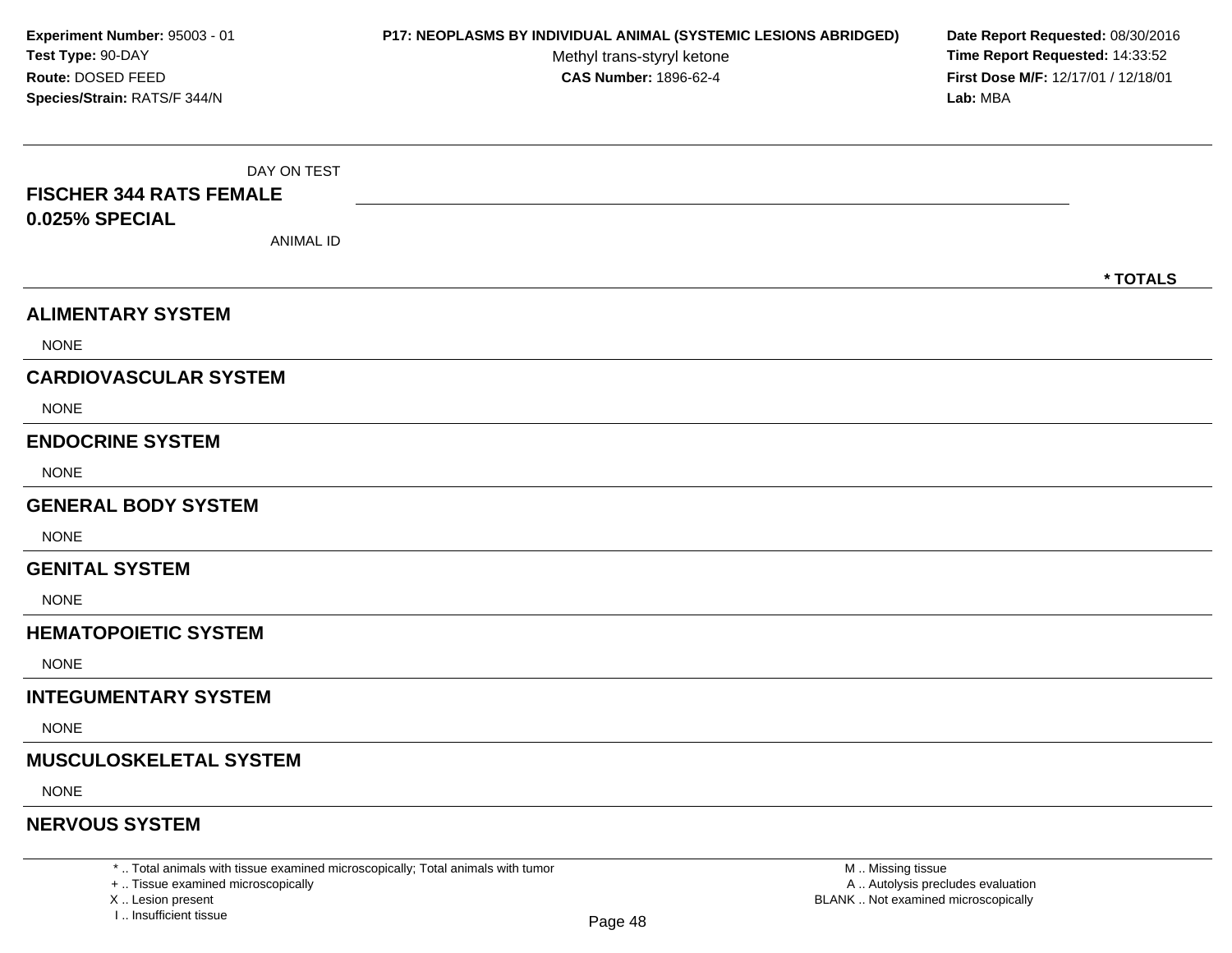| P17: NEOPLASMS BY INDIVIDUAL ANIMAL (SYSTEMIC LESIONS ABRIDGED) | Date Report Requested: 08/30/2016                                      |
|-----------------------------------------------------------------|------------------------------------------------------------------------|
|                                                                 | Time Report Requested: 14:33:52<br>First Dose M/F: 12/17/01 / 12/18/01 |
|                                                                 | Lab: MBA                                                               |
|                                                                 |                                                                        |
|                                                                 |                                                                        |
|                                                                 |                                                                        |
|                                                                 |                                                                        |
|                                                                 | * TOTALS                                                               |
|                                                                 |                                                                        |
|                                                                 |                                                                        |
|                                                                 |                                                                        |
|                                                                 |                                                                        |
|                                                                 |                                                                        |
|                                                                 |                                                                        |
|                                                                 |                                                                        |
|                                                                 |                                                                        |
|                                                                 | Methyl trans-styryl ketone<br><b>CAS Number: 1896-62-4</b>             |

Multiple Organ**<sup>0</sup>**

X .. Lesion present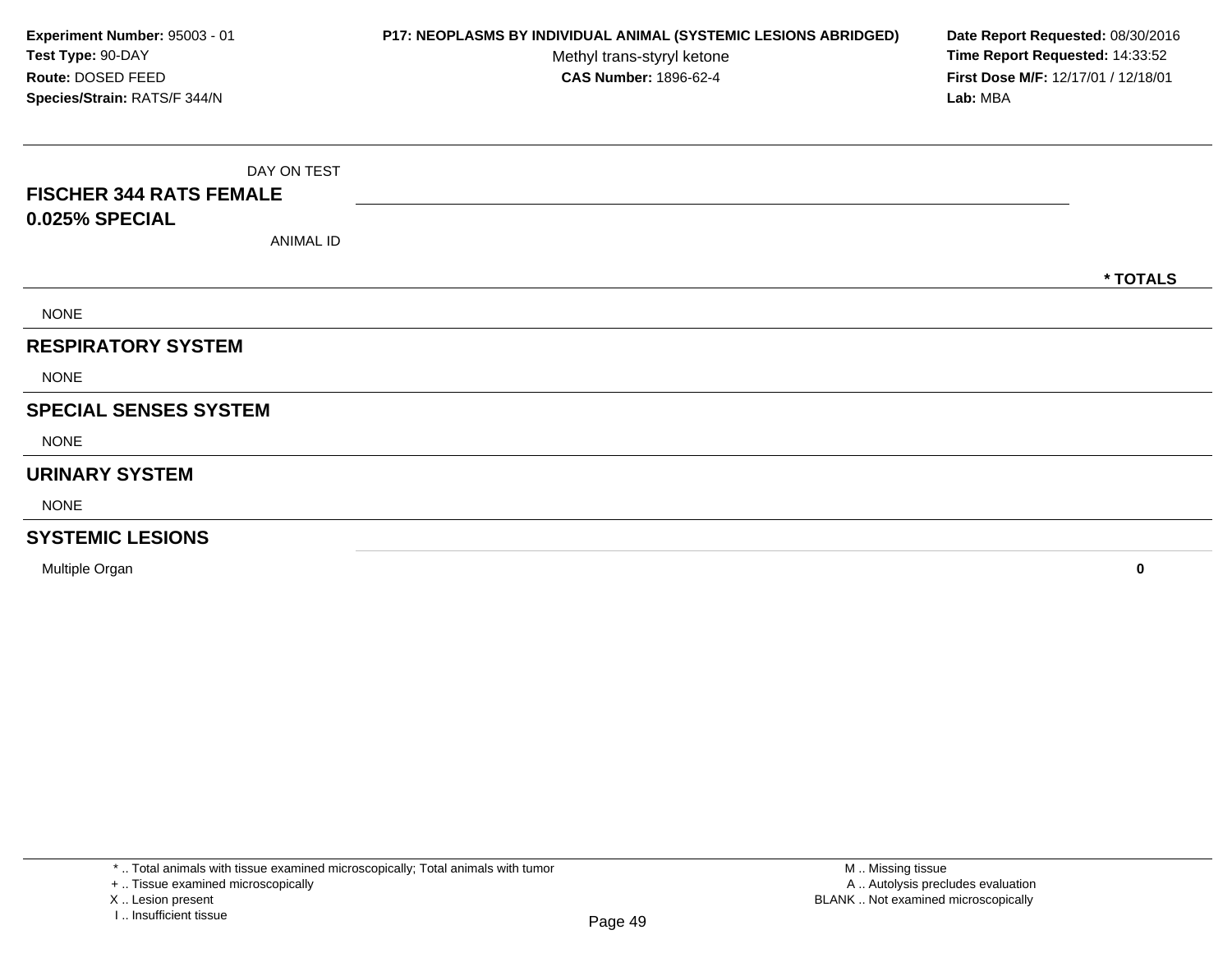DAY ON TEST**FISCHER 344 RATS FEMALE0.05% SPECIAL**ANIMAL ID**\* TOTALSALIMENTARY SYSTEM**NONE**CARDIOVASCULAR SYSTEM**NONE**ENDOCRINE SYSTEM**NONE**GENERAL BODY SYSTEMNONE GENITAL SYSTEM**NONE**HEMATOPOIETIC SYSTEMNONE INTEGUMENTARY SYSTEM**NONE**MUSCULOSKELETAL SYSTEM**NONE**NERVOUS SYSTEMExperiment Number:** 95003 - 01 **P17: NEOPLASMS BY INDIVIDUAL ANIMAL (SYSTEMIC LESIONS ABRIDGED) Date Report Requested:** 08/30/2016 **Test Type:** 90-DAYMethyl trans-styryl ketone<br>CAS Number: 1896-62-4 **Time Report Requested:** 14:33:52 **Route:** DOSED FEED**First Dose M/F:** 12/17/01 / 12/18/01<br>**Lab:** MBA **Species/Strain:** RATS/F 344/N**Lab:** MBA

\* .. Total animals with tissue examined microscopically; Total animals with tumor

+ .. Tissue examined microscopically

X .. Lesion present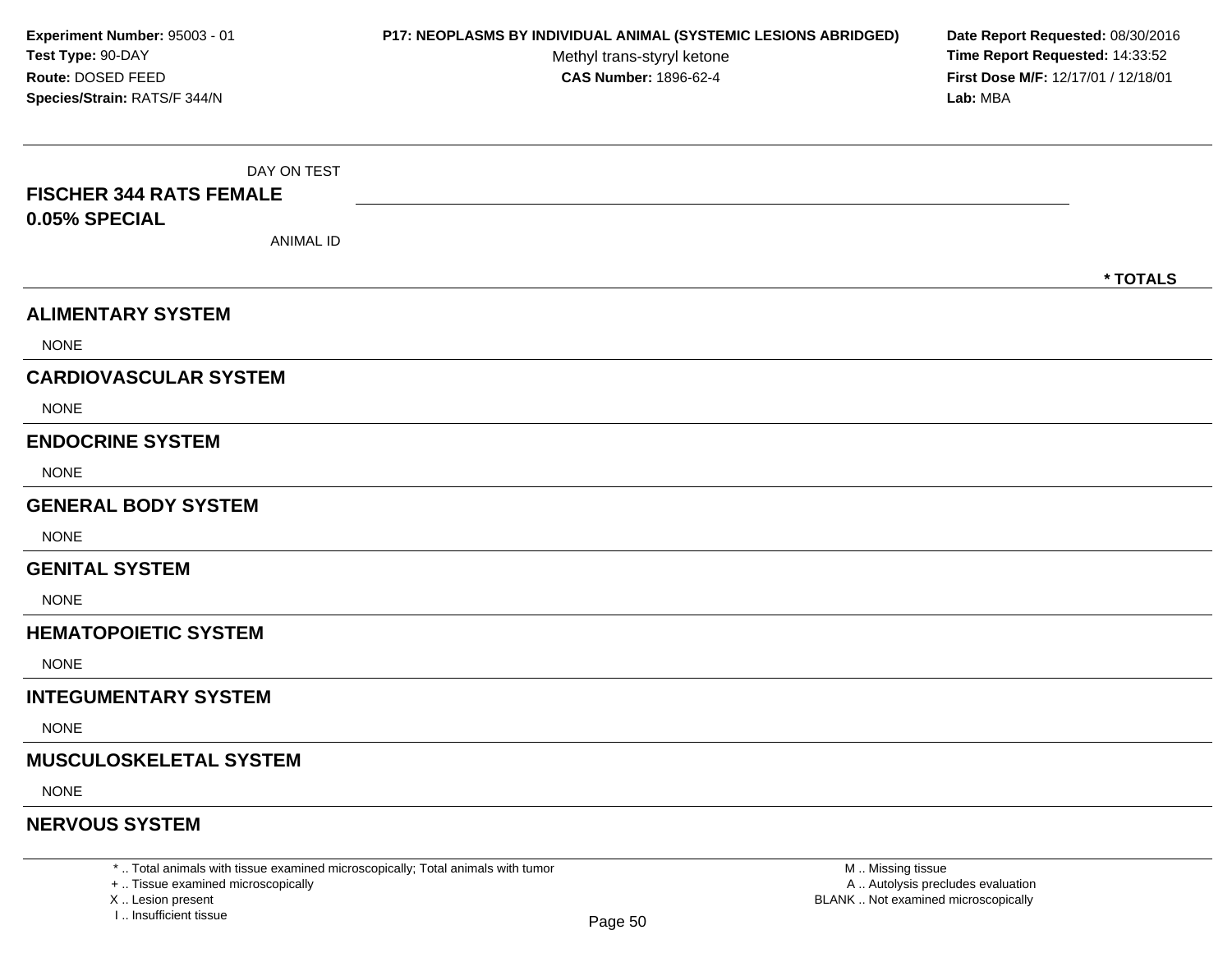DAY ON TEST**FISCHER 344 RATS FEMALE0.05% SPECIAL**ANIMAL ID**\* TOTALS**NONE**RESPIRATORY SYSTEM**NONE**SPECIAL SENSES SYSTEM**NONE**URINARY SYSTEM**NONE**SYSTEMIC LESIONSExperiment Number:** 95003 - 01 **P17: NEOPLASMS BY INDIVIDUAL ANIMAL (SYSTEMIC LESIONS ABRIDGED) Date Report Requested:** 08/30/2016 **Test Type:** 90-DAYMethyl trans-styryl ketone<br>CAS Number: 1896-62-4 **Time Report Requested:** 14:33:52 **Route:** DOSED FEED**First Dose M/F:** 12/17/01 / 12/18/01<br>**Lab:** MBA **Species/Strain:** RATS/F 344/N**Lab:** MBA

Multiple Organ**<sup>0</sup>**

X .. Lesion present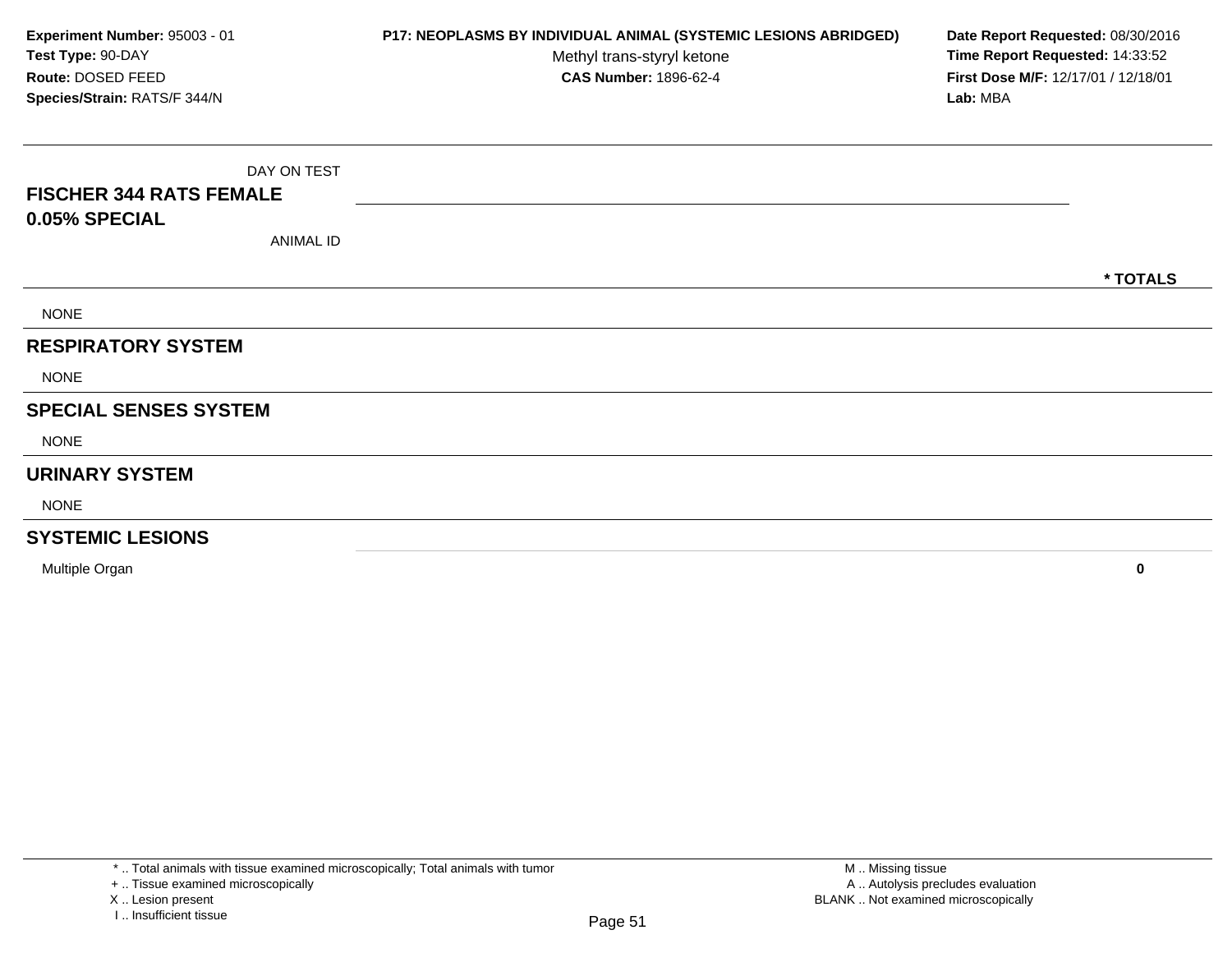DAY ON TEST**FISCHER 344 RATS FEMALE0.1% SPECIAL**ANIMAL ID**\* TOTALSALIMENTARY SYSTEM**NONE**CARDIOVASCULAR SYSTEM**NONE**ENDOCRINE SYSTEM**NONE**GENERAL BODY SYSTEMNONE GENITAL SYSTEM**NONE**HEMATOPOIETIC SYSTEMNONE INTEGUMENTARY SYSTEM**NONE**MUSCULOSKELETAL SYSTEM**NONE**NERVOUS SYSTEMExperiment Number:** 95003 - 01 **P17: NEOPLASMS BY INDIVIDUAL ANIMAL (SYSTEMIC LESIONS ABRIDGED) Date Report Requested:** 08/30/2016 **Test Type:** 90-DAYMethyl trans-styryl ketone<br>CAS Number: 1896-62-4 **Time Report Requested:** 14:33:52 **Route:** DOSED FEED**First Dose M/F:** 12/17/01 / 12/18/01<br>**Lab:** MBA **Species/Strain:** RATS/F 344/N**Lab:** MBA

\* .. Total animals with tissue examined microscopically; Total animals with tumor

+ .. Tissue examined microscopically

X .. Lesion present

I .. Insufficient tissue

M .. Missing tissue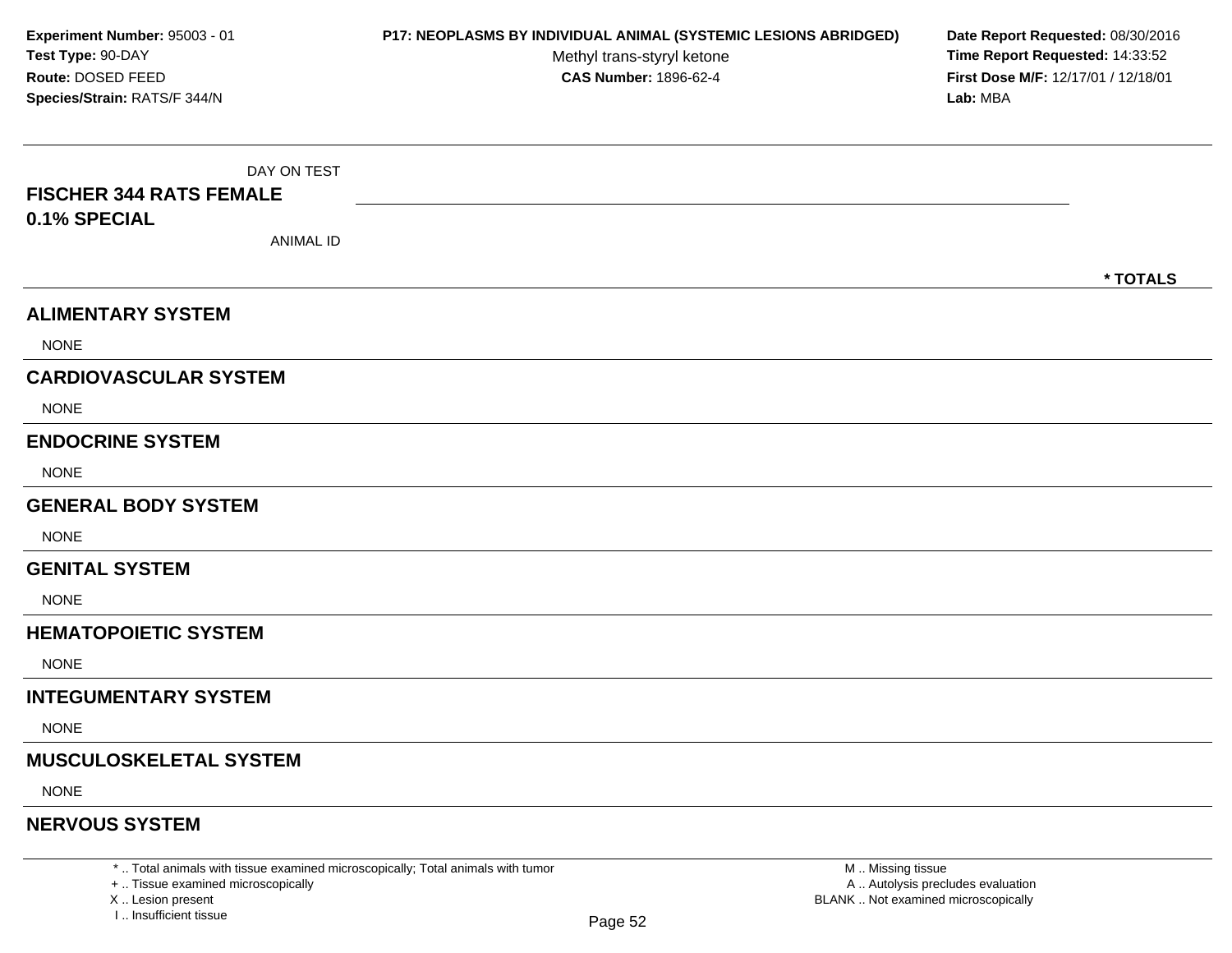DAY ON TEST**FISCHER 344 RATS FEMALE0.1% SPECIAL**ANIMAL ID**\* TOTALS**NONE**RESPIRATORY SYSTEM**NONE**SPECIAL SENSES SYSTEM**NONE**URINARY SYSTEM**NONE**SYSTEMIC LESIONSExperiment Number:** 95003 - 01 **P17: NEOPLASMS BY INDIVIDUAL ANIMAL (SYSTEMIC LESIONS ABRIDGED) Date Report Requested:** 08/30/2016 **Test Type:** 90-DAYMethyl trans-styryl ketone<br>CAS Number: 1896-62-4 **Time Report Requested:** 14:33:52 **Route:** DOSED FEED**First Dose M/F:** 12/17/01 / 12/18/01<br>**Lab:** MBA **Species/Strain:** RATS/F 344/N**Lab:** MBA

Multiple Organ**<sup>0</sup>**

X .. Lesion present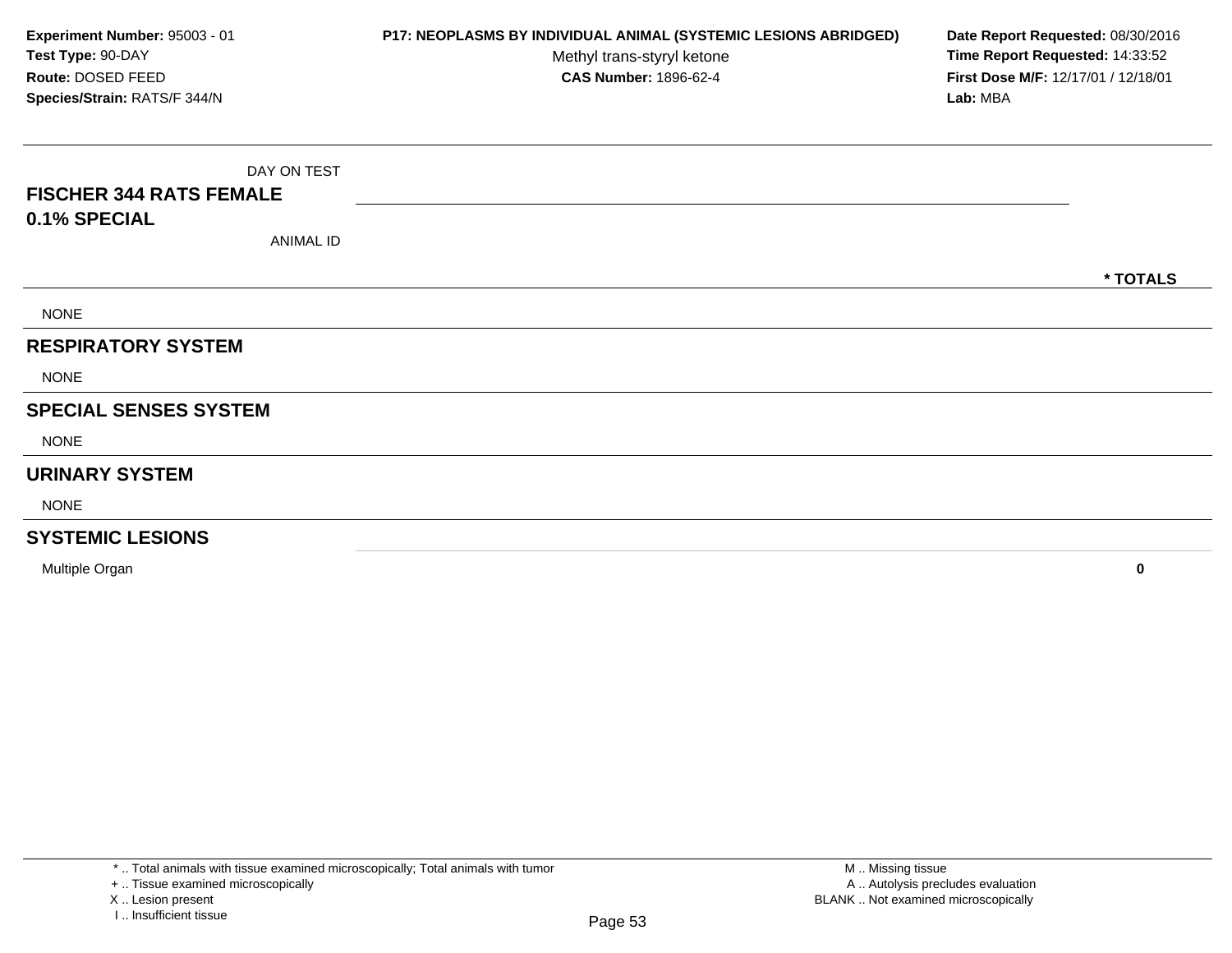DAY ON TEST**FISCHER 344 RATS FEMALE0.2% SPECIAL**ANIMAL ID**\* TOTALSALIMENTARY SYSTEM**NONE**CARDIOVASCULAR SYSTEM**NONE**ENDOCRINE SYSTEM**NONE**GENERAL BODY SYSTEMNONE GENITAL SYSTEM**NONE**HEMATOPOIETIC SYSTEMNONE INTEGUMENTARY SYSTEM**NONE**MUSCULOSKELETAL SYSTEM**NONE**NERVOUS SYSTEMExperiment Number:** 95003 - 01 **P17: NEOPLASMS BY INDIVIDUAL ANIMAL (SYSTEMIC LESIONS ABRIDGED) Date Report Requested:** 08/30/2016 **Test Type:** 90-DAYMethyl trans-styryl ketone<br>CAS Number: 1896-62-4 **Time Report Requested:** 14:33:52 **Route:** DOSED FEED**First Dose M/F:** 12/17/01 / 12/18/01<br>**Lab:** MBA **Species/Strain:** RATS/F 344/N**Lab:** MBA

\* .. Total animals with tissue examined microscopically; Total animals with tumor

+ .. Tissue examined microscopically

X .. Lesion present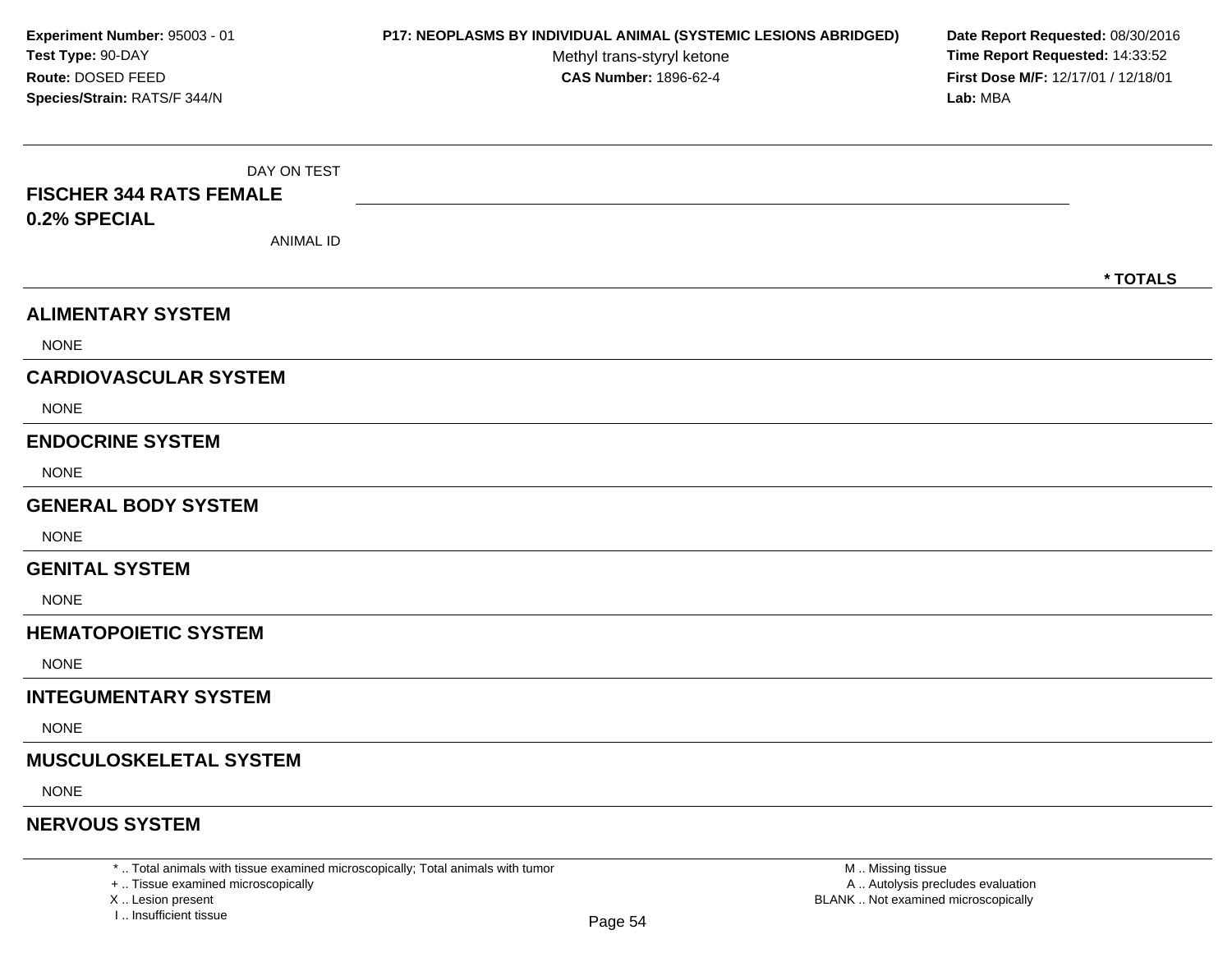DAY ON TEST**FISCHER 344 RATS FEMALE0.2% SPECIAL**ANIMAL ID**\* TOTALS**NONE**RESPIRATORY SYSTEM**NONE**SPECIAL SENSES SYSTEM**NONE**URINARY SYSTEM**NONE**SYSTEMIC LESIONSExperiment Number:** 95003 - 01 **P17: NEOPLASMS BY INDIVIDUAL ANIMAL (SYSTEMIC LESIONS ABRIDGED) Date Report Requested:** 08/30/2016 **Test Type:** 90-DAYMethyl trans-styryl ketone<br>CAS Number: 1896-62-4 **Time Report Requested:** 14:33:52 **Route:** DOSED FEED**First Dose M/F:** 12/17/01 / 12/18/01<br>**Lab:** MBA **Species/Strain:** RATS/F 344/N**Lab:** MBA

Multiple Organ**<sup>0</sup>**

X .. Lesion present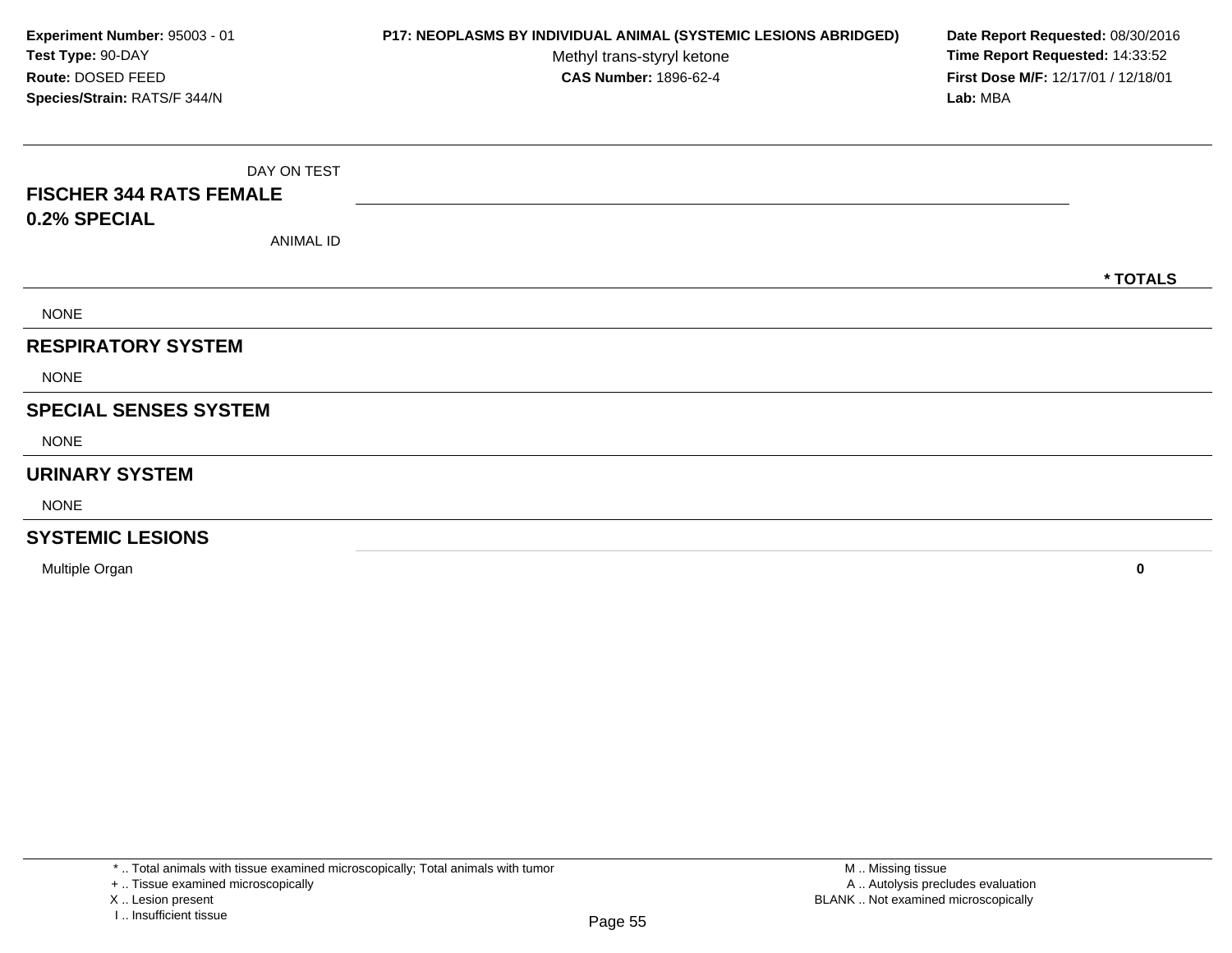DAY ON TEST**FISCHER 344 RATS FEMALE0.4% SPECIAL**ANIMAL ID**\* TOTALSALIMENTARY SYSTEM**NONE**CARDIOVASCULAR SYSTEM**NONE**ENDOCRINE SYSTEM**NONE**GENERAL BODY SYSTEMNONE GENITAL SYSTEM**NONE**HEMATOPOIETIC SYSTEMNONE INTEGUMENTARY SYSTEM**NONE**MUSCULOSKELETAL SYSTEM**NONE**NERVOUS SYSTEMExperiment Number:** 95003 - 01 **P17: NEOPLASMS BY INDIVIDUAL ANIMAL (SYSTEMIC LESIONS ABRIDGED) Date Report Requested:** 08/30/2016 **Test Type:** 90-DAYMethyl trans-styryl ketone<br>CAS Number: 1896-62-4 **Time Report Requested:** 14:33:52 **Route:** DOSED FEED**First Dose M/F:** 12/17/01 / 12/18/01<br>**Lab:** MBA **Species/Strain:** RATS/F 344/N**Lab:** MBA

\* .. Total animals with tissue examined microscopically; Total animals with tumor

+ .. Tissue examined microscopically

X .. Lesion present

I .. Insufficient tissue

M .. Missing tissue